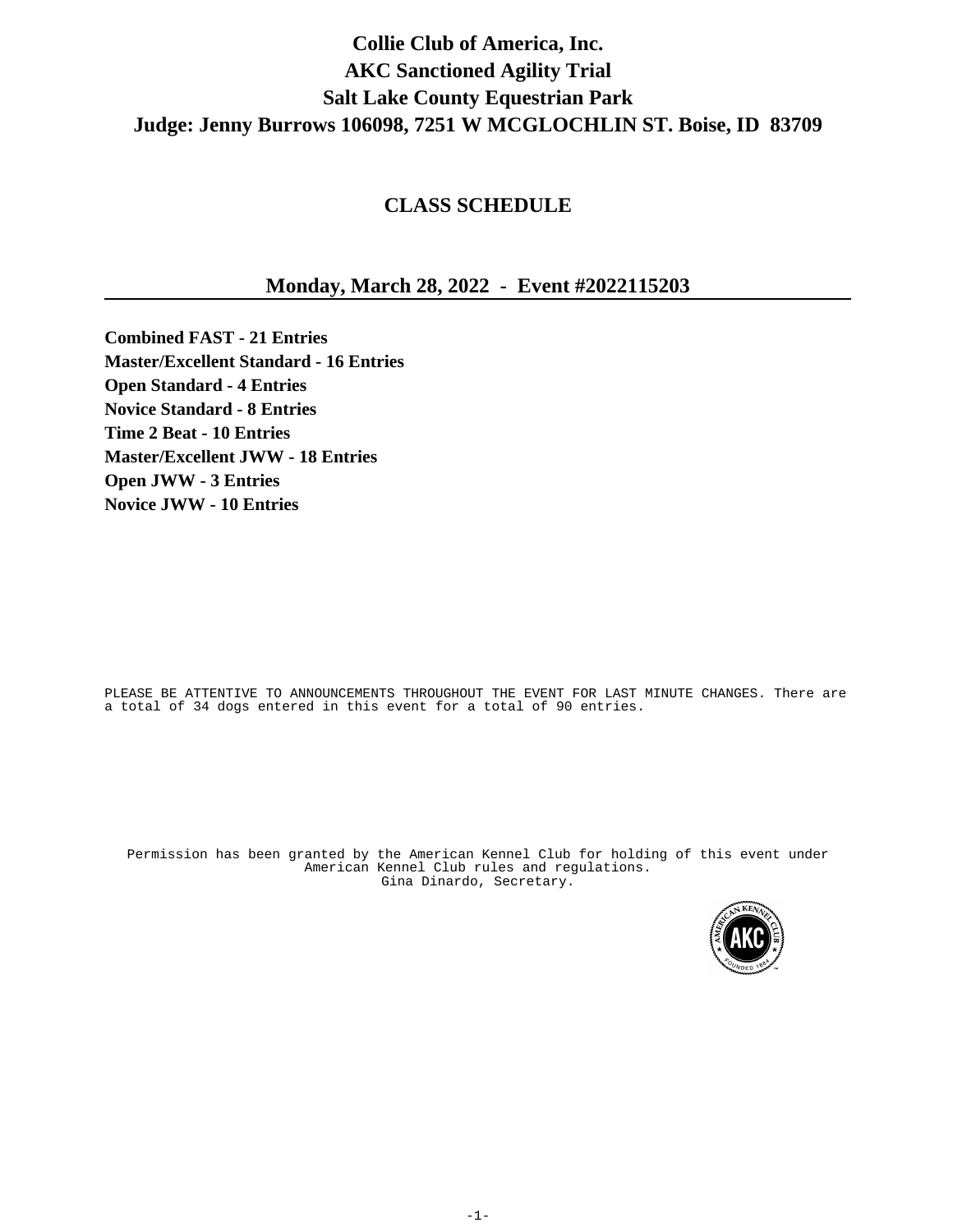# **Collie Club of America, Inc. Agility Trial Certification March 28, 2022**

## **Judge's Certification**

I certify that \_\_\_\_\_\_\_ dogs received Qualifying scores in Std Class and \_\_\_\_\_\_\_\_\_ dogs received Qualifying scores in JWW Class and \_\_6\_\_ dogs received Qualifying scores in T2B Class and \_\_15\_ dogs received Qualifying scores in FAST Class in this event and that the above information identifying these dogs was entered prior to my signing this page.  I certify that **3** dogs received Oualifying scores in Std Class and **12** in JWW Class and **6** dogs received Oualifving scores in T2B Class and **15** 

Jenny Burrows 106098: \_ (Exc/Mstr STD, Exc/Mstr Pref STD, Open STD, Open Pref STD, NovB STD, Nov Pref STD, Exc/Mstr JWW, Exc/Mstr Pref JWW, Open JWW, Open Pref JWW, NovB JWW, Nov Pref JWW, T2B, Pref T2B, Exc/Mstr FAST, Exc/Mstr Pref FAST, Open FAST, Open Pref FAST, NovB FAST, Nov Pref FAST)

# **Agility Trial Secretary's Certification**

I certify that the Judge(s) has verified the above information and signed this page. Number of dogs entered in Std Class \_\_<mark>28</mark> , number of dogs entered in JWW class \_\_<u>31 ,</u> number of dogs entered in T2B Class \_\_<u>10</u> , and number of dogs entered in FAST Class \_\_ **21** . Number of dogs withdrawn from Std Class \_\_ **0** \_, number of dogs withdrawn from JWW class \_\_**O**\_\_, number of dogs withdrawn from T2B Class \_\_<mark>O</mark>\_\_, and number of dogs withdrawn from FAST Class \_\_**O\_\_.** Total participating in Std Class \_\_**28** . Total participating in JWW Class \_\_\_30\_. Total participating in T2B Class \_\_\_10\_. Total participating in FAST Class \_\_\_21\_. Total number of qualifying scores <u>\_\_\_ 36</u> . in Std Class 28 , number of dogs entered in JWW class 31 , number of dogs entered in T2B Class 10 and number of dogs entered in FAST Class **21** . Number of dogs withdrawn from Std Class **0** dogs withdrawn from JWW class **0** , number of dogs withdrawn from T2B Class **0** withdrawn from FAST Class **0** . Total participating in Std Class **28 30** . Total participating in T2B Class **10** . Total participating in FAST Class **21** 

Suzanne Belger, Trial Secretary: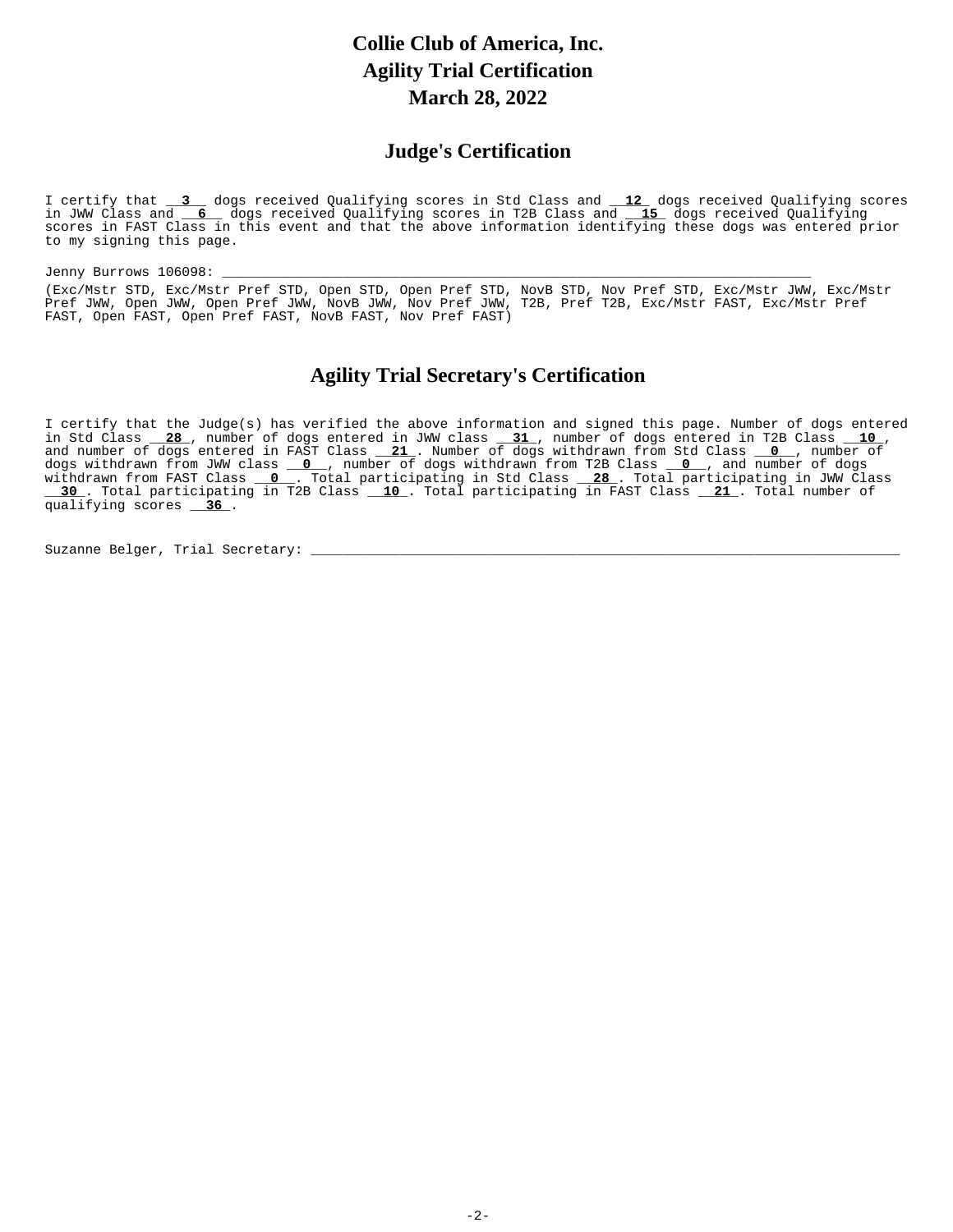# **Breed List Summary - Std/JWW**

|                      | <b>Novice</b> | Open | <b>Master/Excellent</b> |
|----------------------|---------------|------|-------------------------|
|                      |               |      |                         |
| <b>Herding Group</b> |               |      |                         |
| Collie (Rough)       | 3/4           | 2/1  | 9/10                    |
| Collie (Smooth)      | 6/6           | 3/3  | 7/8                     |
| <b>Totals</b>        |               |      |                         |
|                      | 9/10          | 5/4  | 16/18                   |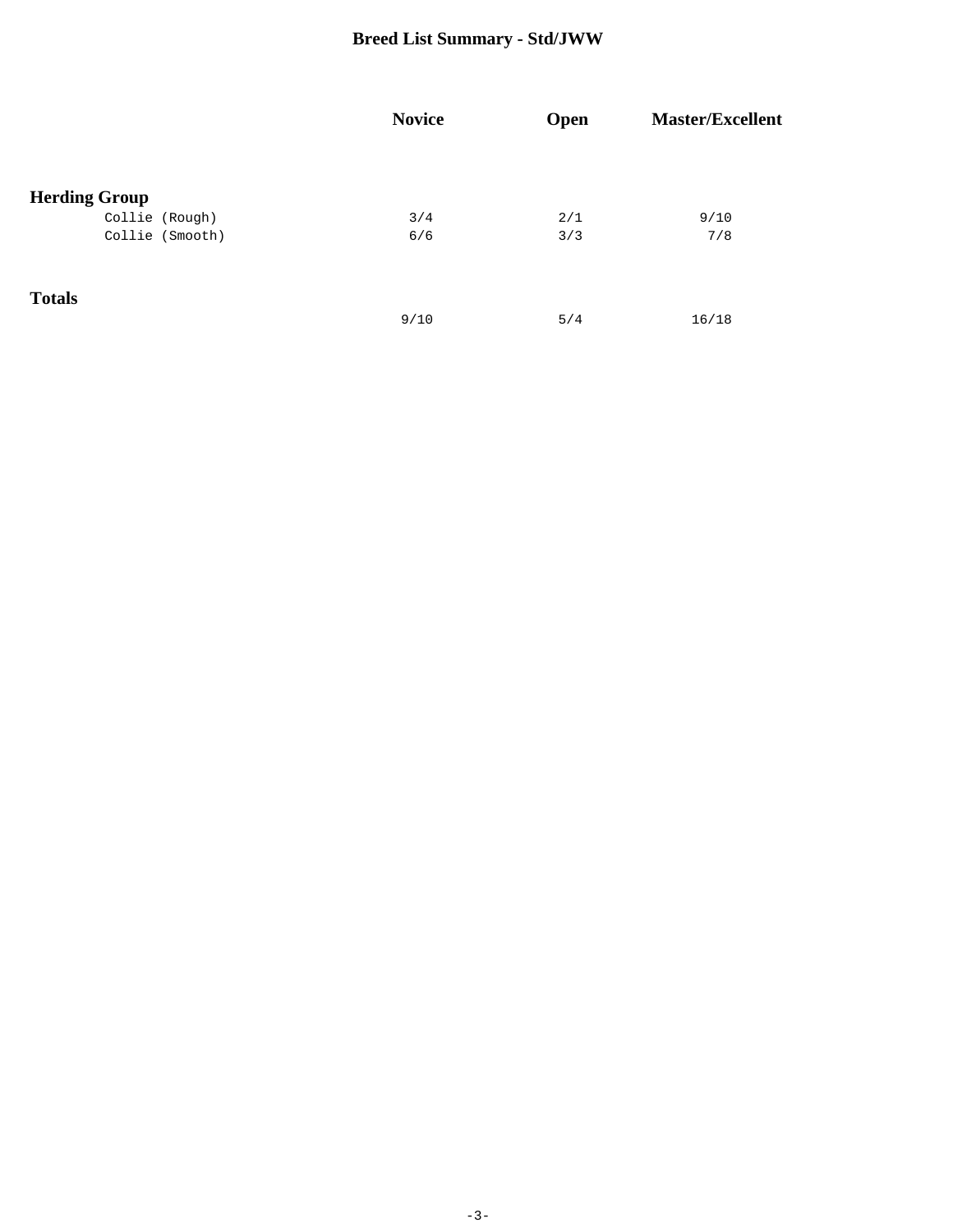#### **Novice B Standard - 20-Inch Division**

**For dogs 22 inches and under at the withers**

**Judge: Jenny Burrows 106098**

**Collie Club of America, Inc.**

| Mon $(03/28/22)$ : Course Distance $\qquad 135$ yards. Course Time $\qquad 65$ |  |              | seconds.                   |  |
|--------------------------------------------------------------------------------|--|--------------|----------------------------|--|
| First ______                                                                   |  | Second Third | Fourth                     |  |
| Number of Dogs Entered 2                                                       |  |              | Number of Dogs Competing 2 |  |
| Number of Dogs Withdrawn 0                                                     |  |              | Number of Dogs Qualified 0 |  |

- 20703 Wil**d Wind's All Summer Long. DN55448701.** 08-30-18. Bitch. Breeder: Michelle Bergstraser & Laura Bergstraser. By CH Kara Christo Nightstar All In & DC Wild Wind's Deuces Are Wild UD GO HXAsd, HIBd, HIDs RAE. Collie (Smooth). Owner: Michelle Bergstraser and Laura Bergstraser, 2530 S Meridian Road, Colorado Springs, CO 80929. Tryst. Handler: Michelle Bergstraser. Mon: Score **NO** Time -
- 20704 Ch Wild Wind's I Think I Love You CD HSAs HSDs RA. DN45287401. 12-30-15. Bitch. Breeder: Michelle Bergstraser, Laura Bergstraser, & April Fingerlos. By GCHS Wild Wind's Rev On The Red Line CD RA & Wild Wind's Shot In The Dark CD RE. Collie (Rough). Owner: Michelle Bergstraser and Laura Bergstraser, 2530 S Meridian Road, Colorado Springs, CO 80929. Cassidy. Handler: Michelle Bergstraser. Mon: Score **NQ** Time -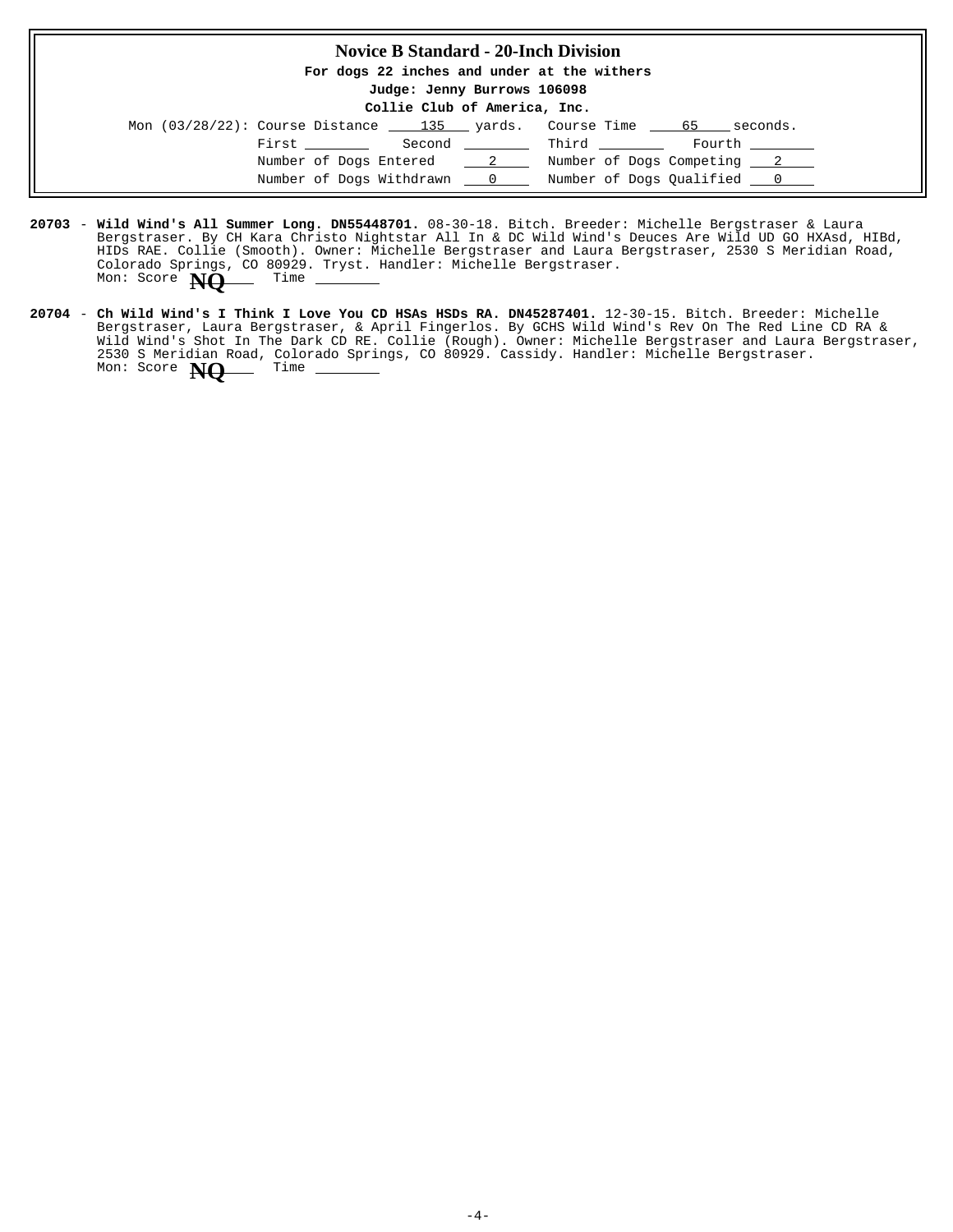#### **Novice B Standard - 24-Inch Division**

**For dogs more than 22 inches at the withers**

**Judge: Jenny Burrows 106098**

**Collie Club of America, Inc.**

| Mon $(03/28/22)$ : Course Distance $\_\_$ 135 $\_\$ yards. Course Time $\_\_$ |                                                                                                                                                                                                                                 |  |                            | 66<br>seconds. |  |
|-------------------------------------------------------------------------------|---------------------------------------------------------------------------------------------------------------------------------------------------------------------------------------------------------------------------------|--|----------------------------|----------------|--|
|                                                                               | First the state of the state of the state of the state of the state of the state of the state of the state of the state of the state of the state of the state of the state of the state of the state of the state of the state |  |                            |                |  |
|                                                                               | Number of Dogs Entered 2                                                                                                                                                                                                        |  | Number of Dogs Competing 2 |                |  |
|                                                                               | Number of Dogs Withdrawn ___ 0                                                                                                                                                                                                  |  | Number of Dogs Oualified 0 |                |  |

- **24701 Borealis Trouble and Desire RN HSAds HSBd NAJ TKN. DN41885504.** 01-18-15. Dog. Breeder: Jeanine Blaner. By TC Ability's Rock Star & Hollicave Ginger Snap. Collie (Smooth). Owner: Jeanine Blaner, 1350 College Place Road, Helena, MT 59602. Mircea. Handler: Jeanine Blaner. Mon: Score **NQ** Time
- **24702 Belfair Colebrae Storm Chaser RN HT NF CA DCAT RATO TKN. DN56175101.** 10-22-18. Dog. Breeder: Chelsea Bloomberg & Alene Evans & Jennifer Laik. By CH Countryview In High Regard & Belfair Colebrae Perpetual Motion CD BN RM RAE PT MX MXJ MJB OF BCAT SEN TKI. Collie (Rough). Owner: Jaclyn Rudebeck and Chelsea Bloomberg, 590 W 29TH AVE, EUGENE, OR 97405-2731. Twister. Handler: Jaclyn Rudebeck. Mon: Score **NQ** Time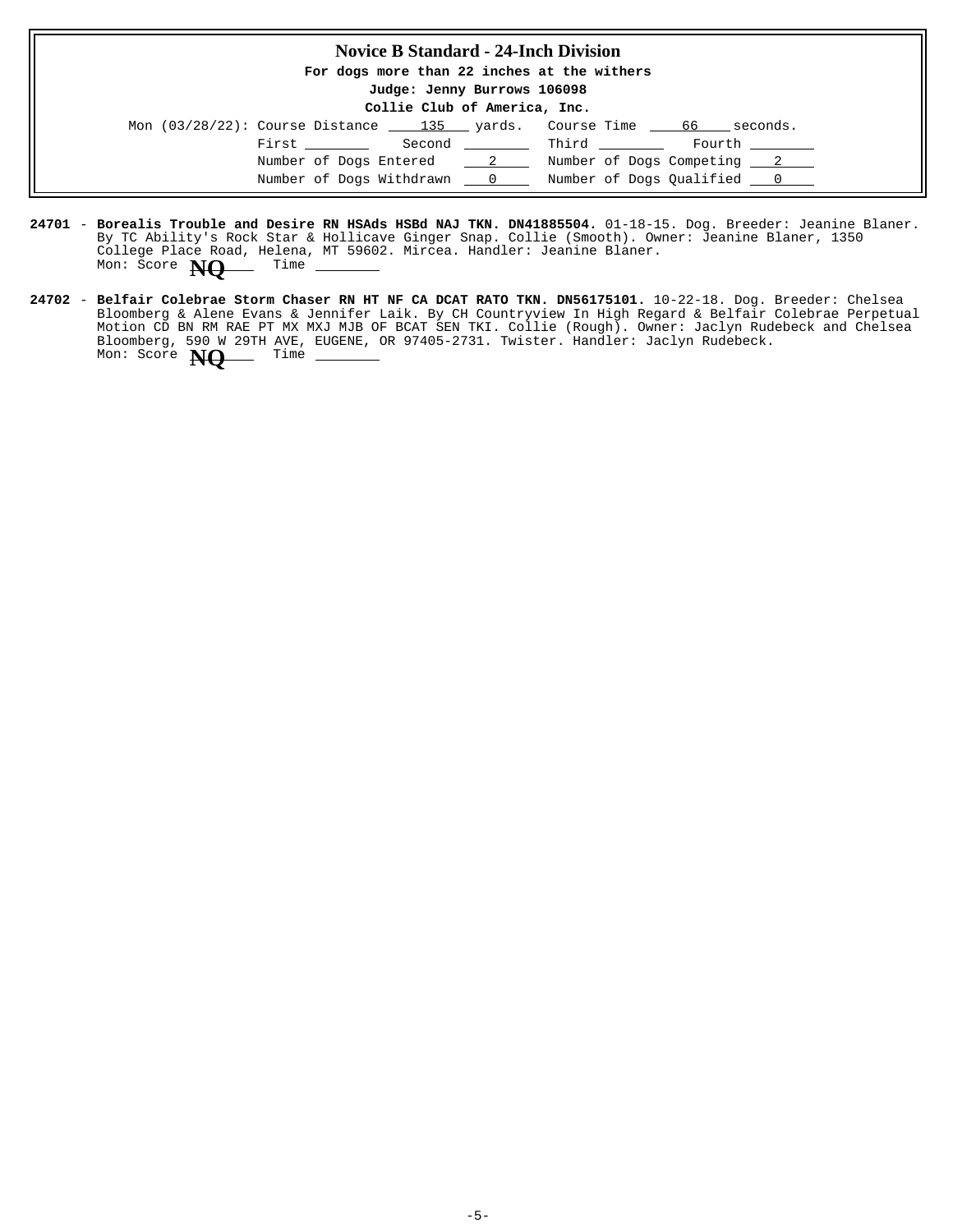### **Open Standard - 20-Inch Division**

**For dogs 22 inches and under at the withers**

**Judge: Jenny Burrows 106098**

**Collie Club of America, Inc.**

| Mon (03/28/22): Course Distance 170 vards. Course Time 69 |                                                | seconds.                               |
|-----------------------------------------------------------|------------------------------------------------|----------------------------------------|
| First                                                     | Second                                         | <b>Example 1</b> Third Third<br>Fourth |
| Number of Dogs Entered                                    | $\mathbf{L}$ and $\mathbf{L}$ and $\mathbf{L}$ | Number of Dogs Competing 1             |
| Number of Dogs Withdrawn                                  | $\sim$ 0                                       | Number of Dogs Oualified 0             |

**20501 - Swan's Tour Jete' En Pointe PT NA NAJ NF. DN53565801.** 05-07-18. Bitch. Breeder: Susanne King-Hardie. By Kara Christo Nightstar All In & CH Swan's Flight of the Bumblebee CGC BN IT HIC. Collie (Rough). Owner: Sally M Wells and Susanne King-Hardie, 23025 NE Mountaintop Road, Newberg, OR 97132. Ballerina. Handler: Sally M Wells.<br>Mon: Score **NO** Time Mon: Score **NQ**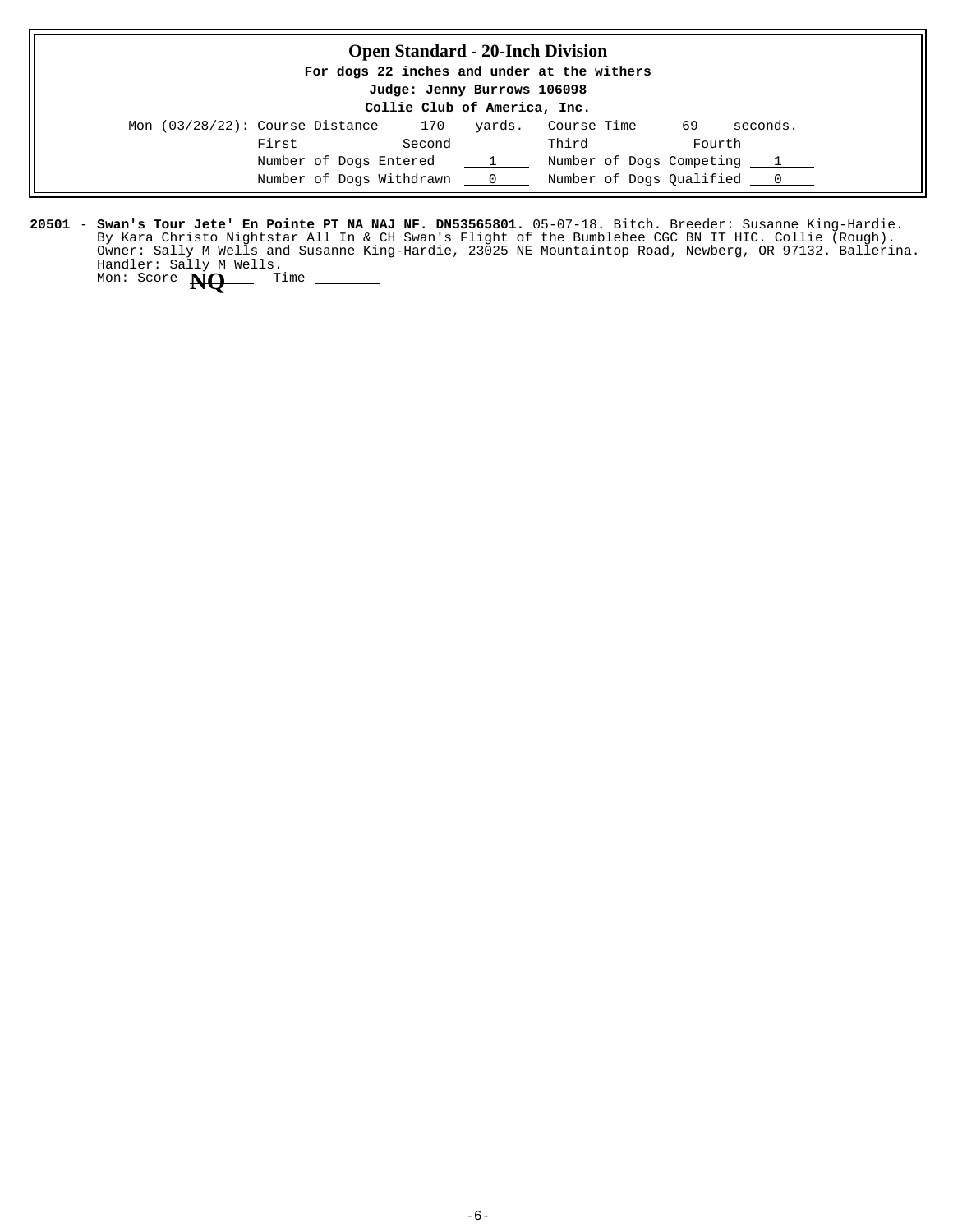| <b>Open Standard - 24-Inch Division</b>     |                                                                        |
|---------------------------------------------|------------------------------------------------------------------------|
| For dogs more than 22 inches at the withers |                                                                        |
| Judge: Jenny Burrows 106098                 |                                                                        |
| Collie Club of America, Inc.                |                                                                        |
|                                             | Mon $(03/28/22)$ : Course Distance 170 yards. Course Time 72 seconds.  |
|                                             |                                                                        |
|                                             | Number of Dogs Entered 1 Number of Dogs Competing 1                    |
|                                             | Number of Dogs Withdrawn ___ 0 ____ Number of Dogs Qualified ___ 0 ___ |

**24501 - CH Borealis Heat of the Moment RN HSAs NA NAJ TKN. DN41885502.** 01-18-15. Dog. Breeder: Jeanine Blaner. By TC MACH 2 Ability's Rock Star CD RAE HXdMsM HXBs HXBdM MXS MJG XF & Hollicove Ginger Snap HXAsM OA OAJ. Collie (Smooth). Owner: Jeanine Blaner, 1350 College Place Road, Helena, MT 59602. Asia. Handler: Jeanine Blaner. **CH Borealis Heat of the Moment RN HSAs NA NAJ TKN. DN41885502.** Mon: Score **NQ** Time \_\_\_\_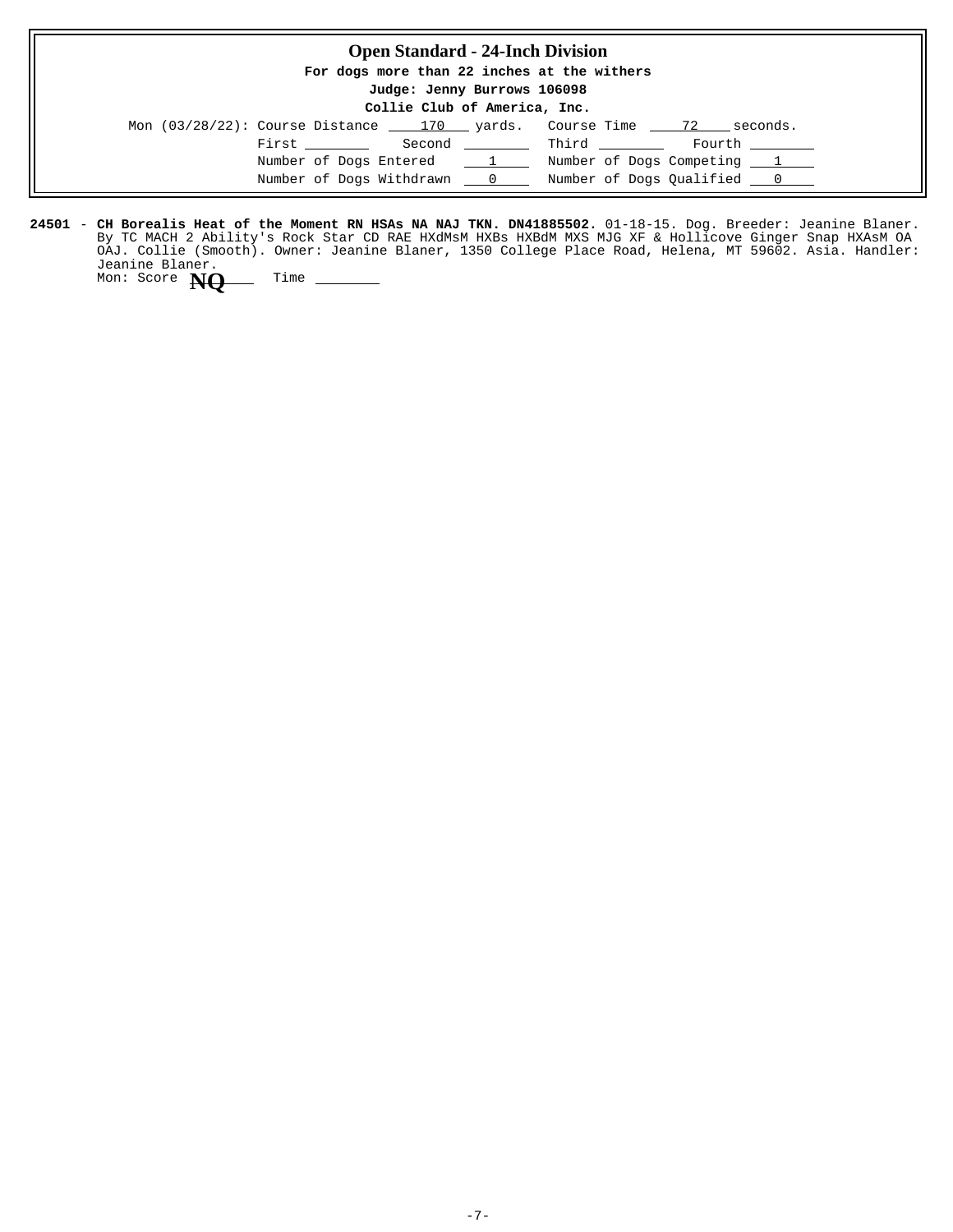#### **Excellent Standard - 20-Inch Division**

**For dogs 22 inches and under at the withers**

**Judge: Jenny Burrows 106098**

| Mon (03/28/22): Course Distance 179 yards. Course Time |        |                |       | seconds.<br>63             |  |
|--------------------------------------------------------|--------|----------------|-------|----------------------------|--|
| First 20303                                            | Second |                | Third | Fourth                     |  |
| Number of Dogs Entered                                 |        | $\sim$ 3       |       | Number of Dogs Competing 3 |  |
| Number of Dogs Withdrawn                               |        | $\overline{0}$ |       | Number of Dogs Qualified 1 |  |

- **20301** 04-25-17. Bitch. Breeder: **Karachristo Absolute Brilliance At Trinity TD PT OA AXJ NF SWA. DN49615703.** Sue Wyglendowski. By GCH Karachristo Moon River of Strathmoor & CH Dea Haven's Keeping the Memory. Collie (Rough). Owner: Beth Elliott and John Elliott, 16375 Roller Coaster Road, Colorado Springs, CO 80921. Dazzle. Handler: Beth Elliott. Mon: Score **NO** Time -
- 20302 Ch Wild Wind Sweetheart of Sealoch CD RN OA OAJ CGC SWN. DN55448704. 08-30-18. Bitch. Breeder: Michelle & Laura Bergstraser. By CH Kara Christo Nightstar All In & DC Wild Wind Deuce's Are Wild UD GO RE HSAds AX. Collie (Smooth). Owner: Sally Mobraaten, 5655 Berkeley Road, Goleta, CA 93117. Ginny. Handler: Sally Mobraaten. Mon: Score **NQ** Time
- **20303 Kara Christo Defy The Demon OA AXJ NJP. DN52545605.** 01-05-18. Bitch. Breeder: Sue Wyglendowski. By GCHB CH Karachristo Moon River of Strathmoor & Country Cove Free Wheelin'. Collie (Rough). Owner: Robert Olson and Deanne Olson, 22W 462 Sycamore Drive, Glen Ellyn, IL 60137. Ceri. Handler: Robert Olson.

**<sup>1</sup>** Mon: Score 100 Time 47.41 **Qualified**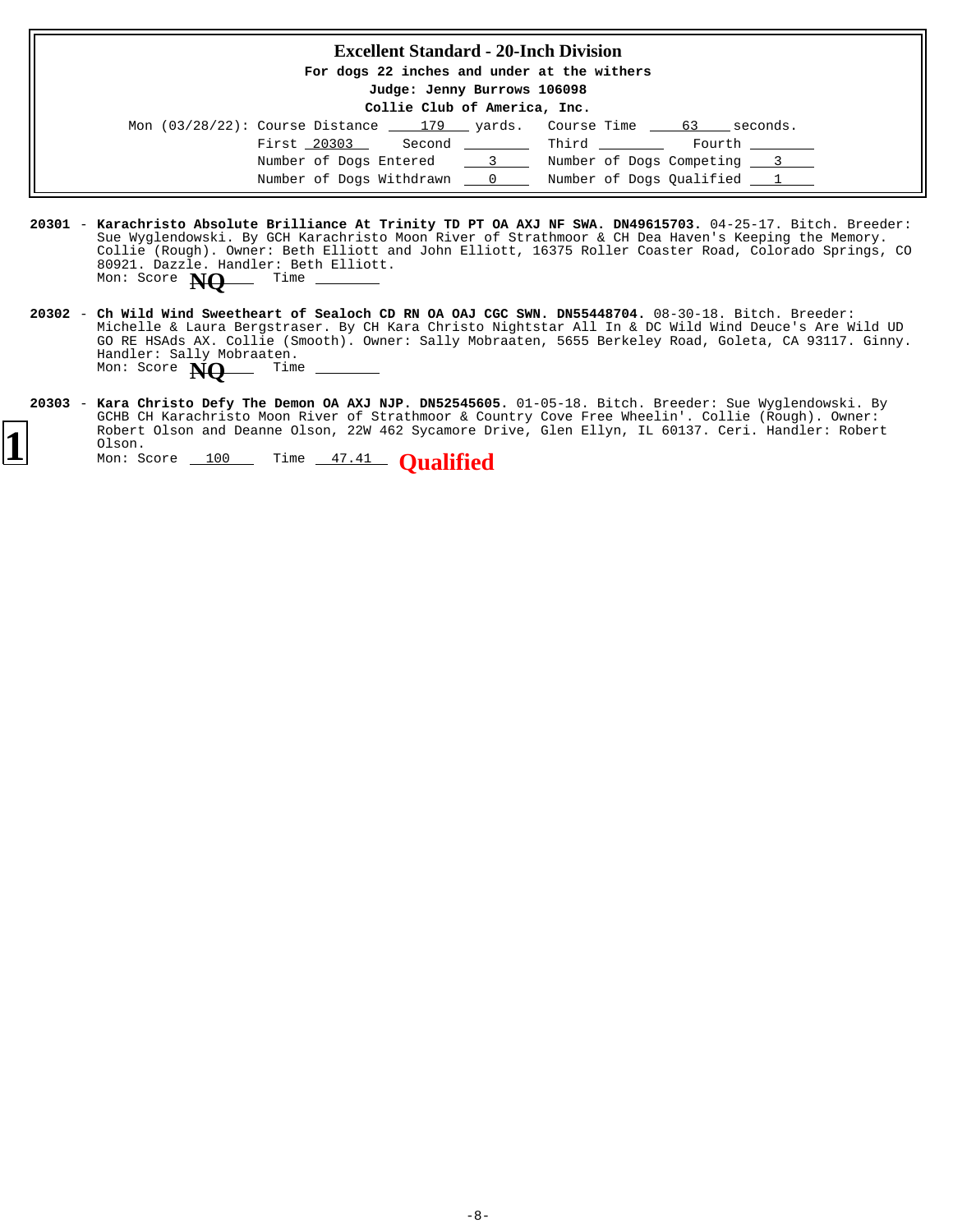### **Excellent Standard - 24-Inch Division**

**For dogs more than 22 inches at the withers**

#### **Judge: Jenny Burrows 106098 Collie Club of America, Inc.**

| COILLE CIUD OL AMELICA, INC. |                                                                  |  |                            |  |  |
|------------------------------|------------------------------------------------------------------|--|----------------------------|--|--|
|                              | Mon $(03/28/22)$ : Course Distance $179$ yards. Course Time 67 1 |  | seconds.                   |  |  |
|                              | First                                                            |  | Second Third<br>Fourth     |  |  |
|                              | Number of Dogs Entered 1                                         |  | Number of Dogs Competing 1 |  |  |
|                              | Number of Dogs Withdrawn 0                                       |  | Number of Dogs Oualified 0 |  |  |

24301 – **CH Ability's To The Moon and Back CD BN RN HSAs OA OAJ XF FDC CGC. DN48796906.** 01-23-17. Dog. Breeder: Linda Holloway. By Ability's Bad to the Bone & Ability's Borealis Sky of Nirvana. Collie (Smooth). Owner: Maria Siebeck, 212 Ash Lane, Livingston, MT 59047. Titan. Handler: Maria Siebeck. **CH Ability's To The Moon and Back CD BN RN HSAs OA OAJ XF FDC CGC. DN48796906.** Mon: Score **NQ** Time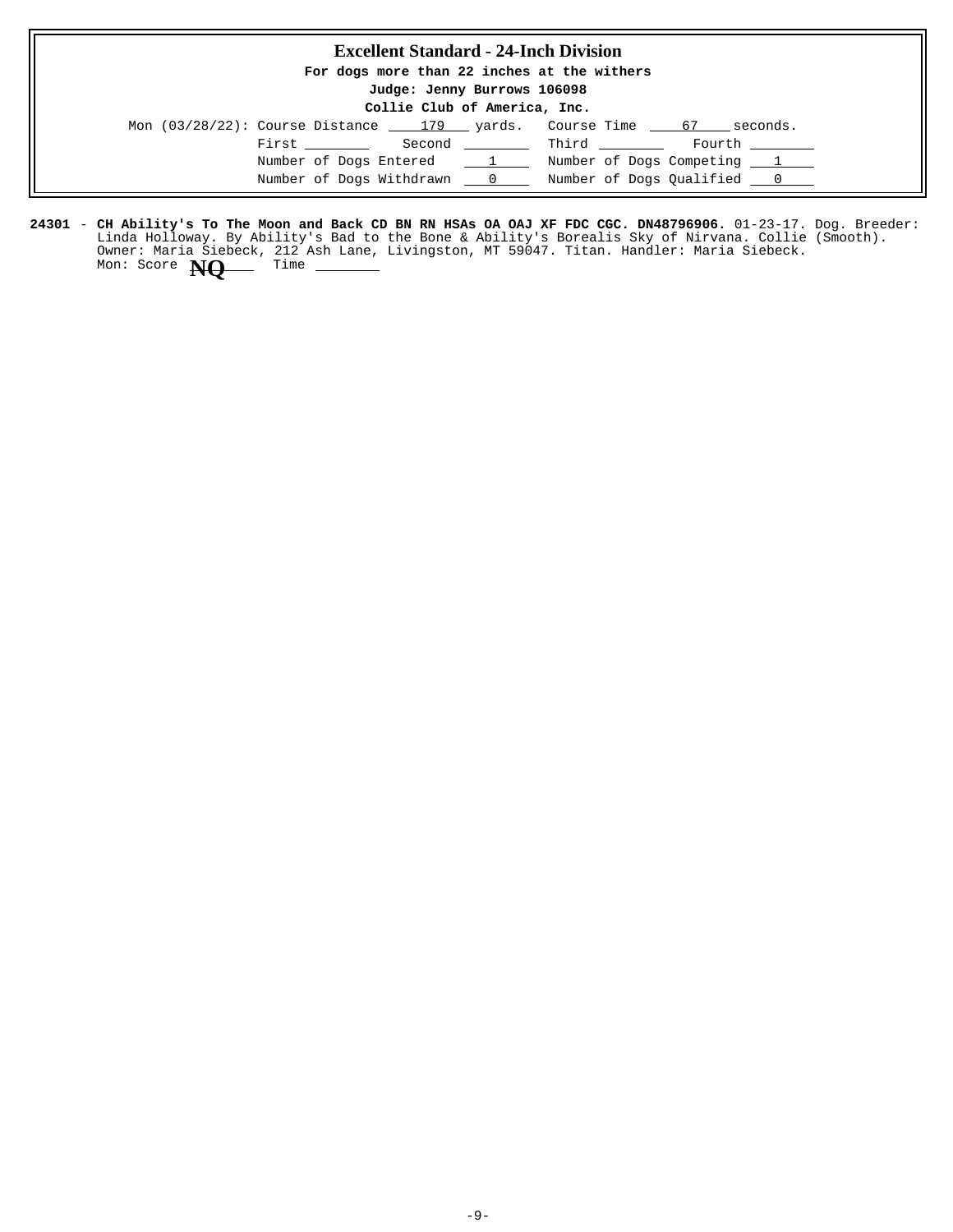### **Master Standard - 20-Inch Division**

**For dogs 22 inches and under at the withers**

**Judge: Jenny Burrows 106098**

|  |  |  | Collie Club of America, Inc. |  |
|--|--|--|------------------------------|--|
|--|--|--|------------------------------|--|

| Mon $(03/28/22)$ : Course Distance 179 yards. Course Time |        |               |                            | seconds.<br>63 |  |
|-----------------------------------------------------------|--------|---------------|----------------------------|----------------|--|
| First 20102                                               | Second |               | Third                      | Fourth         |  |
| Number of Dogs Entered                                    |        | $\frac{4}{ }$ | Number of Dogs Competing 4 |                |  |
| Number of Dogs Withdrawn 0                                |        |               | Number of Dogs Oualified 1 |                |  |

- **20101** 06-30-11. Bitch. **MACH2 Trinity's I Know What You're Thinkin' BN RE TD MXS MJG XF T2B CGC. DN31282802.** Breeder: Beth & John Elliott. By GCH Alaric Bound by the Heart & Fury's Wild Night at Trinity CD RA MX MXJ NJP OF. Collie (Rough). Owner: Robert Olson and Deanne Olson, 22W 462 Sycamore Drive, Glen Ellyn, IL 60137. Sookie. Handler: Robert Olson. Mon: Score **NO** Time
- 20102 Czech Out Kalamity Jane CD PCD BN HT FDC MX MXS MXJ MJS MXF TOX T2B CGC. DN39040904. 01-30-14. Bitch. Breeder: Debra Jones & Cheryl Kobularick. By Lakewinds Bend It Like Beckham & Cherann's Cryptic Storm. Collie (Rough). Owner: Kristin Brooke Parma, PO BOX 626, ADKINS, TX 78101-0626. Jane. Handler: Kristin Brooke Parma. **Czech Out Kalamity Jane CD PCD BN HT FDC MX MXS MXJ MJS MXF TQX T2B CGC. DN39040904. 1** Collie (Rough). Owner: Kristin Brooke Parma, PO B<br>Brooke Parma.<br>Mon: Score 100 Time 56.53 **Qualified** 
	- **20103** 06-24-15. Bitch. Breeder: Lisa Mahoney. By GCHS CH Susitna Royal Strider Of Tara Dells & Towsie's Necessary Roughness MX MXJ MFB T2B CGC TKN. Collie (Rough). Owner: Lisa Mahoney, 7852 MONUMENT DR, GRANTS PASS, OR 97526-9786. Radisson. Handler: Lisa Mahoney. **MACH2 Towsie's Radisson Blu Hotel MXG PAD MJG MFG TQX T2B7 CGC TKN. DN43012401.** Mon: Score **NO** Time -
	- **20104** 06-11-15. **Belfair Colebrae Perpetual Motion CD BN RA RAE PT MX MXJ MJJB OF BCAT SEN TK1. DN43763401.** Bitch. Breeder: Alene Evans & Jennifer Laik. By Blue Ridge Belfair Beyond The Sea & Belfair Colebrae Girls Night Out. Collie (Rough). Owner: Chelsea Bloomberg and Alene Evans & Jennifer Laik, 14120 NE 183rd Street Unit 205, Woodinville, WA 98072. Tempest. Handler: Chelsea Bloomberg. Mon: Score **NO** Time -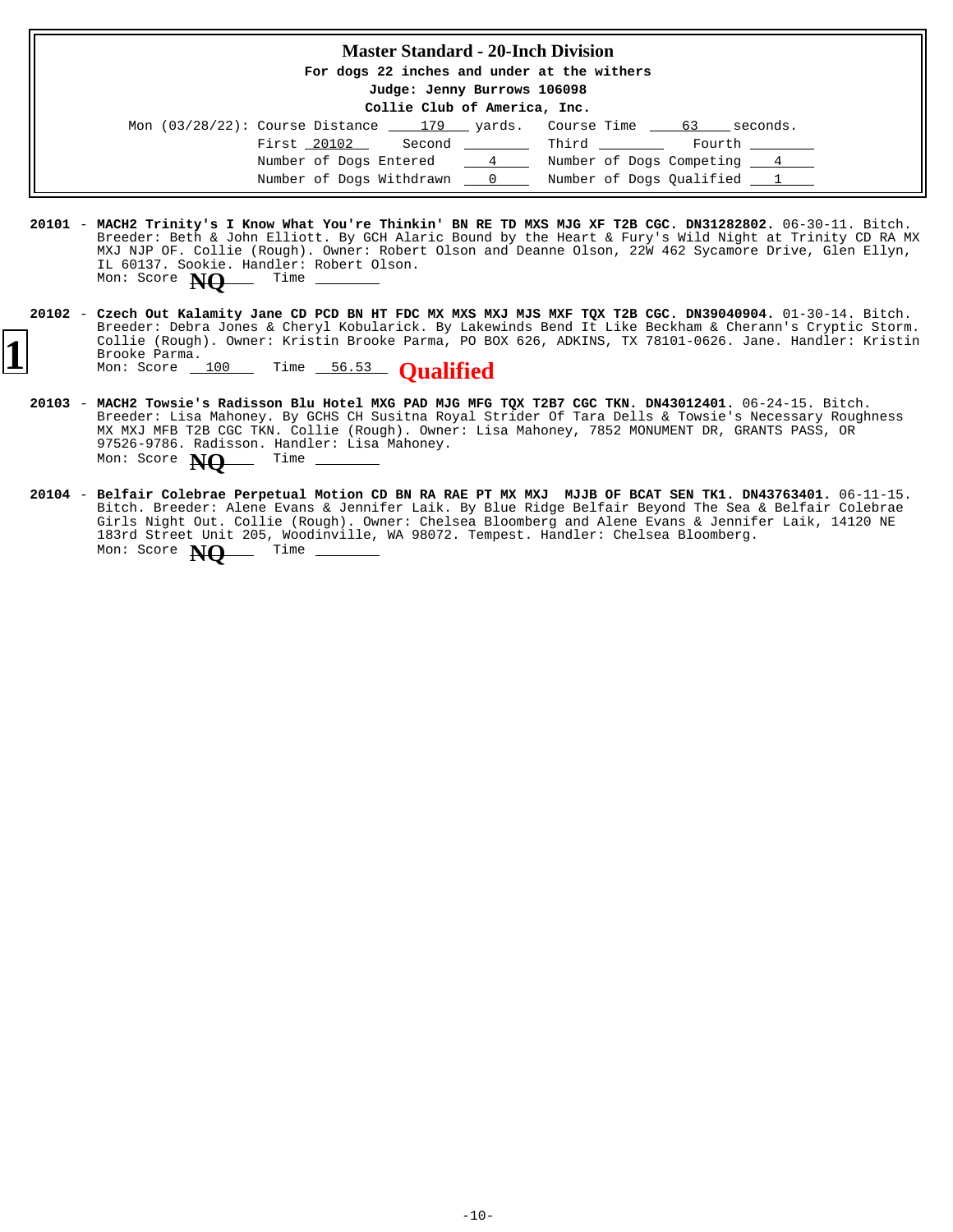## **Master Standard - 24-Inch Division For dogs more than 22 inches at the withers Judge: Jenny Burrows 106098 Collie Club of America, Inc.** Mon  $(03/28/22)$ : Course Distance  $\underline{\hspace{1cm}}$  179  $\underline{\hspace{1cm}}$  yards. Course Time  $\underline{\hspace{1cm}}$  57 seconds.  $\begin{tabular}{llllll} \multicolumn{2}{l}{{\bf First}} & \multicolumn{2}{l}{\bf Second} & \multicolumn{2}{l}{\bf{Third}} & \multicolumn{2}{l}{\bf Fourier} & \multicolumn{2}{l}{\bf Fourth} \\ \multicolumn{2}{l}{\bf{First}} & \multicolumn{2}{l}{\bf Second} & \multicolumn{2}{l}{\bf Third} & \multicolumn{2}{l}{\bf{(First)}} \\ \multicolumn{2}{l}{\bf Fourier} & \multicolumn{2}{l}{\bf (Second)} & \multicolumn{2}{l}{\bf{(First)}} \\ \multicolumn{2}{l}{\bf{Third}} & \multicolumn{2}{l}{\bf{(First)}} & \multicolumn{$ Number of Dogs Entered  $1 \t$  Number of Dogs Competing  $1 \t$ Number of Dogs Withdrawn  $\qquad 0$  Number of Dogs Qualified  $\qquad 0$

**24101 - GCH Foggy Bay Sealoch Chaser CD RE AX AXJ XF. DN46578804.** 06-22-16. Dog. Breeder: Diane Parness. By CH MACH Foggy Bay Starry Night of Sealoch UD GO PT RAE CA & CH Sunnivale Wish Upon A Star. Collie (Smooth). Owner: Sally Mobraaten, 5655 Berkeley Road, Goleta, CA 93117. Andy. Handler: Sally Mobraaten. **GCH Foggy Bay Sealoch Chaser CD RE AX AXJ XF. DN46578804.**

Mon: Score **NO** Time \_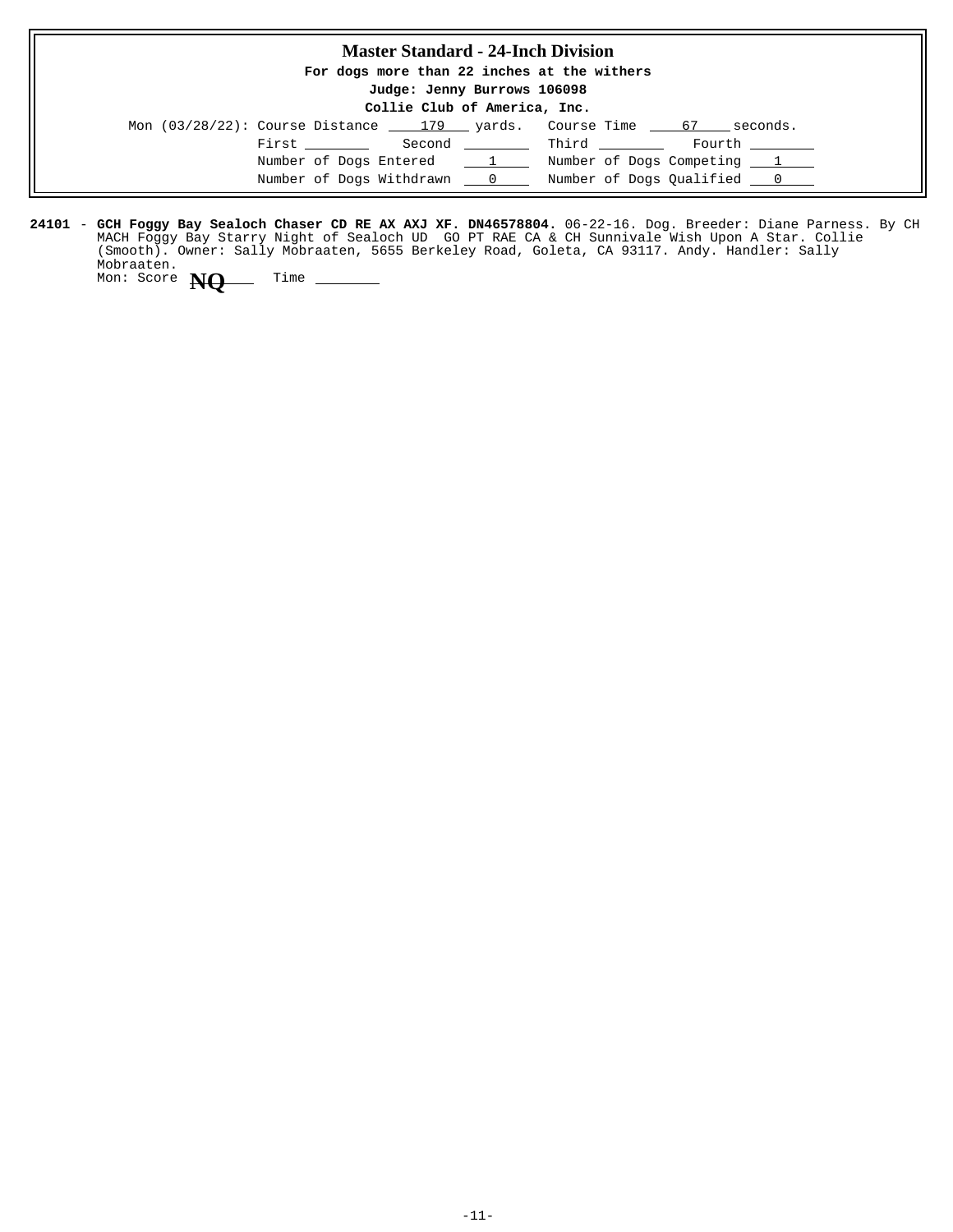## **Novice Preferred Standard - 16-Inch Division For dogs 22 inches and under at the withers Judge: Jenny Burrows 106098 Collie Club of America, Inc.** Mon  $(03/28/22)$ : Course Distance  $\underline{\hspace{1cm}}$  135 yards. Course Time  $\underline{\hspace{1cm}}$  70 seconds.  $\begin{tabular}{llllll} \multicolumn{2}{l}{{\bf First}} & \multicolumn{2}{l}{\bf Second} & \multicolumn{2}{l}{\bf{Initial}} & \multicolumn{2}{l}{\bf Fourier} & \multicolumn{2}{l}{\bf Fourth} \\ \multicolumn{2}{l}{\bf{First}} & \multicolumn{2}{l}{\bf Second} & \multicolumn{2}{l}{\bf Third} & \multicolumn{2}{l}{\bf{(i)} & \multicolumn{2}{l}{\bf Fourth} \\ \multicolumn{2}{l}{\bf(ii)} & \multicolumn{2}{l}{\bf (iv)} & \multicolumn{2}{l}{\bf (v)} & \multicolumn{2}{l}{\bf (vi)} & \multicolumn$ Number of Dogs Entered  $\qquad \qquad 1$  Number of Dogs Competing  $\qquad \qquad 1$ Number of Dogs Withdrawn  $\qquad 0$  Number of Dogs Qualified  $\qquad 0$

**16801 – CH Calibre Unbridled Spirit At Juniper CGCA. DN58239802.** 05-17-19. Bitch. Breeder: Susan Kaelin. By GCH CH Calibre's Money Laundering & GCHB CH Calibre's Filthy Rich. Collie (Smooth). Owner: Tamara Lee Kuntz and Joel Mark Kuntz & Travis John Kuntz, 29955 HIGHWAY 20, BEND, OR 97701-7946. Willow. Handler: Tamara Lee Kuntz.

Mon: Score **NO** Time -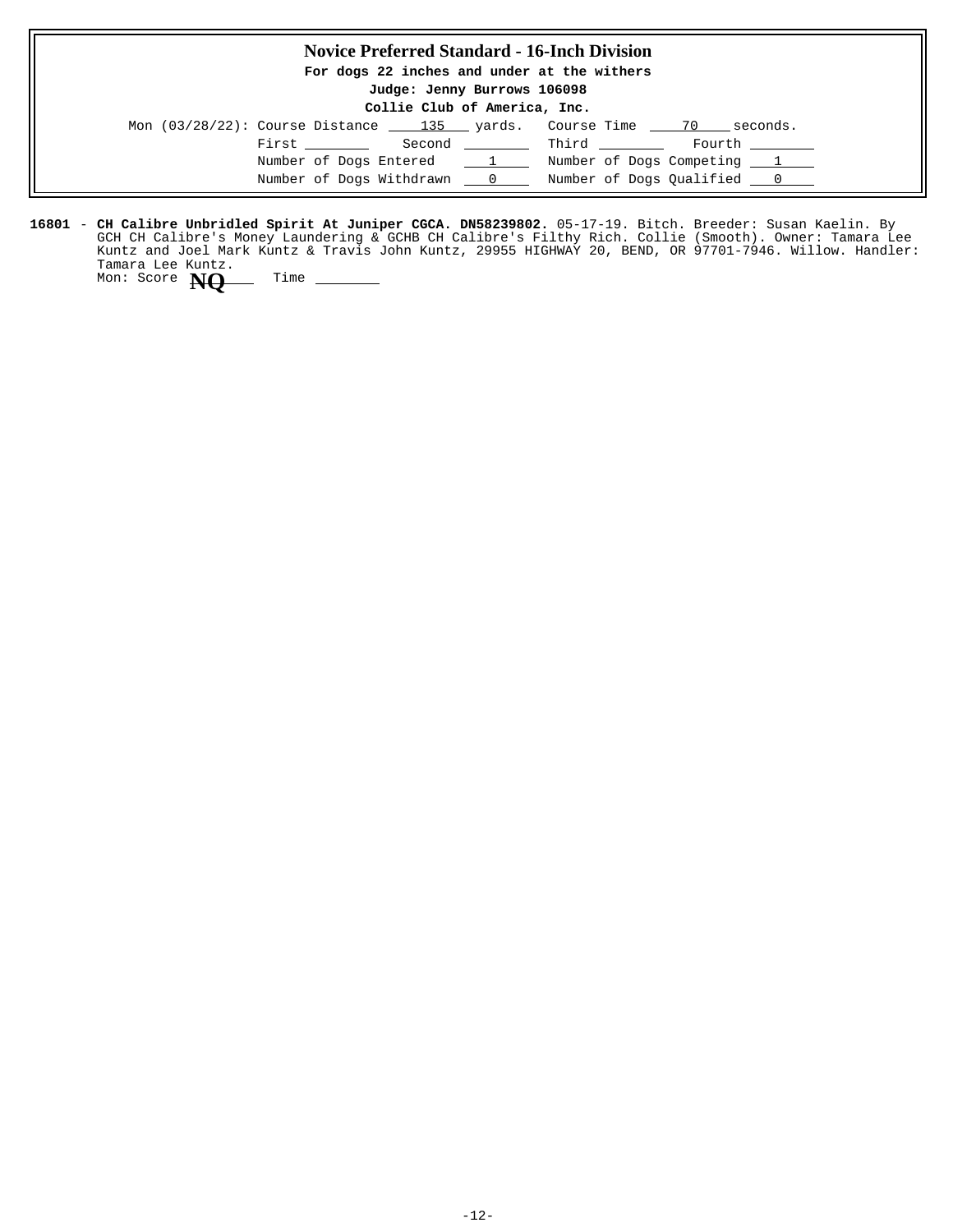### **Novice Preferred Standard - 20-Inch Division**

**For dogs more than 22 inches at the withers**

**Judge: Jenny Burrows 106098**

#### **Collie Club of America, Inc.**

| Mon $(03/28/22)$ : Course Distance 135 yards. |        |                 | Course Time 71             | seconds. |  |
|-----------------------------------------------|--------|-----------------|----------------------------|----------|--|
| First                                         | Second |                 | Third                      | Fourth   |  |
| Number of Dogs Entered                        |        | $\sim$ 3 $\sim$ | Number of Dogs Competing 3 |          |  |
| Number of Dogs Withdrawn                      |        | $\sim$ 0        | Number of Dogs Qualified 0 |          |  |

- **20802 Sunnivale Midnight Liason. DN42351201.** 04-03-15. Dog. Breeder: Sunnivale Collies. By Ch Kings Valley Stand By Me & Ch Sunnivale Leave Me Breathless. Collie (Smooth). Owner: Gretchen Morrison and Kathryn Morrison, 5036 Knoll Court, La Mesa, CA 91941. Aaron. Handler: Gretchen Morrison. Mon: Score **NQ** Time
- **20803 GCH CH Tercan 'N Zandria's Playing With Fire CGC TKN. DN53657402.** 04-01-18. Dog. Breeder: Alexzandra Erb & Melissa Gallip & Candace Hunter. By CH Kara Christo Nightstar All In & GCH CH Zandria Burn'N It Down. Collie (Smooth). Owner: Dean Justice and Alexzandra Erb & Candace Hunter, 16911 NE 19th Place, Bellevue, WA 98008. Daegan. Handler: Dean Justice.<br>Mon: Score **N**O<sub>12</sub> Time \_\_\_\_\_\_\_\_\_\_ Mon: Score **NQ**
- **20804 GCH CH Zandria's Blazing Isla BN CGCA CGCU TKI. DN53657404.** 04-01-18. Bitch. Breeder: Alexzandra Erb & Melissa Gallip & Candace Hunter. By CH Kara Christo Nightstar All In & GCH CH Zandria Burn'N It Down. Collie (Smooth). Owner: Jeanne Justice and Dean Justice, 16911 NE 19th Place, Bellevue, WA 98008. Isla. Handler: Jeanne Justice. Mon: Score **NQ** Time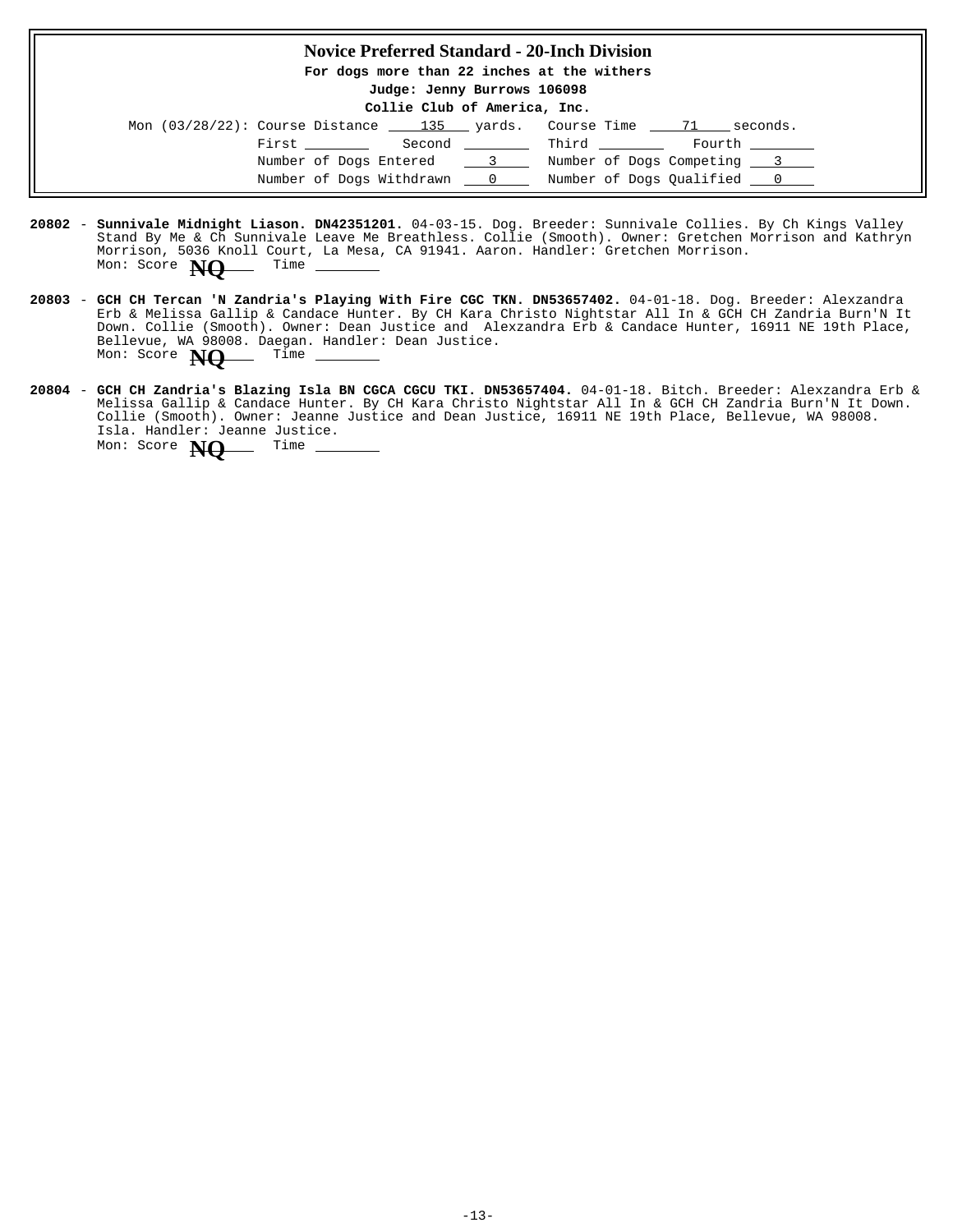### **Open Preferred Standard - 16-Inch Division**

**For dogs 22 inches and under at the withers**

**Judge: Jenny Burrows 106098**

#### **Collie Club of America, Inc.**

| Mon $(03/28/22)$ : Course Distance 170 yards. |                                  | Course Time                | 74     | seconds. |
|-----------------------------------------------|----------------------------------|----------------------------|--------|----------|
| First 16601                                   | Second                           | Third                      | Fourth |          |
| Number of Dogs Entered                        | $\frac{1}{\sqrt{1-\frac{1}{2}}}$ | Number of Dogs Competing 1 |        |          |
| Number of Dogs Withdrawn                      | $\sim$ 0                         | Number of Dogs Qualified 1 |        |          |

**16601 – CH Sinkona's Jazzman CDX BN RE PT FDC NAP NJP ACT1 SWA CGC. DN40033405.** 05-13-14. Dog. Breeder: Linda Marie Ward & Tanya A. Ward. By GCH CH Kings Valley Smooth Blue Jazz HT CGC & Sinkona's Shadow Dancer. Collie (Smooth). Owner: Barbara A. Flaherty and Linda Marie Ward & Tanya A. Ward, 1900-32nd St South, Great Falls, MT 59405. Louie. Handler: Barbara A. Flaherty. **CH Sinkona's Jazzman CDX BN RE PT FDC NAP NJP ACT1 SWA CGC. DN40033405.** Collie (Smooth). Owner: Barbara A. Flaherty and L.<br>Great Falls, MT 59405. Louie. Handler: Barbara A.<br>Mon: Score 100 Time 67.81 **Qualified**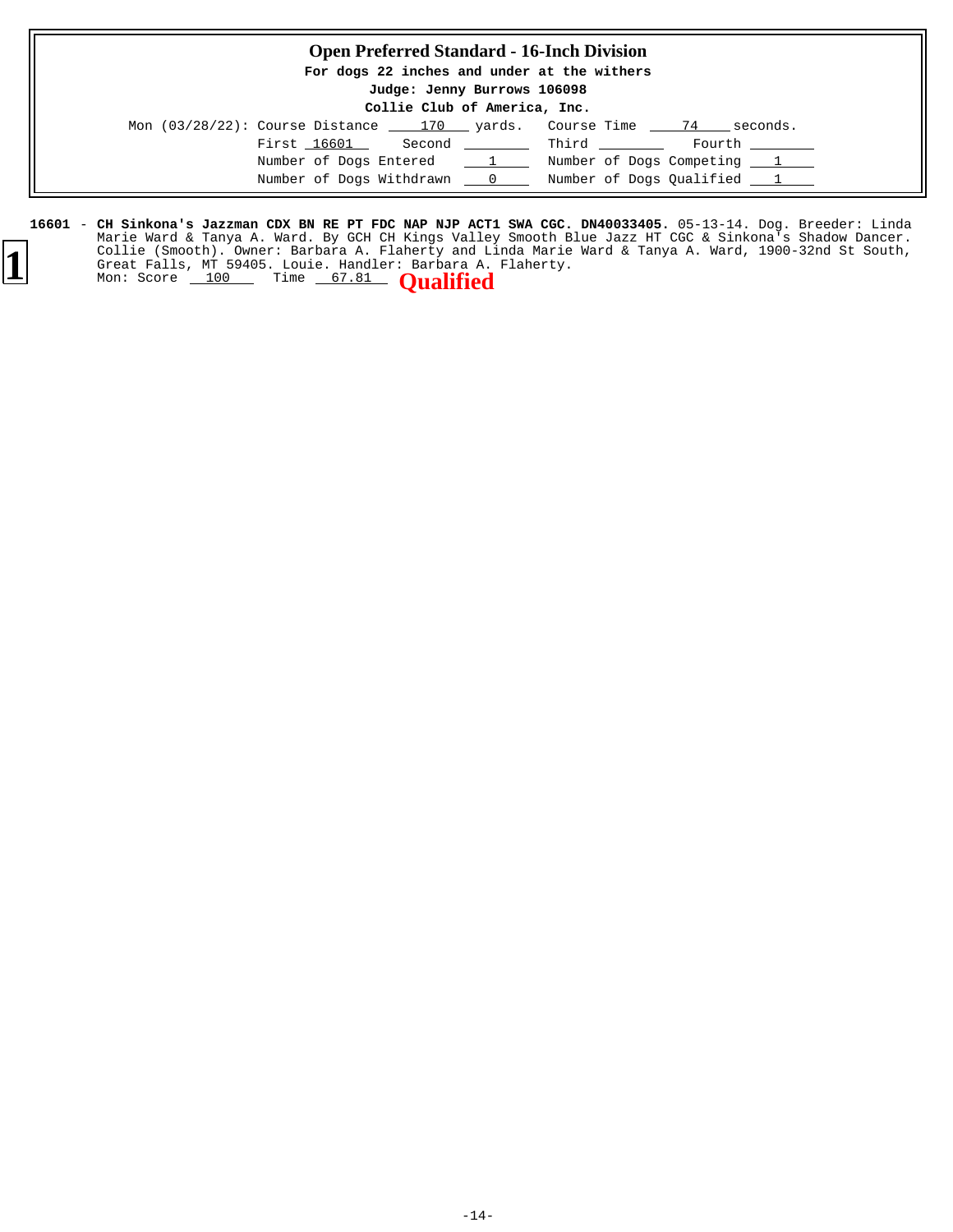### **Open Preferred Standard - 20-Inch Division**

**For dogs more than 22 inches at the withers**

**Judge: Jenny Burrows 106098**

#### **Collie Club of America, Inc.**

| Mon $(03/28/22)$ : Course Distance |        |               | 170 yards. Course Time | seconds.                   |
|------------------------------------|--------|---------------|------------------------|----------------------------|
| First                              | Second |               | Third                  | Fourth                     |
| Number of Dogs Entered             |        | $\frac{1}{2}$ |                        | Number of Dogs Competing 1 |
| Number of Dogs Withdrawn           |        | $rac{0}{2}$   |                        | Number of Dogs Oualified 0 |

#### **20601** - **Meadowlark's I Can Do Anything At Fireside RA PT FDC NAP OJP NFP CA BCAT RATN CG. DN49026901.**

01-28-17. Dog. Breeder: Cody Campbell & Casey Campbell. By GCHS CH Qualteri Lazurite Island Tryst FDC & CH Wild Wind Wyoming Blue Jade BN RN CGC. Collie (Smooth). Owner: Cynthia A. Casby, PO BOX 4346, BURBANK, CA 91503-4346. MacGyver. Handler: Cynthia Casby. Mon: Score **NO** Time \_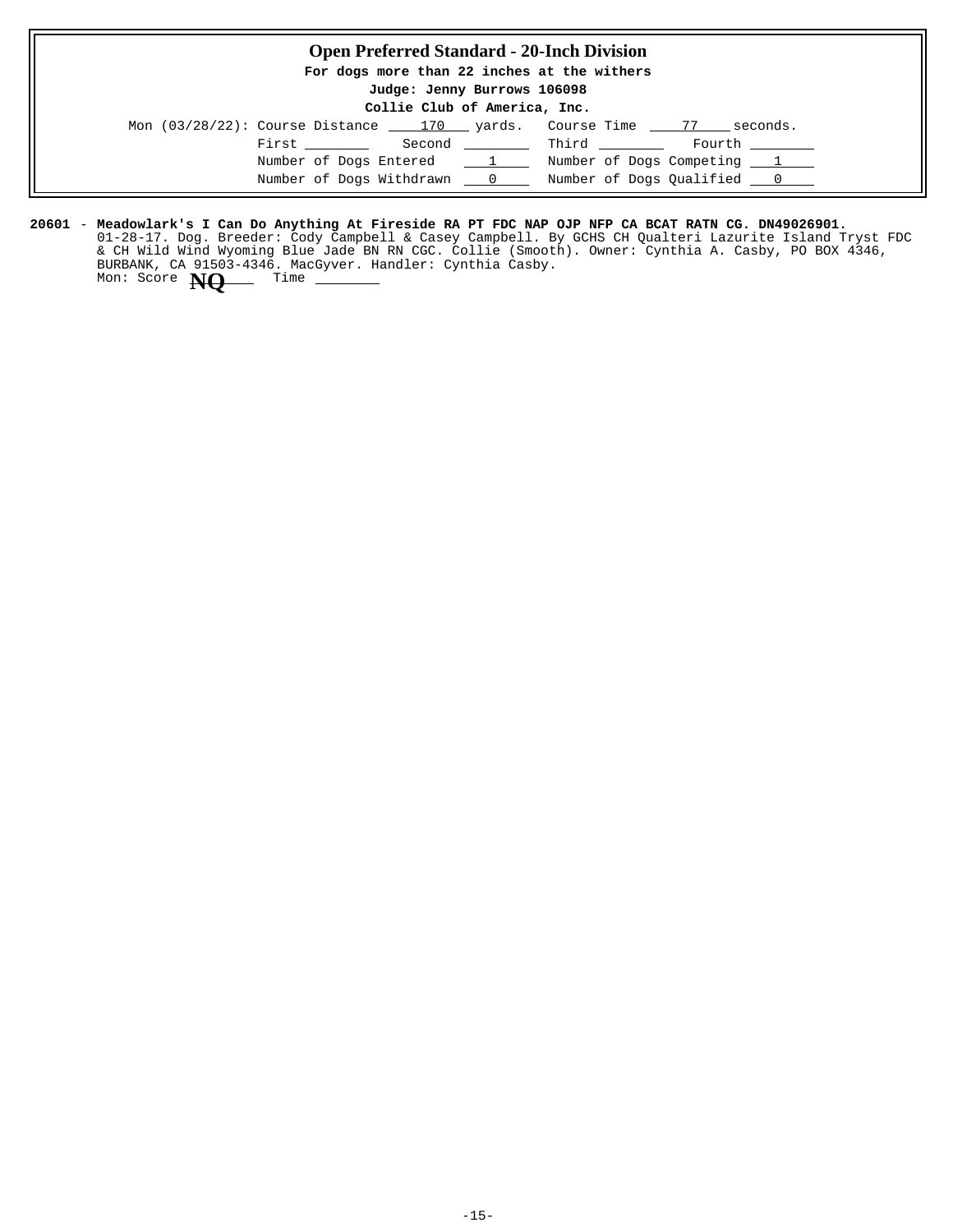#### **Excellent Preferred Standard - 20-Inch Division**

**For dogs more than 22 inches at the withers**

**Judge: Jenny Burrows 106098**

**Collie Club of America, Inc.**

| Mon (03/28/22): Course Distance 179 yards. Course Time 72 |  |              | seconds.                   |  |
|-----------------------------------------------------------|--|--------------|----------------------------|--|
| First ________                                            |  | Second Third | Fourth ________            |  |
| Number of Dogs Entered 2                                  |  |              | Number of Dogs Competing 2 |  |
| Number of Dogs Withdrawn 0                                |  |              | Number of Dogs Qualified 0 |  |

- **20401** 04-03-14. **CH Wild Wind Magical Mischief Maker At Fireside VCD1 BN RI HT FDC OA OJP NFP CA. DN39533002.** Bitch. Breeder: Laura Bergstraser & Michelle Bergstraser. By CH Jereco's Wild Wind Shoot To Thrill CD RA PT NA CGC & GCHG CH Wild Wind's Don'T Stop Believing CD RN PT NAJ. Collie (Smooth). Owner: Cynthia A. Casby, PO BOX 4346, BURBANK, CA 91503-4346. Potter. Handler: Cynthia Casby. Mon: Score **NQ** Time -
- **20403 CH Headline's Golden Marquis CD BN RN PT OAP AJP ACT2 CGC. DN55206502.** 08-01-18. Dog. Breeder: Theresa Sutter. By GCHP CH Calibre's Key To The Fortune & GCHS CH Headline's Flair For The Dramatic ACT1. Collie (Smooth). Owner: Connie Sutter & Theresa Sutter and Theresa Sutter, 723 S Hooper St, Caro, MI 48723. cHARLIE. Handler: Connie Sutter & Theresa Sutter. **CH Headline's Golden Marquis CD BN RN PT OAP AJP ACT2 CGC. DN55206502.** Mon: Score **NQ** Time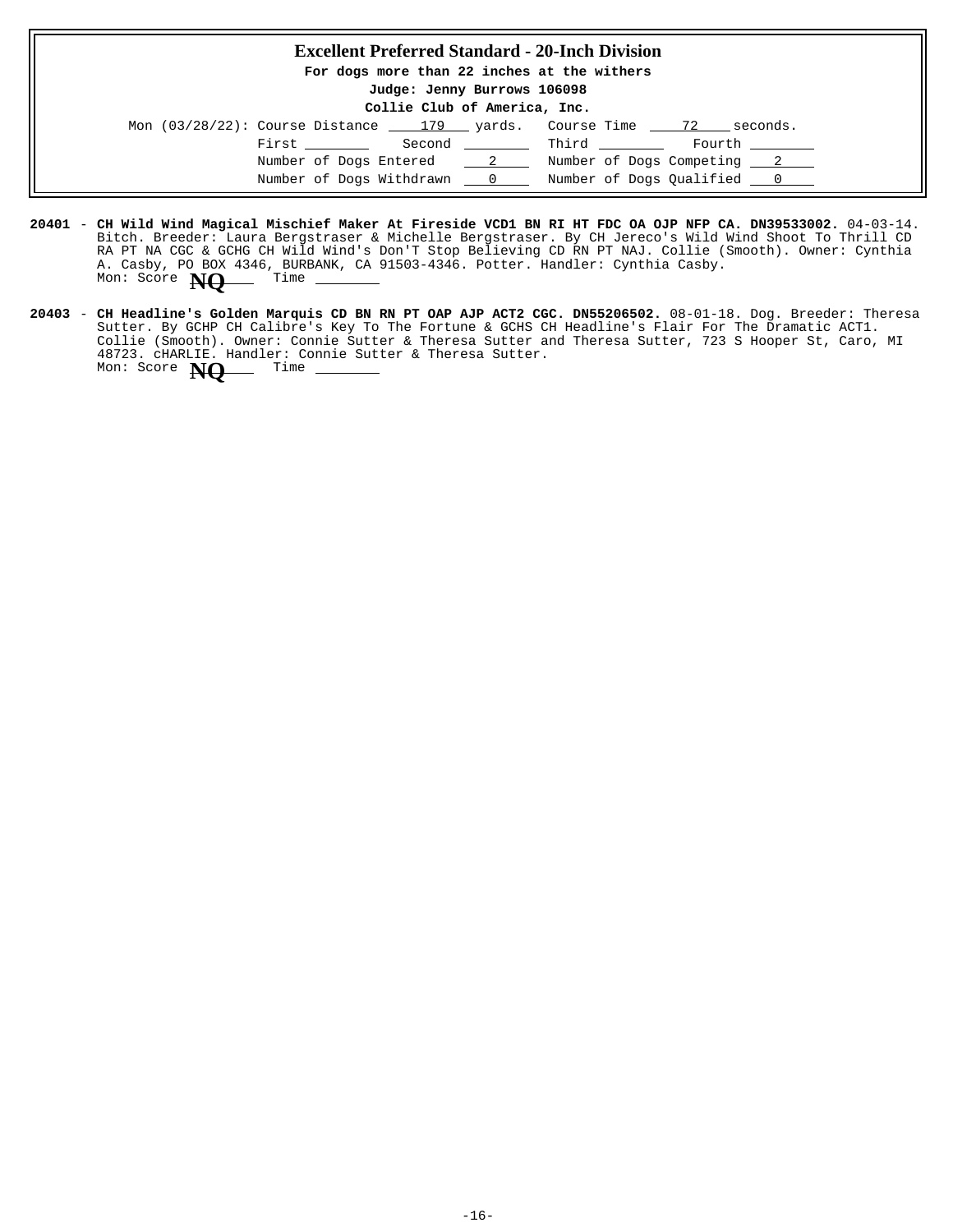## **Master Preferred Standard - 16-Inch Division For dogs 22 inches and under at the withers Judge: Jenny Burrows 106098 Collie Club of America, Inc.** Mon  $(03/28/22)$ : Course Distance  $\underline{\hspace{1cm}}$  179  $\underline{\hspace{1cm}}$  yards. Course Time  $\underline{\hspace{1cm}}$  68 seconds.  $\begin{tabular}{lllllllll} \multicolumn{2}{c|}{} & \multicolumn{2}{c|}{} & \multicolumn{2}{c|}{} & \multicolumn{2}{c|}{} & \multicolumn{2}{c|}{} & \multicolumn{2}{c|}{} & \multicolumn{2}{c|}{} & \multicolumn{2}{c|}{} & \multicolumn{2}{c|}{} & \multicolumn{2}{c|}{} & \multicolumn{2}{c|}{} & \multicolumn{2}{c|}{} & \multicolumn{2}{c|}{} & \multicolumn{2}{c|}{} & \multicolumn{2}{c|}{} & \multicolumn{2}{c|}{} & \multicolumn{2}{c|}{} & \multicolumn$ Number of Dogs Entered 3 3 Number of Dogs Competing 3 Number of Dogs Withdrawn  $\qquad 0 \qquad$  Number of Dogs Qualified  $\qquad 0 \qquad$

- **16201 GCH CH PACH Sinkona's Dream Catcher CDX BN GN RE HSAs MXP4 MXPB MJP4 MJPB PAX MF. DN40033406.** 05-13-14. Bitch. Breeder: Linda Marie Ward & Tanya A. Ward. By GCH CH Kings Valley Smooth Blue Jazz HT CGC & Sinkona's Shadow Dancer. Collie (Smooth). Owner: Linda Marie Ward and Tanya A. Ward, PO BOX 848, OTIS ORCHARDS, WA 99027-0848. Elsa. Handler: Linda Marie Ward. Mon: Score **NO** Time -
- <code>16202 Snovalley Dream A Little Dream MXP MJP MFP T2BP CGC. DN42707001.</mark> 04-21-15. Bitch. Breeder: Mary Cox,</code> Terry Cox, & Alene Evans. By CH Colebrae Roadhouse Blues & SnoValley Belfair Dreams Come True. Collie (Rough). Owner: Kathy Farnsworth, 930 NW 33rd Street, Corvallis, OR 97330. Lindy. Handler: Kathy Farnsworth. Mon: Score **NO** Time
- 16203 **Forbes. DN43763405.** 06-11-15. Dog. Breeder: Alene Becker & Jennifer Laik. By Blu Ridge Belfair Beyond the Sea & Belfair Colebrae Girls Night Out. Collie (Rough). Owner: Katie Gustafson, 17915 S Strowbridge Road, Oregon City, OR 97045. Forbes. Handler: Katie Gustafson. Mon: Score **NO** Time -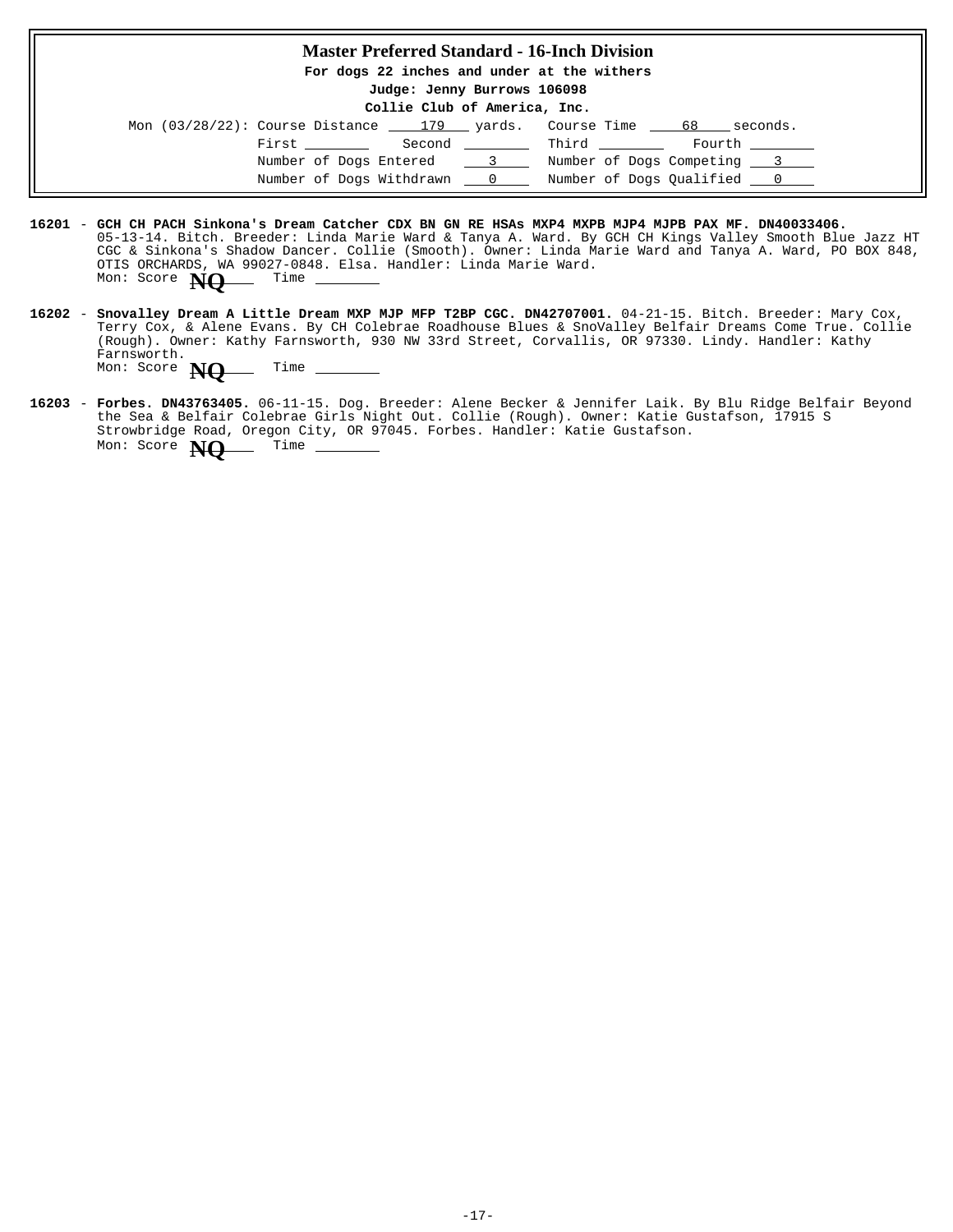### **Master Preferred Standard - 20-Inch Division**

**For dogs more than 22 inches at the withers**

**Judge: Jenny Burrows 106098**

#### **Collie Club of America, Inc.**

| Mon (03/28/22): Course Distance 179 yards. Course Time 72 |                            |              | seconds.                           |
|-----------------------------------------------------------|----------------------------|--------------|------------------------------------|
|                                                           | First ______               | Second Third | Fourth ________                    |
|                                                           | Number of Dogs Entered 2   |              | Number of Dogs Competing 2         |
|                                                           | Number of Dogs Withdrawn 0 |              | Number of Dogs Qualified _________ |

- **20201 PACH Belair Colebrae Continuous Quilt. DN43763404.** 06-11-15. Dog. Breeder: Alene Evans & Jennifer Laik. By Blu Ridge Belfair Beyond The Sea & Belfair Colebrae Girls Night Out. Collie (Rough). Owner: Kathy McDaniel, 19870 S Ridge Road, Oregon City, OR 97045. Quilt. Handler: Kathy McDaniel. Mon: Score **NQ** Time
- **20202** 11-05-15. Dog. **CH Headline's Afterhours Patriot Soldier CD BN RA PT FDC MXP2 MJP2 NFP CGC. DN44352801.** Breeder: Carole Stanley & Amy Buboltz. By GCH CH Headline's Soldier Of Light & CH Afterhours Sands Of Time. Collie (Smooth). Owner: Connie Sutter & Theresa Sutter and Theresa Sutter, 723 S Hooper St, Caro, MI 48723. Brady. Handler: Connie Sutter & Theresa Sutter. Mon: Score **NQ** Time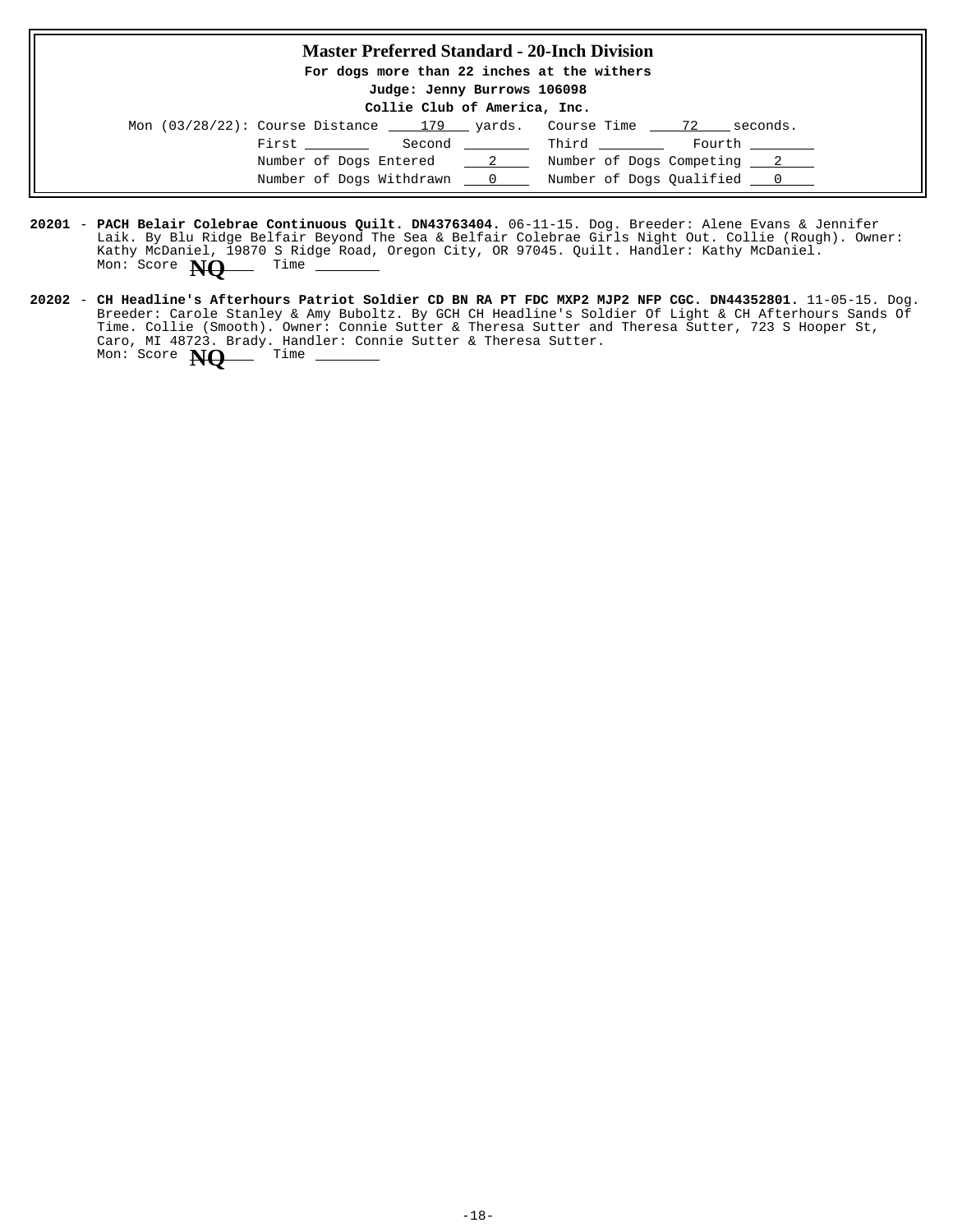#### **Novice B JWW - 20-Inch Division**

**For dogs 22 inches and under at the withers**

**Judge: Jenny Burrows 106098**

**Collie Club of America, Inc.**

| Mon (03/28/22): Course Distance 113 yards. Course Time 38 |                 |       | seconds.                   |
|-----------------------------------------------------------|-----------------|-------|----------------------------|
| First 20701                                               | Second ________ | Third | Fourth                     |
| Number of Dogs Entered                                    | $\frac{4}{1}$   |       | Number of Dogs Competing 4 |
| Number of Dogs Withdrawn                                  | $\sim$ 0 $\sim$ |       | Number of Dogs Oualified 1 |

<sup>20701 -</sup> Trinity Bling It On PT SWN. DN54322305. 06-17-18. Bitch. Breeder: Beth & John Elliott. By GCH Cantera's Jackpot & CT MACH 2 Trinity All That 'N Then Some RN XF T2B SWE SCM SEM. Collie (Rough). Owner: Beth Elliott and John Elliott, 16375 Roller Coaster Road, Colorado Springs, CO 80921. Diamond. Handler: Beth Elliott. Mon: Score 100 Time 28.88 **Qualified** 

<sup>20702 -</sup> **CH Wild Wind's Ability Ariel CD HSAs HSDs RA. DN46421106.** 04-08-16. Bitch. Breeder: Michelle Bergstraser & Laura Bergstraser. By Ch Wild Wind's Dark Side of the Moon HSAs & DC Wild Wind's Deuces Are Wild UD GO HXAsd HIBd HIDs RAE. Collie (Smooth). Owner: Michelle Bergstraser and Laura Bergstraser, 2530 S Meridian Road, Colorado Springs, CO 80929. Ellie. Handler: Michelle Bergstraser. Mon: Score **NO** Time \_

<sup>20</sup>**703 - Wild Wind's All Summer Long. DN55448701.** 08-30-18. Bitch. Breeder: Michelle Bergstraser & Laura Bergstraser. By CH Kara Christo Nightstar All In & DC Wild Wind's Deuces Are Wild UD GO HXAsd, HIBd, HIDs RAE. Collie (Smooth). Owner: Michelle Bergstraser and Laura Bergstraser, 2530 S Meridian Road, Colorado Springs, CO 80929. Tryst. Handler: Michelle Bergstraser. **Wild Wind's All Summer Long. DN55448701.** Mon: Score **NO** Time \_

<sup>20704 -</sup> Ch Wild Wind's I Think I Love You CD HSAs HSDs RA. DN45287401. 12-30-15. Bitch. Breeder: Michelle Bergstraser, Laura Bergstraser, & April Fingerlos. By GCHS Wild Wind's Rev On The Red Line CD RA & Wild Wind's Shot In The Dark CD RE. Collie (Rough). Owner: Michelle Bergstraser and Laura Bergstraser, 2530 S Meridian Road, Colorado Springs, CO 80929. Cassidy. Handler: Michelle Bergstraser. Mon: Score **NO** Time -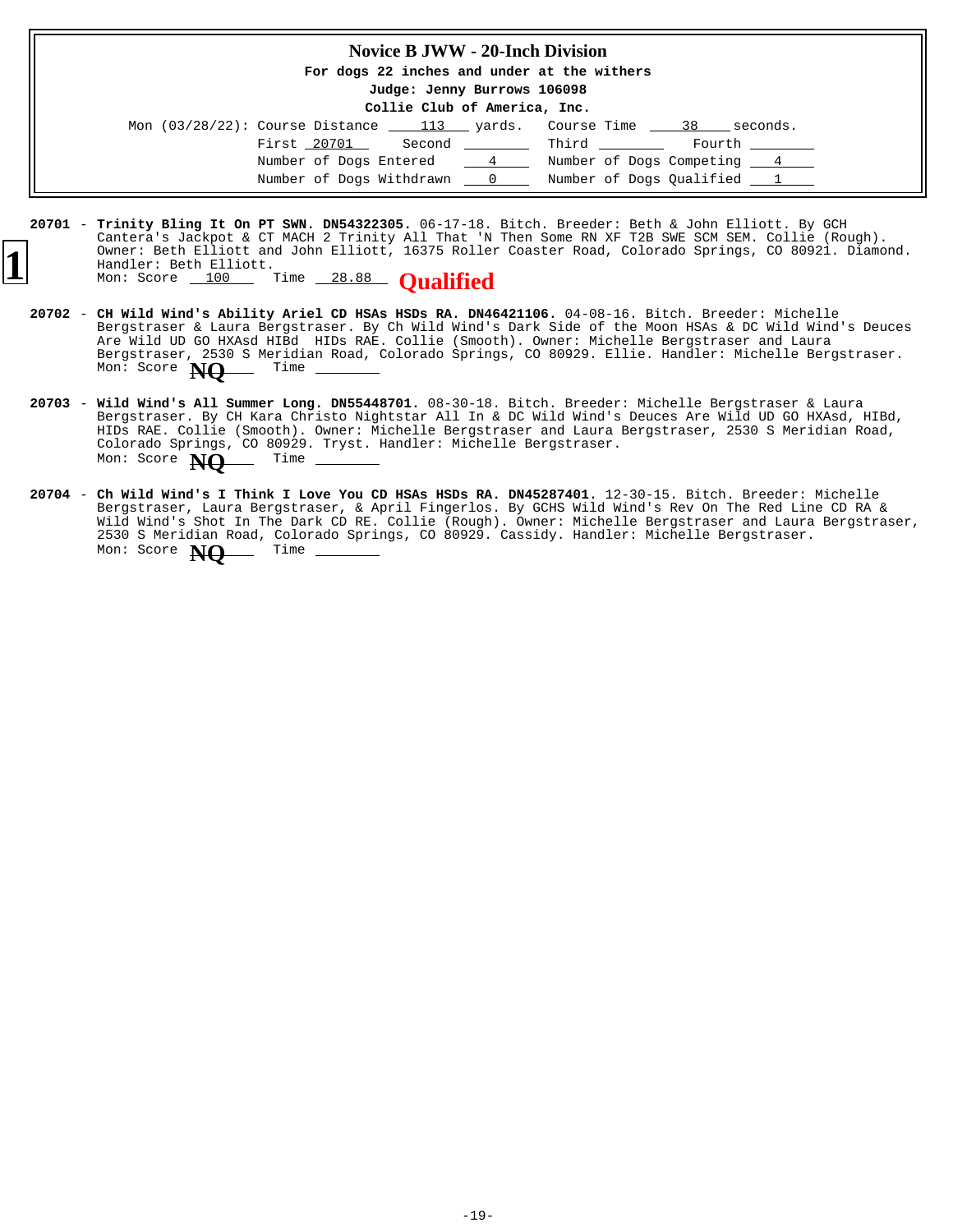### **Novice B JWW - 24-Inch Division**

**For dogs more than 22 inches at the withers**

**Judge: Jenny Burrows 106098**

**Collie Club of America, Inc.**

| Mon $(03/28/22)$ : Course Distance 113 yards. Course Time |                          |                                  |                            | 40 | seconds. |
|-----------------------------------------------------------|--------------------------|----------------------------------|----------------------------|----|----------|
| First ________                                            |                          | Second _________                 | Third                      |    | Fourth   |
|                                                           | Number of Dogs Entered   | $\frac{1}{\sqrt{1-\frac{1}{2}}}$ | Number of Dogs Competing 1 |    |          |
|                                                           | Number of Dogs Withdrawn | $\sim$ 0                         | Number of Dogs Qualified 0 |    |          |

**24702 - Belfair Colebrae Storm Chaser RN HT NF CA DCAT RATO TKN. DN56175101.** 10-22-18. Dog. Breeder: Chelsea Bloomberg & Alene Evans & Jennifer Laik. By CH Countryview In High Regard & Belfair Colebrae Perpetual Motion CD BN RM RAE PT MX MXJ MJB OF BCAT SEN TKI. Collie (Rough). Owner: Jaclyn Rudebeck and Chelsea Bloomberg, 590 W 29TH AVE, EUGENE, OR 97405-2731. Twister. Handler: Jaclyn Rudebeck. **Belfair Colebrae Storm Chaser RN HT NF CA DCAT RATO TKN. DN56175101.** Mon: Score **NO** Time -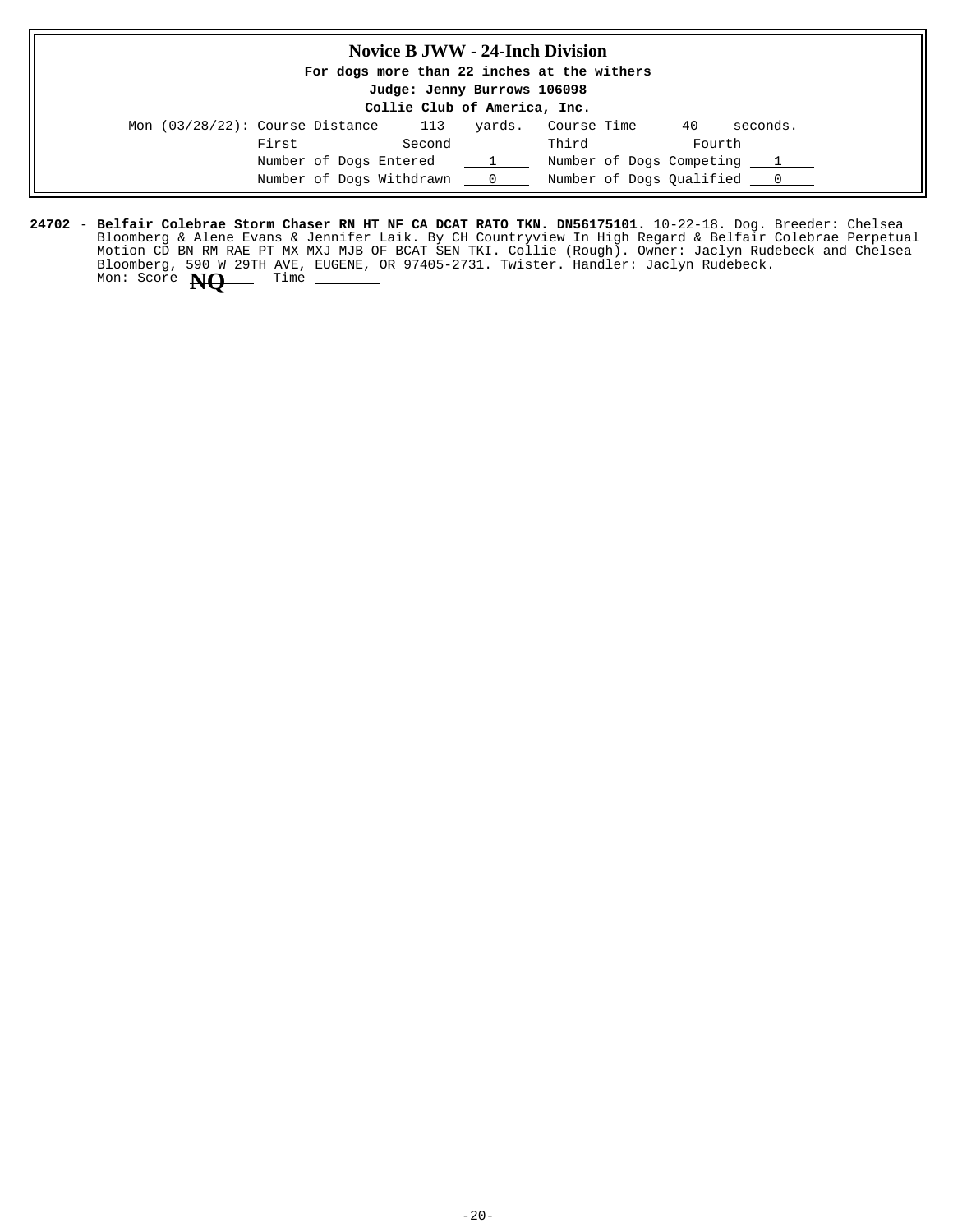| <b>Open JWW - 24-Inch Division</b>                                                      |                              |
|-----------------------------------------------------------------------------------------|------------------------------|
| For dogs more than 22 inches at the withers                                             |                              |
| Judge: Jenny Burrows 106098                                                             |                              |
| Collie Club of America, Inc.                                                            |                              |
| Mon $(03/28/22)$ : Course Distance $\qquad 130$ yards. Course Time $\qquad 39$ seconds. |                              |
| First 24701 Second                                                                      | Fourth<br>Third              |
| Number of Dogs Entered 2 Number of Dogs Competing 2                                     |                              |
| Number of Dogs Withdrawn                                                                | 0 Number of Dogs Oualified 1 |

- **24501 CH Borealis Heat of the Moment RN HSAs NA NAJ TKN. DN41885502.** 01-18-15. Dog. Breeder: Jeanine Blaner. By TC MACH 2 Ability's Rock Star CD RAE HXdMsM HXBs HXBdM MXS MJG XF & Hollicove Ginger Snap HXAsM OA OAJ. Collie (Smooth). Owner: Jeanine Blaner, 1350 College Place Road, Helena, MT 59602. Asia. Handler: Jeanine Blaner. Mon: Score **NQ** Time -
- **24701 Borealis Trouble and Desire RN HSAds HSBd NAJ TKN. DN41885504.** 01-18-15. Dog. Breeder: Jeanine Blaner. By TC Ability's Rock Star & Hollicave Ginger Snap. Collie (Smooth). Owner: Jeanine Blaner, 1350 **1** By IC ADIITLY'S ROCK Star & HOIIICave Ginger Shap. College (Smooth). Ow<br>College Place Road, Helena, MT 59602. Mircea. Handler: Jeanine Blaner.<br>Mon: Score 100 Time 34.78 **Qualified Borealis Trouble and Desire RN HSAds HSBd NAJ TKN. DN41885504.**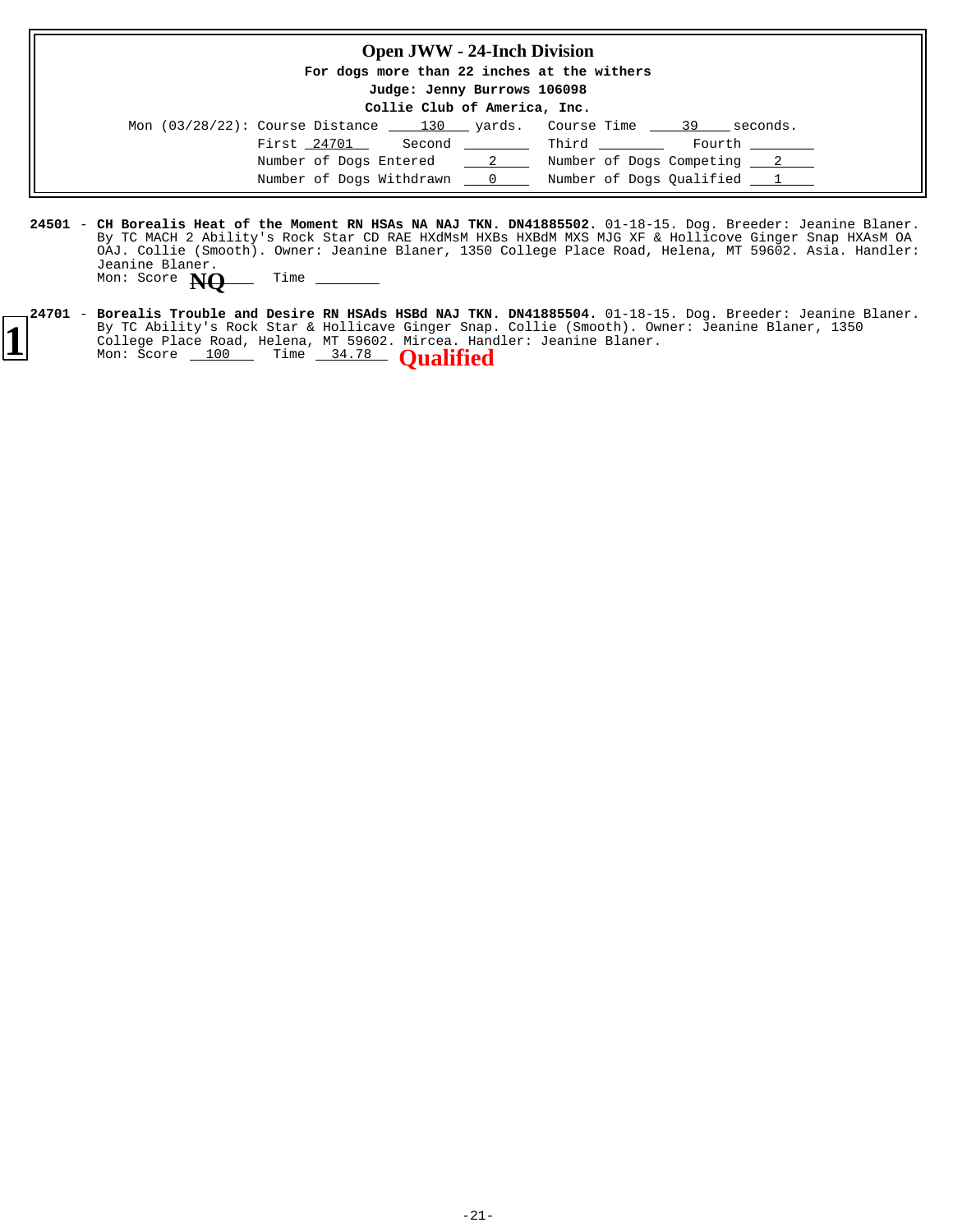| <b>Excellent JWW - 20-Inch Division</b>                                             |        |
|-------------------------------------------------------------------------------------|--------|
| For dogs 22 inches and under at the withers                                         |        |
| Judge: Jenny Burrows 106098<br>Collie Club of America, Inc.                         |        |
| Mon $(03/28/22)$ : Course Distance $\_\_$ 165 yards. Course Time $\_\_$ 44 seconds. |        |
| First 20501 Second Third                                                            | Fourth |
| Number of Dogs Entered 2 Number of Dogs Competing 2                                 |        |
| Number of Dogs Withdrawn 0 1 Number of Dogs Oualified 1                             |        |

- **20302** 08-30-18. Bitch. Breeder: **Ch Wild Wind Sweetheart of Sealoch CD RN OA OAJ CGC SWN. DN55448704.** Michelle & Laura Bergstraser. By CH Kara Christo Nightstar All In & DC Wild Wind Deuce's Are Wild UD GO RE HSAds AX. Collie (Smooth). Owner: Sally Mobraaten, 5655 Berkeley Road, Goleta, CA 93117. Ginny. Handler: Sally Mobraaten. Mon: Score **NQ** Time -
- **20501 Swan's Tour Jete' En Pointe PT NA NAJ NF. DN53565801.** 05-07-18. Bitch. Breeder: Susanne King-Hardie. By Kara Christo Nightstar All In & CH Swan's Flight of the Bumblebee CGC BN IT HIC. Collie (Rough). Owner: Sally M Wells and Susanne King-Hardie, 23025 NE Mountaintop Road, Newberg, OR 97132. Ballerina. Handler: Sally M Wells. **Swan's Tour Jete' En Pointe PT NA NAJ NF. DN53565801. 1** Owner: Sally M Wells and Susanne King-Hardie, 2302<br>
Handler: Sally M Wells.<br>
Mon: Score 91 Time 47.97 **Qualified**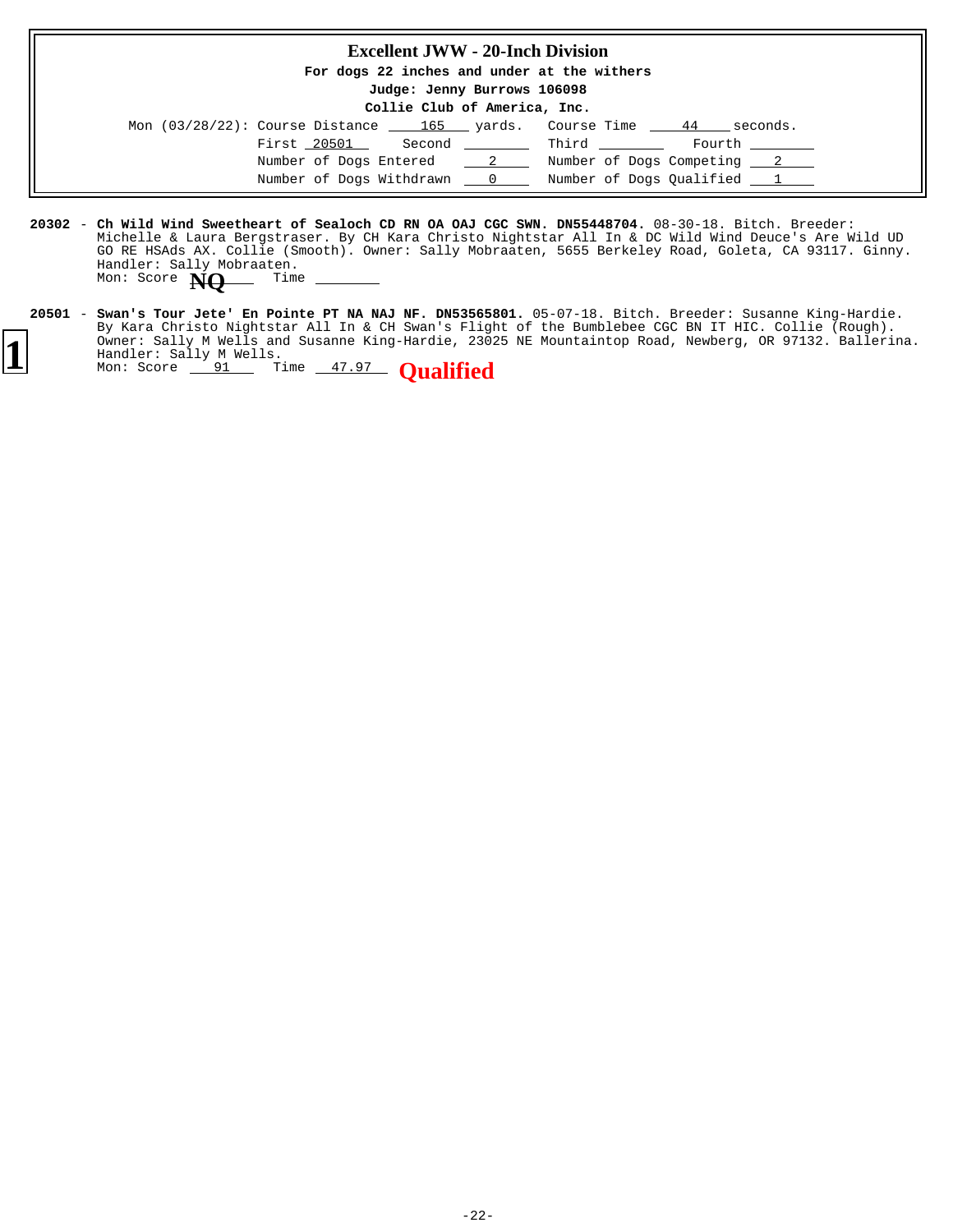### **Excellent JWW - 24-Inch Division**

**For dogs more than 22 inches at the withers**

**Judge: Jenny Burrows 106098**

**Collie Club of America, Inc.**

| Mon (03/28/22): Course Distance 165 yards. Course Time 46 |                | seconds.                   |
|-----------------------------------------------------------|----------------|----------------------------|
| First ______<br>Second                                    |                | Third<br>Fourth            |
| Number of Dogs Entered 1                                  |                | Number of Dogs Competing 1 |
| Number of Dogs Withdrawn                                  | $\mathbb{R}$ 0 | Number of Dogs Qualified 0 |

24301 – **CH Ability's To The Moon and Back CD BN RN HSAs OA OAJ XF FDC CGC. DN48796906.** 01-23-17. Dog. Breeder: Linda Holloway. By Ability's Bad to the Bone & Ability's Borealis Sky of Nirvana. Collie (Smooth). Owner: Maria Siebeck, 212 Ash Lane, Livingston, MT 59047. Titan. Handler: Maria Siebeck. **CH Ability's To The Moon and Back CD BN RN HSAs OA OAJ XF FDC CGC. DN48796906.** Mon: Score **NQ** Time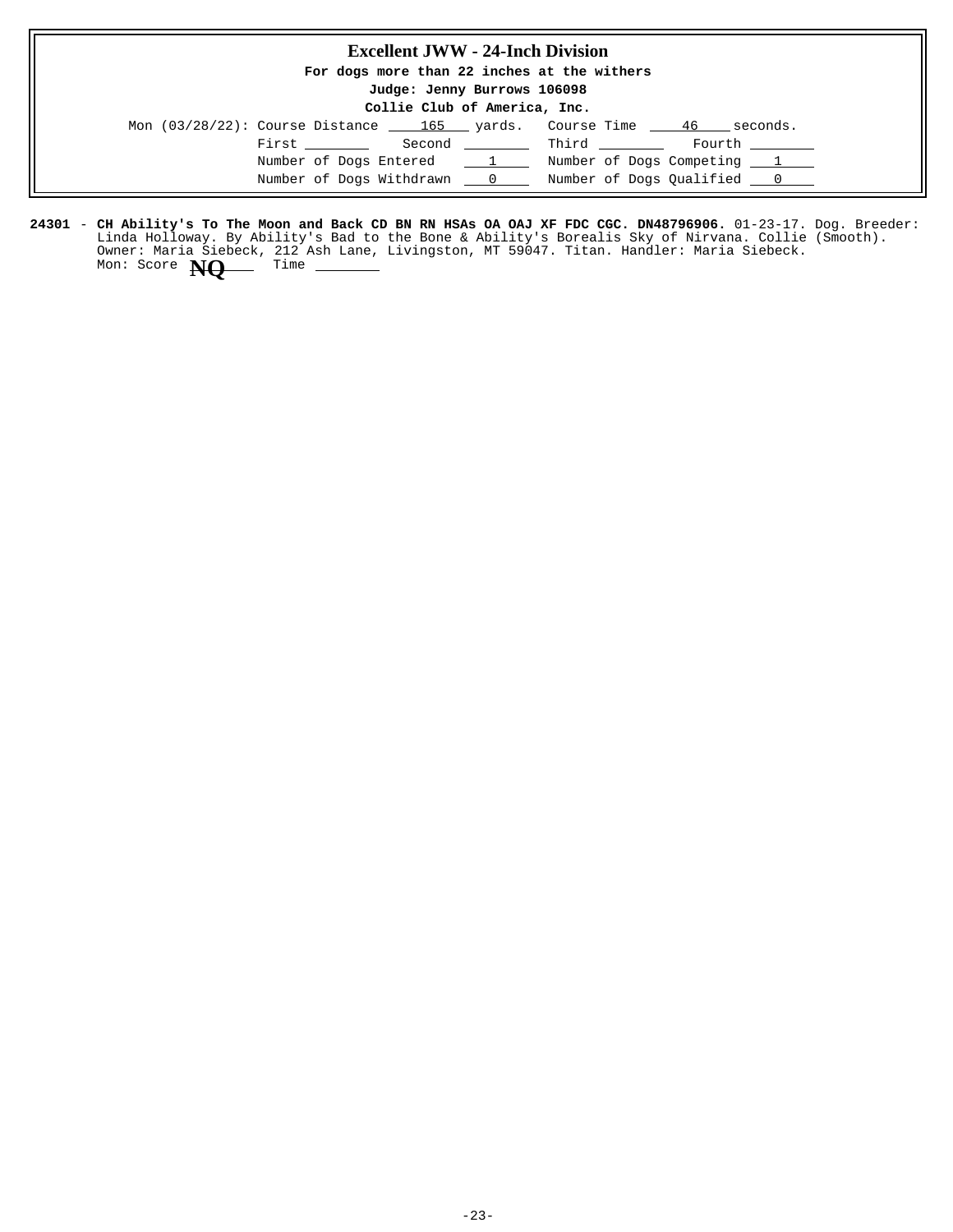|           | <b>Master JWW - 20-Inch Division</b>                                                                                                                                                                                                                                                                                                                                                                                                                     |
|-----------|----------------------------------------------------------------------------------------------------------------------------------------------------------------------------------------------------------------------------------------------------------------------------------------------------------------------------------------------------------------------------------------------------------------------------------------------------------|
|           | For dogs 22 inches and under at the withers                                                                                                                                                                                                                                                                                                                                                                                                              |
|           | Judge: Jenny Burrows 106098                                                                                                                                                                                                                                                                                                                                                                                                                              |
|           | Collie Club of America, Inc.                                                                                                                                                                                                                                                                                                                                                                                                                             |
|           | Mon $(03/28/22)$ : Course Distance $\underline{\hspace{1cm}}$ 165 $\underline{\hspace{1cm}}$ yards. Course Time $\underline{\hspace{1cm}}$ 44 $\underline{\hspace{1cm}}$ seconds.                                                                                                                                                                                                                                                                        |
|           | Second 20101 Third 20102 Fourth _______<br>First 20104                                                                                                                                                                                                                                                                                                                                                                                                   |
|           | Number of Dogs Entered <u>6 6</u> Number of Dogs Competing 6                                                                                                                                                                                                                                                                                                                                                                                             |
|           | Number of Dogs Withdrawn __ 0 __ Number of Dogs Qualified __ 3                                                                                                                                                                                                                                                                                                                                                                                           |
|           | 20101 - MACH2 Trinity's I Know What You're Thinkin' BN RE TD MXS MJG XF T2B CGC. DN31282802. 06-30-11. Bitch.<br>Breeder: Beth & John Elliott. By GCH Alaric Bound by the Heart & Fury's Wild Night at Trinity CD RA MX<br>MXJ NJP OF. Collie (Rough). Owner: Robert Olson and Deanne Olson, 22W 462 Sycamore Drive, Glen Ellyn,<br>IL 60137. Sookie. Handler: Robert Olson.<br>Mon: Score 100 Time 37.04 Oualified                                      |
|           | 20102 - Czech Out Kalamity Jane CD PCD BN HT FDC MX MXS MXJ MJS MXF TQX T2B CGC. DN39040904. 01-30-14. Bitch.<br>Breeder: Debra Jones & Cheryl Kobularick. By Lakewinds Bend It Like Beckham & Cherann's Cryptic Storm.<br>Collie (Rough). Owner: Kristin Brooke Parma, PO BOX 626, ADKINS, TX 78101-0626. Jane. Handler: Kristin<br>Brooke Parma.<br>Mon: Score 100 Time 40.80 Qualified                                                                |
|           | 20103 - MACH2 Towsie's Radisson Blu Hotel MXG PAD MJG MFG TOX T2B7 CGC TKN. DN43012401. 06-24-15. Bitch.<br>Breeder: Lisa Mahoney. By GCHS CH Susitna Royal Strider Of Tara Dells & Towsie's Necessary Roughness<br>MX MXJ MFB T2B CGC TKN. Collie (Rough). Owner: Lisa Mahoney, 7852 MONUMENT DR, GRANTS PASS, OR<br>97526-9786. Radisson. Handler: Lisa Mahoney.<br>Mon: Score $\mathbf{NQ}$ Time ______                                               |
|           | 20104 - Belfair Colebrae Perpetual Motion CD BN RA RAE PT MX MXJ MJJB OF BCAT SEN TK1. DN43763401. 06-11-15.<br>Bitch. Breeder: Alene Evans & Jennifer Laik. By Blue Ridge Belfair Beyond The Sea & Belfair Colebrae<br>Girls Night Out. Collie (Rough). Owner: Chelsea Bloomberg and Alene Evans & Jennifer Laik, 14120 NE<br>183rd Street Unit 205, Woodinville, WA 98072. Tempest. Handler: Chelsea Bloomberg.<br>Mon: Score 100 Time 36.91 Oualified |
| $20301 -$ | Karachristo Absolute Brilliance At Trinity TD PT OA AXJ NF SWA. DN49615703. 04-25-17. Bitch. Breeder:<br>Sue Wyglendowski. By GCH Karachristo Moon River of Strathmoor & CH Dea Haven's Keeping the Memory.<br>Collie (Rough). Owner: Beth Elliott and John Elliott, 16375 Roller Coaster Road, Colorado Springs, CO<br>80921. Dazzle. Handler: Beth Elliott.<br>Mon: Score NO<br>Time                                                                   |

**20303 - Kara Christo Defy The Demon OA AXJ NJP. DN52545605.** 01-05-18. Bitch. Breeder: Sue Wyglendowski. By GCHB CH Karachristo Moon River of Strathmoor & Country Cove Free Wheelin'. Collie (Rough). Owner: Robert Olson and Deanne Olson, 22W 462 Sycamore Drive, Glen Ellyn, IL 60137. Ceri. Handler: Robert Olson. **Kara Christo Defy The Demon OA AXJ NJP. DN52545605.**

Mon: Score  $\mathbf{NQ}$  Time –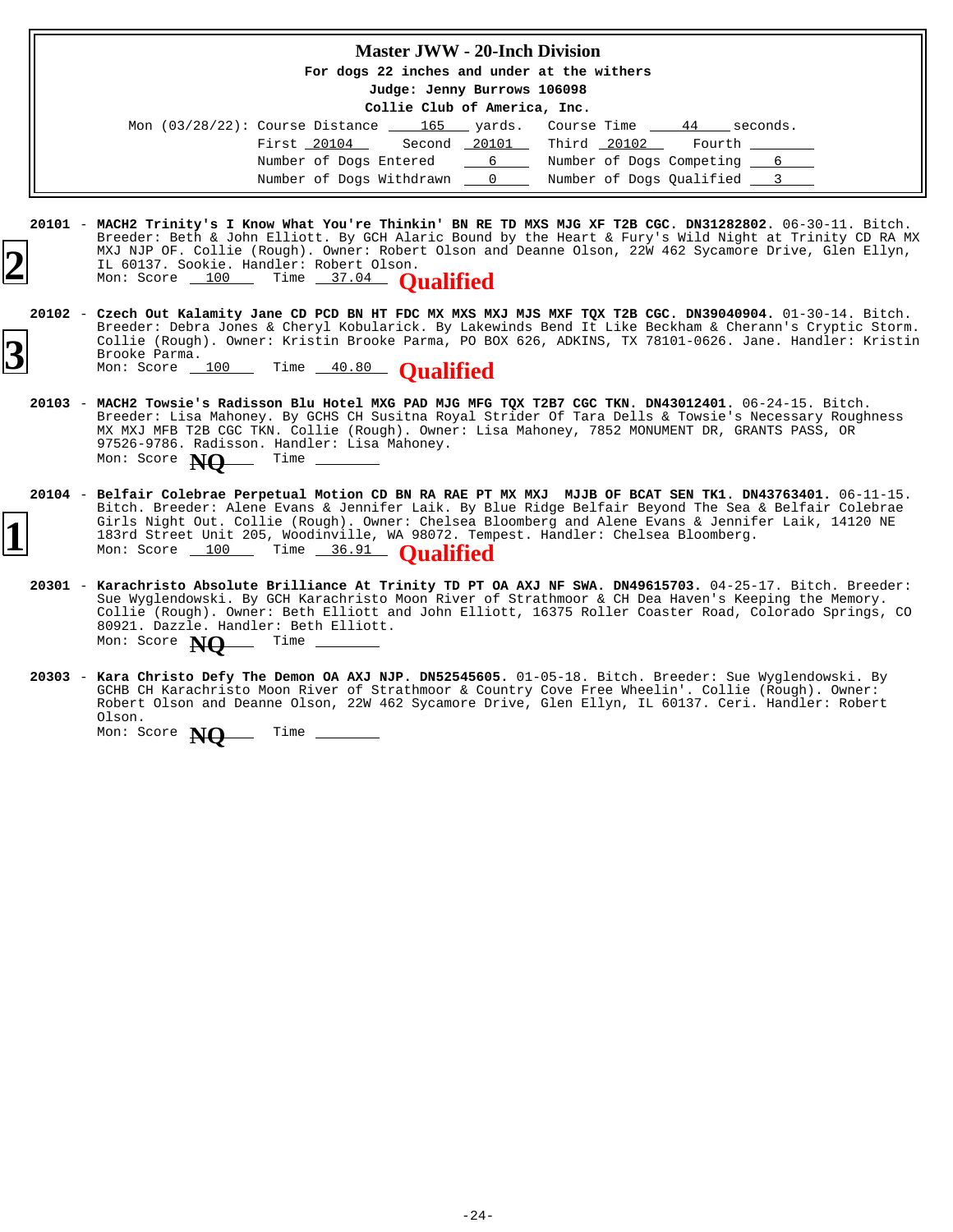## **Master JWW - 24-Inch Division For dogs more than 22 inches at the withers Judge: Jenny Burrows 106098 Collie Club of America, Inc.** Mon  $(03/28/22)$ : Course Distance  $\underline{\hspace{1cm}}$  165  $\underline{\hspace{1cm}}$  yards. Course Time  $\underline{\hspace{1cm}}$  46 seconds.  $\begin{tabular}{llllll} \multicolumn{2}{l}{{\bf First}} & \multicolumn{2}{l}{\bf Second} & \multicolumn{2}{l}{\bf{Third}} & \multicolumn{2}{l}{\bf Fourier} & \multicolumn{2}{l}{\bf Fourth} \\ \multicolumn{2}{l}{\bf{First}} & \multicolumn{2}{l}{\bf Second} & \multicolumn{2}{l}{\bf Third} & \multicolumn{2}{l}{\bf{(First)}} \\ \multicolumn{2}{l}{\bf Fourier} & \multicolumn{2}{l}{\bf (Second)} & \multicolumn{2}{l}{\bf{(First)}} \\ \multicolumn{2}{l}{\bf{Third}} & \multicolumn{2}{l}{\bf{(First)}} & \multicolumn{$ Number of Dogs Entered  $1 \t$  Number of Dogs Competing  $1 \t$ Number of Dogs Withdrawn  $\qquad 0$  Number of Dogs Qualified  $\qquad 0$

**24101 - GCH Foggy Bay Sealoch Chaser CD RE AX AXJ XF. DN46578804.** 06-22-16. Dog. Breeder: Diane Parness. By CH MACH Foggy Bay Starry Night of Sealoch UD GO PT RAE CA & CH Sunnivale Wish Upon A Star. Collie (Smooth). Owner: Sally Mobraaten, 5655 Berkeley Road, Goleta, CA 93117. Andy. Handler: Sally Mobraaten. **GCH Foggy Bay Sealoch Chaser CD RE AX AXJ XF. DN46578804.**

Mon: Score **NO** Time \_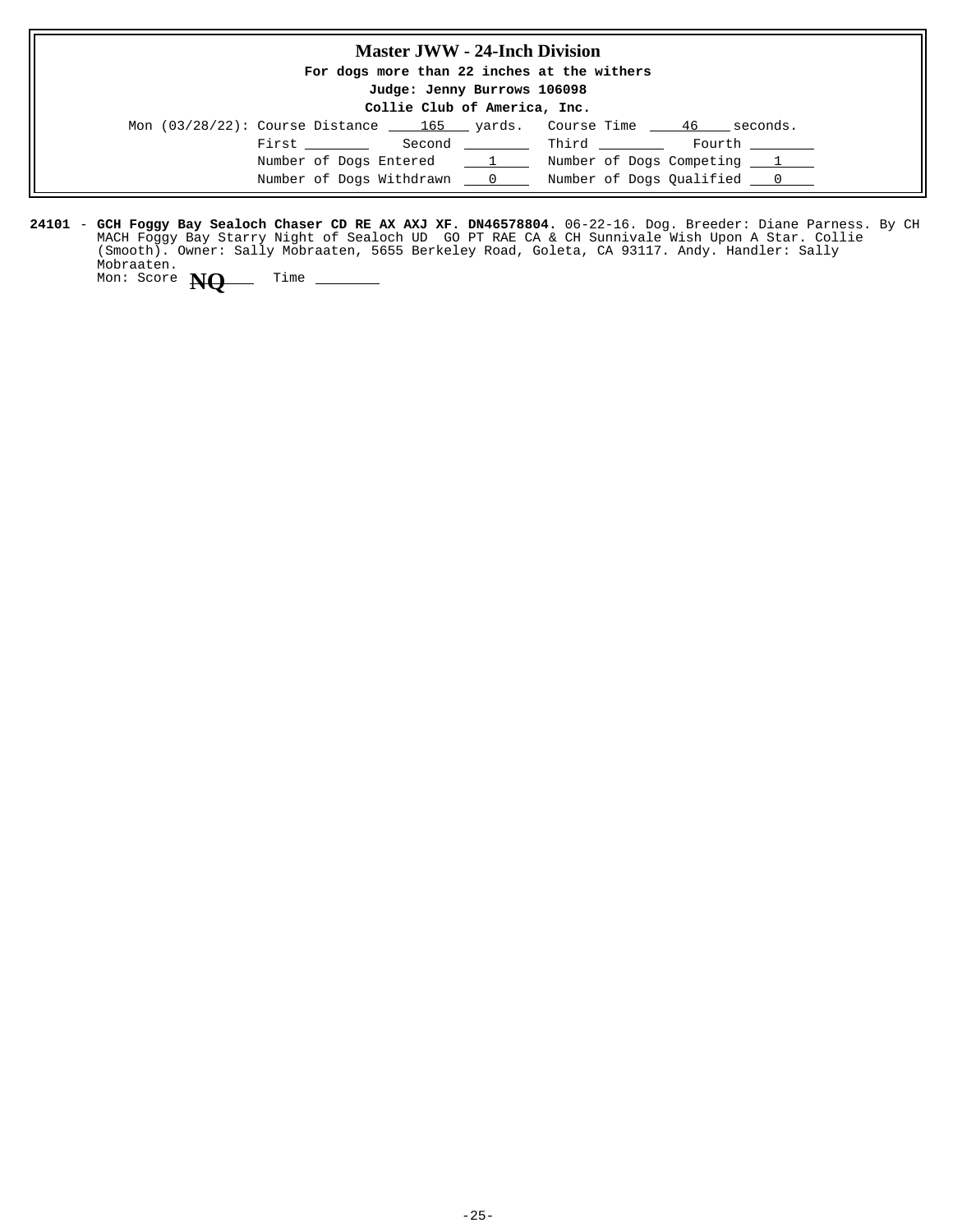### **Novice Preferred JWW - 16-Inch Division**

**For dogs 22 inches and under at the withers**

**Judge: Jenny Burrows 106098 Collie Club of America, Inc.**

|  |             | COLLIE CIUD OF AMERICA, INC. |                                                                                |                 |
|--|-------------|------------------------------|--------------------------------------------------------------------------------|-----------------|
|  |             |                              | Mon $(03/28/22)$ : Course Distance $\qquad 113$ yards. Course Time $\qquad 43$ | seconds.        |
|  | First 16801 |                              | Second Third                                                                   | Fourth ________ |
|  |             | Number of Dogs Entered 2     | Number of Dogs Competing 1                                                     |                 |
|  |             | Number of Dogs Withdrawn 0   | Number of Dogs Oualified 1                                                     |                 |

**<sup>16801 –</sup> CH Calibre Unbridled Spirit At Juniper CGCA. DN58239802.** 05-17-19. Bitch. Breeder: Susan Kaelin. By GCH CH Calibre's Money Laundering & GCHB CH Calibre's Filthy Rich. Collie (Smooth). Owner: Tamara Lee Kuntz and Joel Mark Kuntz & Travis John Kuntz, 29955 HIGHWAY 20, BEND, OR 97701-7946. Willow. Handler: Tamara Lee Kuntz. **1** Muntz and Joel Mark Kuntz & Travis John Kuntz, 299<br>Tamara Lee Kuntz.<br>Mon: Score 100 Time 42.36 **Qualified** 



16802 - GCHS CH Mello-D's Shadows And Light HT NFP ACT1J. DN54322103. 06-15-18. Bitch. Breeder: Babbi Dilbeck & Gayle Guthman. By GCHS CH Windkist 's Ain'T No Rest For The Wicked RAE2 PT NA NAJ OAP OJP OF XFP C & GCHB CH Millknock's Firework At Mello-D RN HT NAJ NF NFP CA. Collie (Smooth). Owner: Babbi B. Dilbeck, 370 Dilbeck Lane, Caryville, TN 37714. Chynna. Handler: Babbi B. Dilbeck. **GCHS CH Mello-D's Shadows And Light HT NFP ACT1J. DN54322103.** Mon: Score **ABS** Time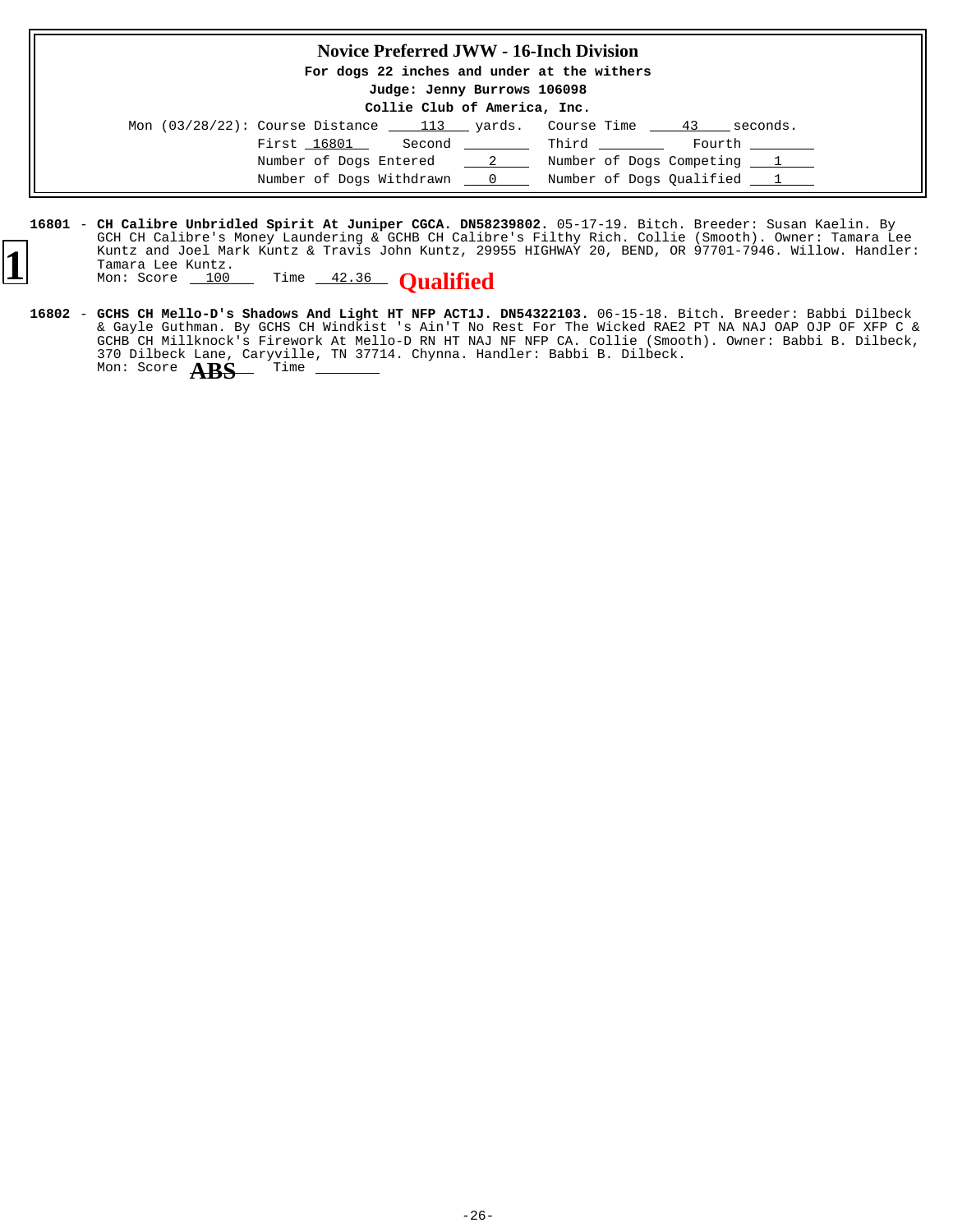#### **Novice Preferred JWW - 20-Inch Division**

**For dogs more than 22 inches at the withers**

# **Judge: Jenny Burrows 106098**

| Collie Club of America, Inc. |  |
|------------------------------|--|
|------------------------------|--|

| Mon $(03/28/22)$ : Course Distance |             | 113 yards.               |          | Course Time                  | 45 | seconds. |
|------------------------------------|-------------|--------------------------|----------|------------------------------|----|----------|
|                                    | First 20804 | Second                   |          | <b>Example 2</b> Third Third |    | Fourth   |
|                                    |             | Number of Dogs Entered   | $\sim$ 3 | Number of Dogs Competing 3   |    |          |
|                                    |             | Number of Dogs Withdrawn | $\sim$ 0 | Number of Dogs Oualified 1   |    |          |

- **20801 Fireside's Mischief Managed HT. DN57150401.** 03-11-19. Dog. Breeder: Cynthia A. Casby. By Meadowlark's I Can Do Anything At Fireside RA PT FDC NAP OJP NFP CA BCAT RATN CG & CH Wild Wind Magical Mischief Maker At Fireside VCD1 BN RI HT FDC OA OJP NFP CA. Collie (Rough). Owner: Cynthia Casby and N CGCU TKI, 237 S GRIFFITH PARK DR, BURBANK, CA 91506-2401. Gryffindor (Gryff). Handler: Cynthia Casby.<br>Mon: Score **NALL Time** \_\_\_\_\_\_\_ Mon: Score **NO**
- **20803 GCH CH Tercan 'N Zandria's Playing With Fire CGC TKN. DN53657402.** 04-01-18. Dog. Breeder: Alexzandra Erb & Melissa Gallip & Candace Hunter. By CH Kara Christo Nightstar All In & GCH CH Zandria Burn'N It Down. Collie (Smooth). Owner: Dean Justice and Alexzandra Erb & Candace Hunter, 16911 NE 19th Place, Bellevue, WA 98008. Daegan. Handler: Dean Justice. Mon: Score **NQ** Time \_
- **20804 GCH CH Zandria's Blazing Isla BN CGCA CGCU TKI. DN53657404.** 04-01-18. Bitch. Breeder: Alexzandra Erb & Melissa Gallip & Candace Hunter. By CH Kara Christo Nightstar All In & GCH CH Zandria Burn'N It Down. Collie (Smooth). Owner: Jeanne Justice and Dean Justice, 16911 NE 19th Place, Bellevue, WA 98008. Isla. Handler: Jeanne Justice. **1** Collie (Smooth). Owner: Jeanne Justice and Dean District Isla. Handler: Jeanne Justice.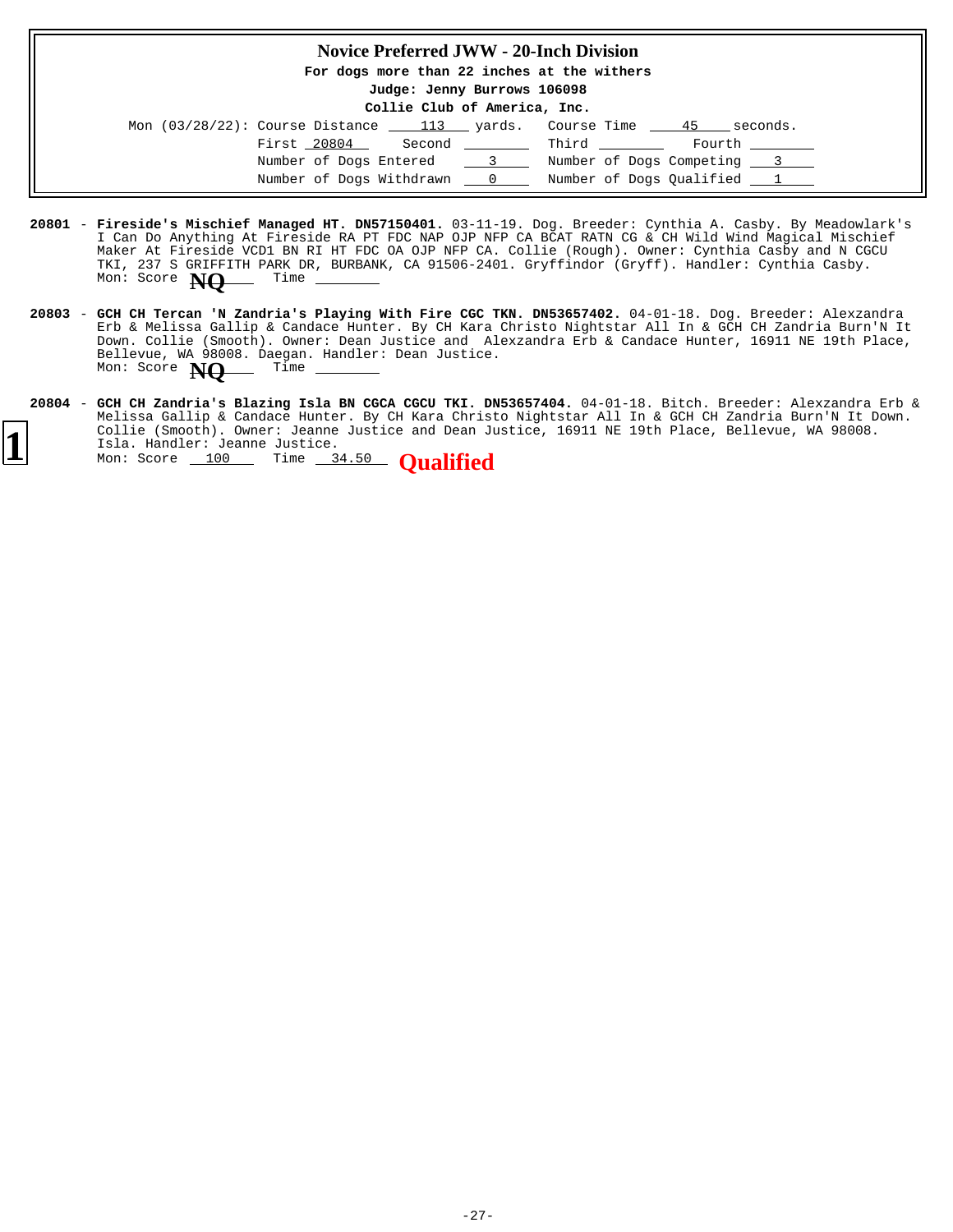### **Open Preferred JWW - 16-Inch Division**

**For dogs 22 inches and under at the withers**

#### **Judge: Jenny Burrows 106098 Collie Club of America, Inc.**

|  |                                                 | coille club of macricus inc. |          |                |                            |
|--|-------------------------------------------------|------------------------------|----------|----------------|----------------------------|
|  | Mon $(03/28/22)$ : Course Distance $130$ yards. |                              |          | Course Time 42 | seconds.                   |
|  | First 16601 Second Third                        |                              |          |                | Fourth                     |
|  | Number of Dogs Entered                          |                              | $\perp$  |                | Number of Dogs Competing 1 |
|  | Number of Dogs Withdrawn                        |                              | $\sim$ 0 |                | Number of Dogs Qualified 1 |

**16601 – CH Sinkona's Jazzman CDX BN RE PT FDC NAP NJP ACT1 SWA CGC. DN40033405.** 05-13-14. Dog. Breeder: Linda Marie Ward & Tanya A. Ward. By GCH CH Kings Valley Smooth Blue Jazz HT CGC & Sinkona's Shadow Dancer. Collie (Smooth). Owner: Barbara A. Flaherty and Linda Marie Ward & Tanya A. Ward, 1900-32nd St South, Great Falls, MT 59405. Louie. Handler: Barbara A. Flaherty. **CH Sinkona's Jazzman CDX BN RE PT FDC NAP NJP ACT1 SWA CGC. DN40033405.** Collie (Smooth). Owner: Barbara A. Flaherty and L.<br>Great Falls, MT 59405. Louie. Handler: Barbara A.<br>Mon: Score 85 Time 47.73 **Qualified**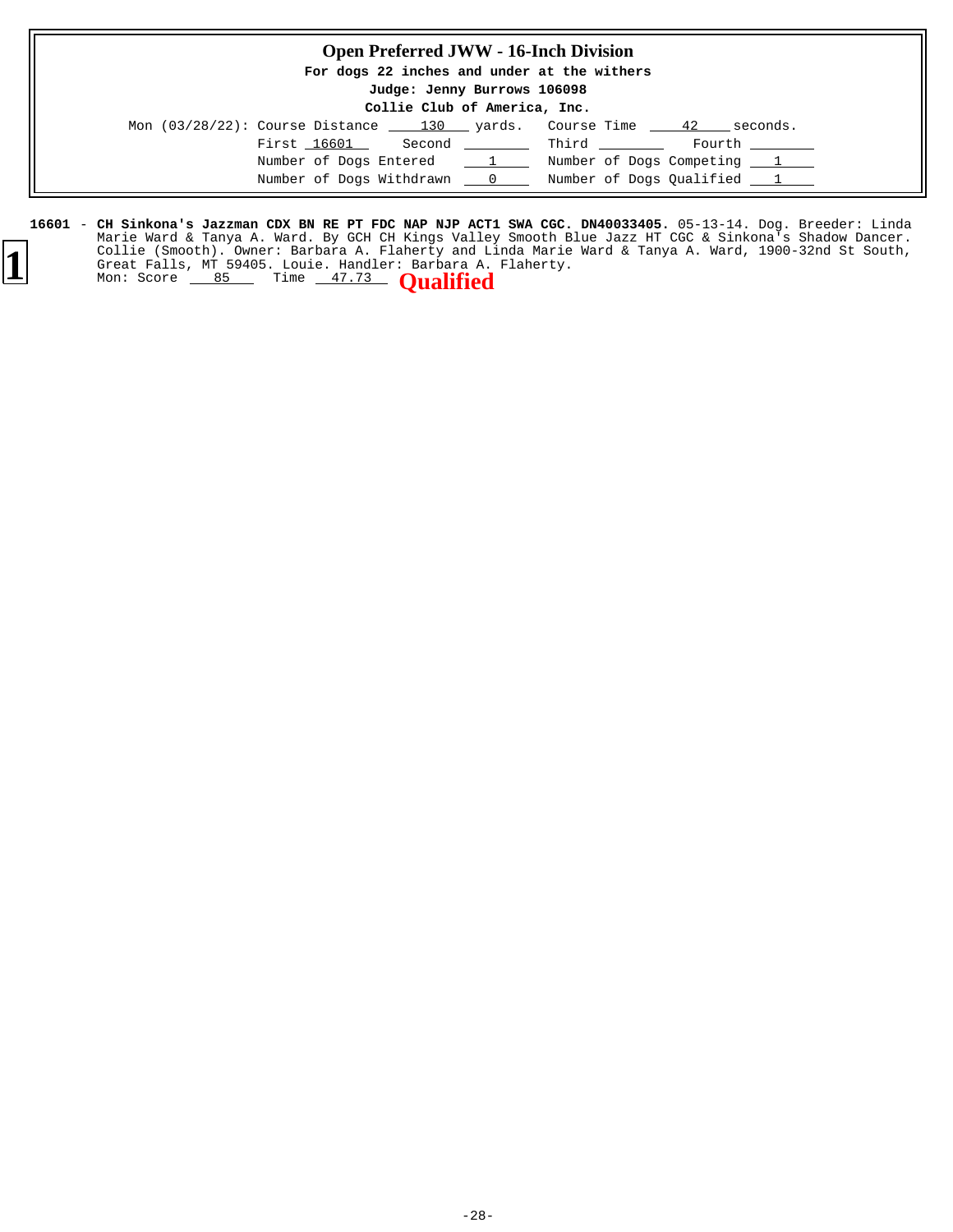### **Excellent Preferred JWW - 20-Inch Division**

**For dogs more than 22 inches at the withers**

**Judge: Jenny Burrows 106098**

**Collie Club of America, Inc.**

| Mon $(03/28/22)$ : Course Distance $\qquad 165$ yards. Course Time $\qquad 51$ | seconds.                       |  |
|--------------------------------------------------------------------------------|--------------------------------|--|
| First ________                                                                 | Second Third<br>Fourth _______ |  |
| Number of Dogs Entered 2                                                       | Number of Dogs Competing 2     |  |
| Number of Dogs Withdrawn 0                                                     | Number of Dogs Oualified 0     |  |

- **20401** 04-03-14. **CH Wild Wind Magical Mischief Maker At Fireside VCD1 BN RI HT FDC OA OJP NFP CA. DN39533002.** Bitch. Breeder: Laura Bergstraser & Michelle Bergstraser. By CH Jereco's Wild Wind Shoot To Thrill CD RA PT NA CGC & GCHG CH Wild Wind's Don'T Stop Believing CD RN PT NAJ. Collie (Smooth). Owner: Cynthia A. Casby, PO BOX 4346, BURBANK, CA 91503-4346. Potter. Handler: Cynthia Casby. Mon: Score **NQ** Time -
- **20601 Meadowlark's I Can Do Anything At Fireside RA PT FDC NAP OJP NFP CA BCAT RATN CG. DN49026901.** 01-28-17. Dog. Breeder: Cody Campbell & Casey Campbell. By GCHS CH Qualteri Lazurite Island Tryst FDC & CH Wild Wind Wyoming Blue Jade BN RN CGC. Collie (Smooth). Owner: Cynthia A. Casby, PO BOX 4346, BURBANK, CA 91503-4346. MacGyver. Handler: Cynthia Casby. Mon: Score **NQ** Time \_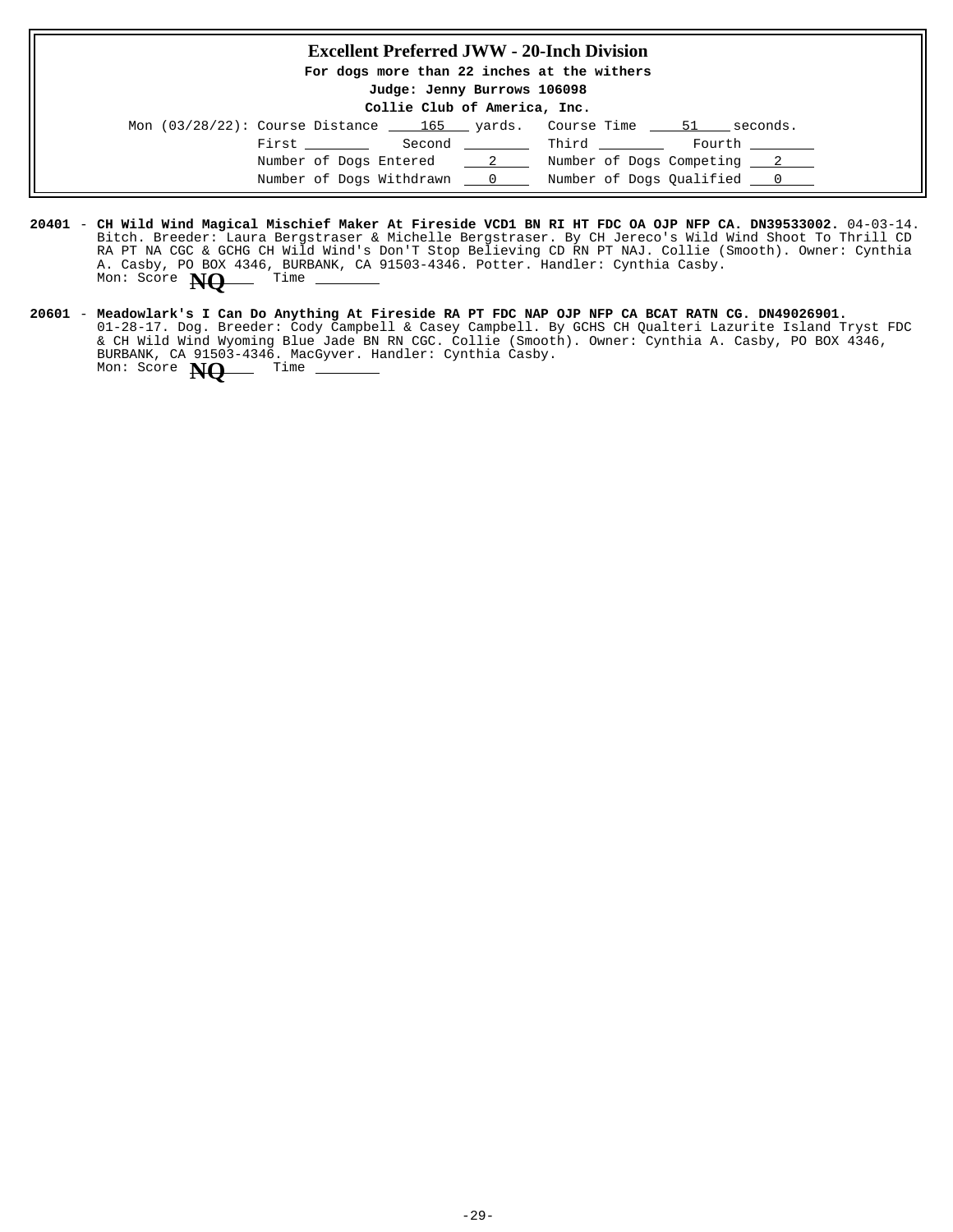### **Master Preferred JWW - 16-Inch Division**

**For dogs 22 inches and under at the withers**

**Judge: Jenny Burrows 106098**

**Collie Club of America, Inc.**

|  |             |                          |                | Mon (03/28/22): Course Distance 165 yards. Course Time 49 | seconds. |
|--|-------------|--------------------------|----------------|-----------------------------------------------------------|----------|
|  | First 16203 |                          |                | Second 16201 Third                                        | Fourth   |
|  |             | Number of Dogs Entered   | $\sim$ 3       | Number of Dogs Competing 3                                |          |
|  |             | Number of Dogs Withdrawn | $\overline{0}$ | Number of Dogs Oualified 2                                |          |

**<sup>16201</sup>** - **GCH CH PACH Sinkona's Dream Catcher CDX BN GN RE HSAs MXP4 MXPB MJP4 MJPB PAX MF. DN40033406.** 05-13-14. Bitch. Breeder: Linda Marie Ward & Tanya A. Ward. By GCH CH Kings Valley Smooth Blue Jazz HT CGC & Sinkona's Shadow Dancer. Collie (Smooth). Owner: Linda Marie Ward and Tanya A. Ward, PO BOX 848, OTIS ORCHARDS, WA 99027-0848. Elsa. Handler: Linda Marie Ward. **2** CGC & SINKONA'S SNAGOW DANCET. COLLIE (SMOOTN). OF OTIS ORCHARDS, WA 99027-0848. Elsa. Handler: Lind.<br>Mon: Score 100 Time 41.92 **Qualified** 

- <code>16202 Snovalley Dream A Little Dream MXP MJP MFP T2BP CGC. DN42707001.</mark> 04-21-15. Bitch. Breeder: Mary Cox,</code> Terry Cox, & Alene Evans. By CH Colebrae Roadhouse Blues & SnoValley Belfair Dreams Come True. Collie (Rough). Owner: Kathy Farnsworth, 930 NW 33rd Street, Corvallis, OR 97330. Lindy. Handler: Kathy Farnsworth. Mon: Score **NQ** Time -
- 16203 **Forbes. DN43763405.** 06-11-15. Dog. Breeder: Alene Becker & Jennifer Laik. By Blu Ridge Belfair Beyond the Sea & Belfair Colebrae Girls Night Out. Collie (Rough). Owner: Katie Gustafson, 17915 S Strowbridge Road, Oregon City, OR 97045. Forbes. Handler: Katie Gustafson. **<sup>1</sup>** Mon: Score 100 Time 38.48 **Qualified**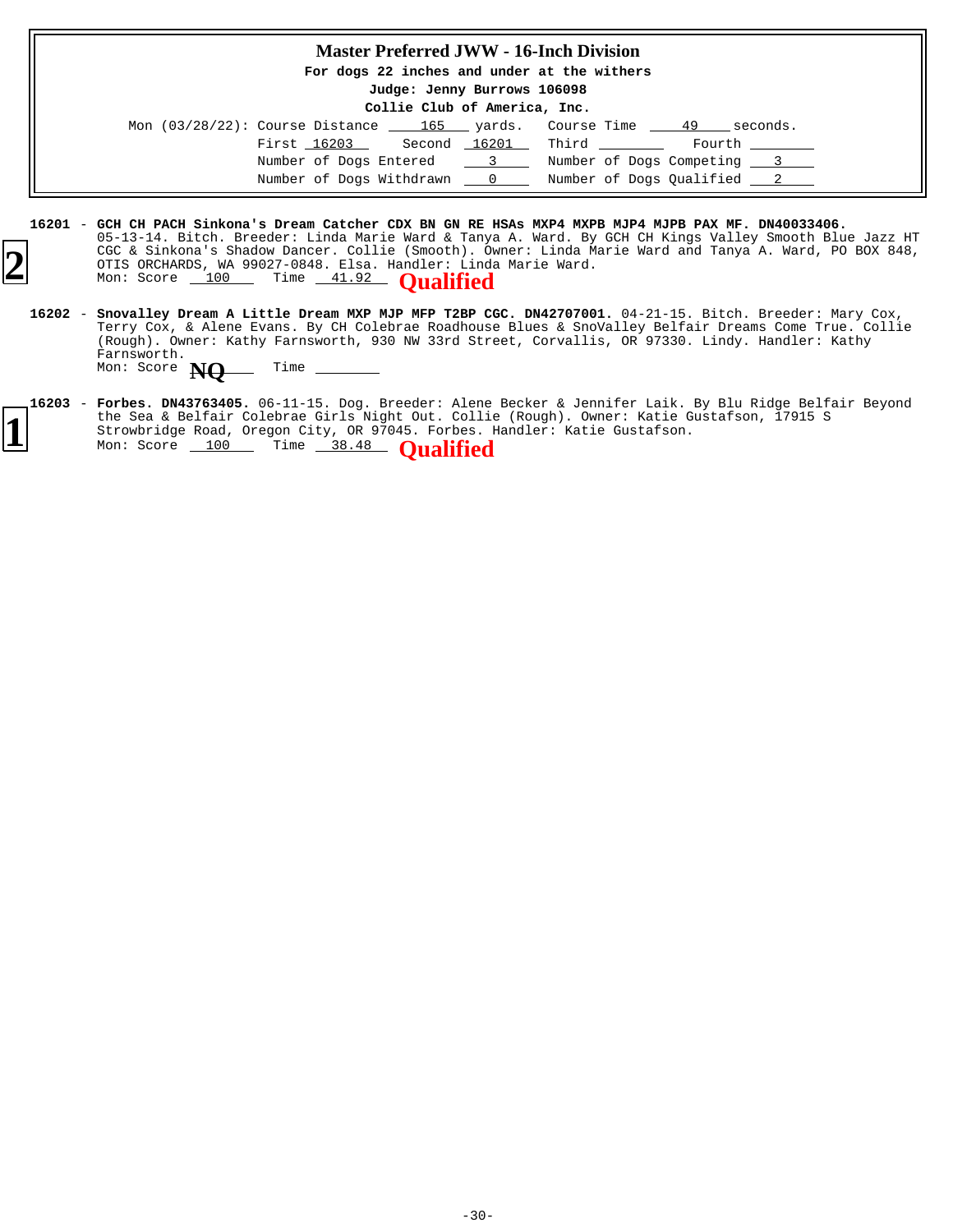### **Master Preferred JWW - 20-Inch Division**

**For dogs more than 22 inches at the withers**

**Judge: Jenny Burrows 106098 Collie Club of America, Inc.**

|                            | COILLE CIUD OI AMELICA, INC. |              |                                                                    |  |
|----------------------------|------------------------------|--------------|--------------------------------------------------------------------|--|
|                            |                              |              | Mon (03/28/22): Course Distance 165 yards. Course Time 51 seconds. |  |
| First 20201                |                              | Second Third | Fourth                                                             |  |
| Number of Dogs Entered 3   |                              |              | Number of Dogs Competing 3                                         |  |
| Number of Dogs Withdrawn 0 |                              |              | Number of Dogs Qualified 1                                         |  |

- **20201 PACH Belair Colebrae Continuous Quilt. DN43763404.** 06-11-15. Dog. Breeder: Alene Evans & Jennifer Laik. By Blu Ridge Belfair Beyond The Sea & Belfair Colebrae Girls Night Out. Collie (Rough). Owner: Kathy McDaniel, 19870 S Ridge Road, Oregon City, OR 97045. Quilt. Handler: Kathy McDaniel. Mon: Score 100 Time 47.86 **Qualified**
- **20202** 11-05-15. Dog. **CH Headline's Afterhours Patriot Soldier CD BN RA PT FDC MXP2 MJP2 NFP CGC. DN44352801.** Breeder: Carole Stanley & Amy Buboltz. By GCH CH Headline's Soldier Of Light & CH Afterhours Sands Of Time. Collie (Smooth). Owner: Connie Sutter & Theresa Sutter and Theresa Sutter, 723 S Hooper St, Caro, MI 48723. Brady. Handler: Connie Sutter & Theresa Sutter. Mon: Score **NQ** Time
- **20403** 08-01-18. Dog. Breeder: Theresa **CH Headline's Golden Marquis CD BN RN PT OAP AJP ACT2 CGC. DN55206502.** Sutter. By GCHP CH Calibre's Key To The Fortune & GCHS CH Headline's Flair For The Dramatic ACT1. Collie (Smooth). Owner: Connie Sutter & Theresa Sutter and Theresa Sutter, 723 S Hooper St, Caro, MI 48723. cHARLIE. Handler: Connie Sutter & Theresa Sutter. Mon: Score **NO** Time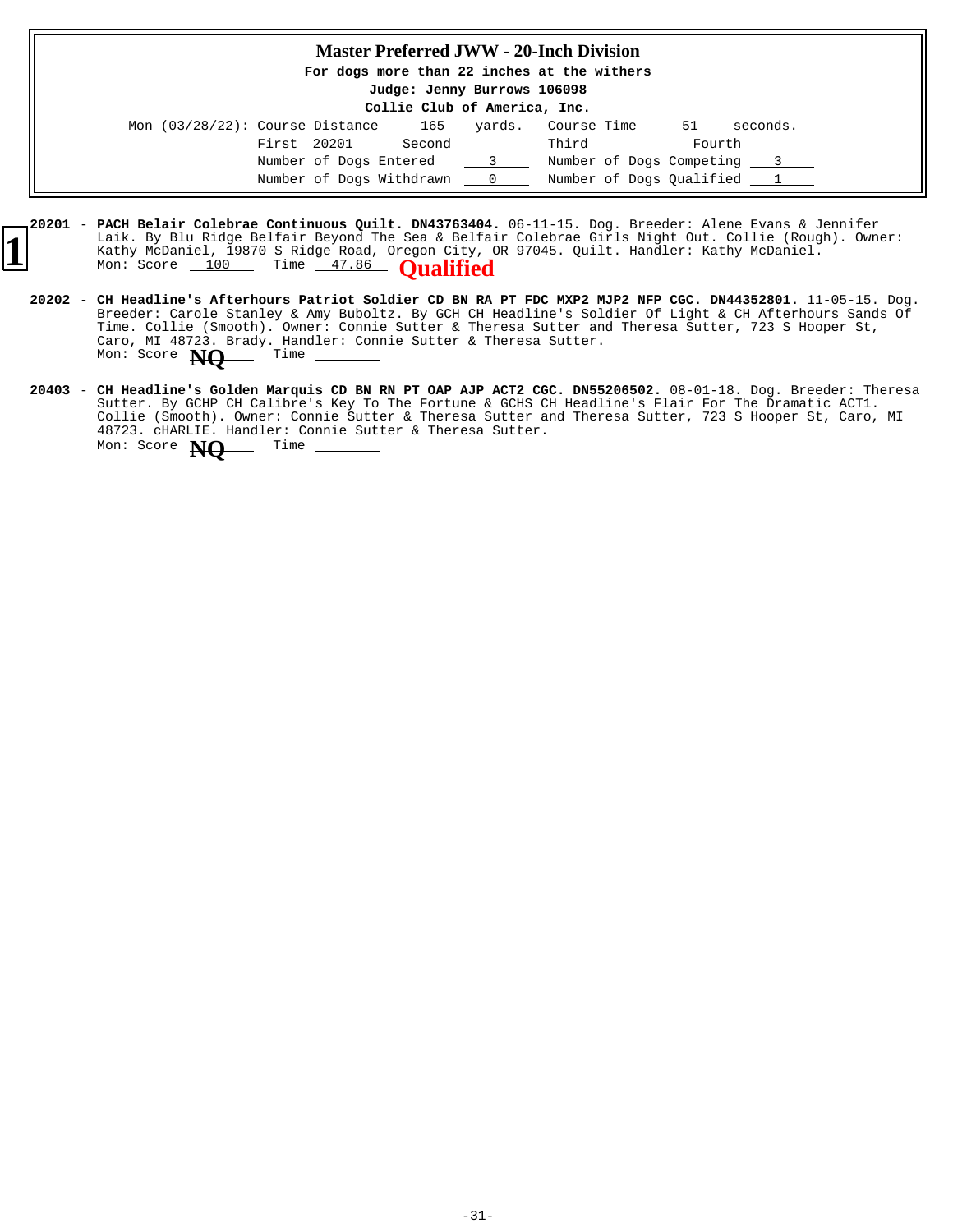#### **Time 2 Beat - 20-Inch Division**

**For dogs 22 inches and under at the withers**

**Judge: Jenny Burrows 106098**

**Collie Club of America, Inc.**

| Mon $(03/28/22)$ : SCT 31.26 |             | seconds.                 |                | Max Course Time 50 seconds. |  |
|------------------------------|-------------|--------------------------|----------------|-----------------------------|--|
|                              | First 20301 |                          |                |                             |  |
|                              |             | Number of Dogs Entered 5 |                | Number of Dogs Competing 5  |  |
|                              |             | Number of Dogs Withdrawn | $\overline{0}$ | Number of Dogs Oualified 4  |  |

- 20102 Czech Out Kalamity Jane CD PCD BN HT FDC MX MXS MXJ MJS MXF TQX T2B CGC. DN39040904. 01-30-14. Bitch. Breeder: Debra Jones & Cheryl Kobularick. By Lakewinds Bend It Like Beckham & Cherann's Cryptic Storm. Collie (Rough). Owner: Kristin Brooke Parma, PO BOX 626, ADKINS, TX 78101-0626. Jane. Handler: Kristin Brooke Parma. Mon: Time **NQ**
- **20103** 06-24-15. Bitch. Breeder: Lisa Mahoney. By GCHS CH Susitna Royal Strider Of Tara Dells & Towsie's Necessary Roughness MX MXJ MFB T2B CGC TKN. Collie (Rough). Owner: Lisa Mahoney, 7852 MONUMENT DR, GRANTS PASS, OR 97526-9786. Radisson. Handler: Lisa Mahoney. **MACH2 Towsie's Radisson Blu Hotel MXG PAD MJG MFG TQX T2B7 CGC TKN. DN43012401.** Mon: Time 37.55 **Qualified**
- 20104 Belfair Colebrae Perpetual Motion CD BN RA RAE PT MX MXJ MJJB OF BCAT SEN TK1. DN43763401. 06-11-15. Bitch. Breeder: Alene Evans & Jennifer Laik. By Blue Ridge Belfair Beyond The Sea & Belfair Colebrae Girls Night Out. Collie (Rough). Owner: Chelsea Bloomberg and Alene Evans & Jennifer Laik, 14120 NE 183rd Street Unit 205, Woodinville, WA 98072. Tempest. Handler: Chelsea Bloomberg. **Belfair Colebrae Perpetual Motion CD BN RA RAE PT MX MXJ MJJB OF BCAT SEN TK1. DN43763401.** Mon: Time 38.55 **Qualified**
- **20301** 04-25-17. Bitch. Breeder: **Karachristo Absolute Brilliance At Trinity TD PT OA AXJ NF SWA. DN49615703.** Sue Wyglendowski. By GCH Karachristo Moon River of Strathmoor & CH Dea Haven's Keeping the Memory. Collie (Rough). Owner: Beth Elliott and John Elliott, 16375 Roller Coaster Road, Colorado Springs, CO 80921. Dazzle. Handler: Beth Elliott. **1** Mon: Time 31.26 **Qualified** 
	-
	- **20303 Kara Christo Defy The Demon OA AXJ NJP. DN52545605.** 01-05-18. Bitch. Breeder: Sue Wyglendowski. By GCHB CH Karachristo Moon River of Strathmoor & Country Cove Free Wheelin'. Collie (Rough). Owner: Robert Olson and Deanne Olson, 22W 462 Sycamore Drive, Glen Ellyn, IL 60137. Ceri. Handler: Robert Olson.

Mon: Time 42.38 **Qualified**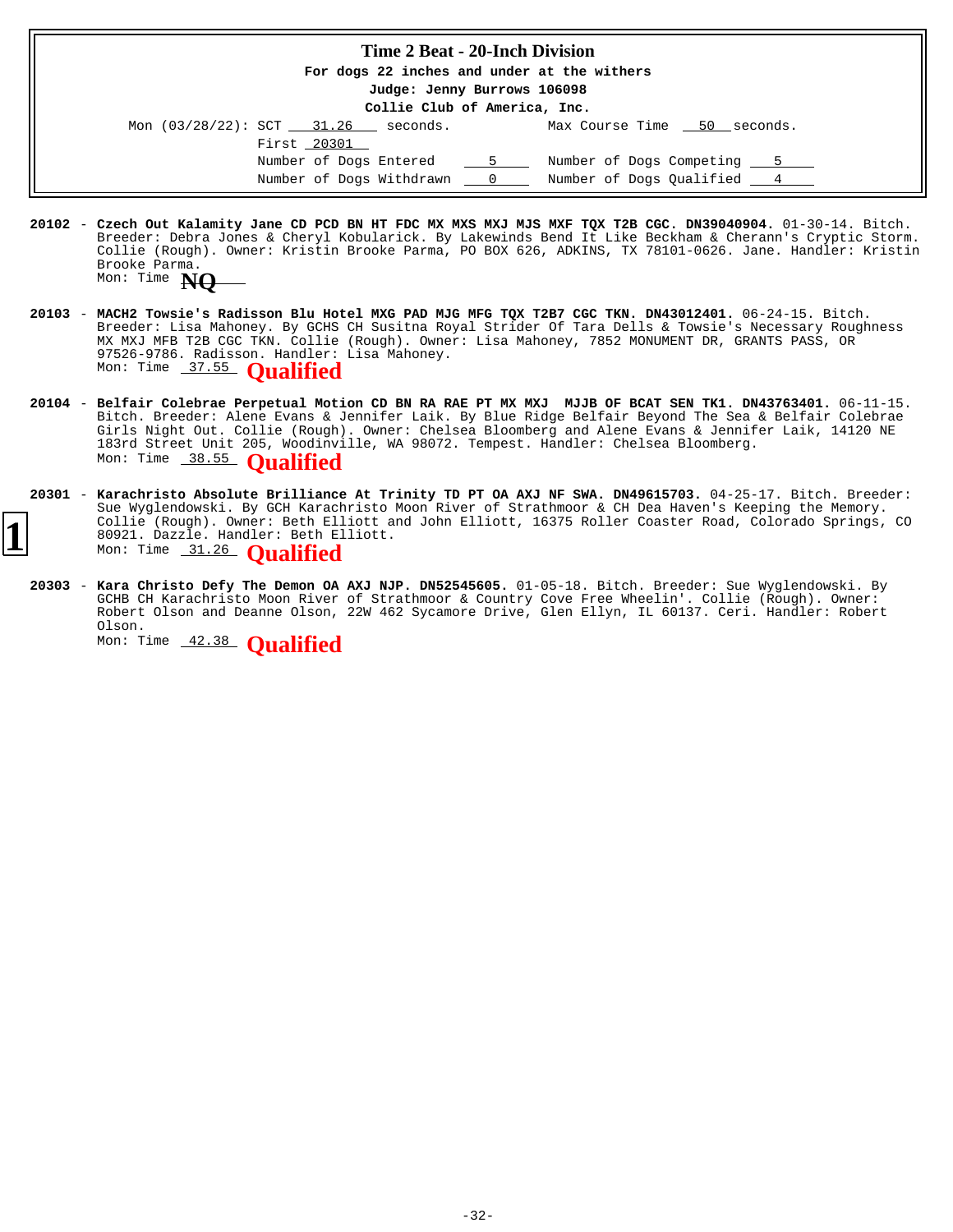| <b>Time 2 Beat - 24-Inch Division</b>                                                                      |                                                          |
|------------------------------------------------------------------------------------------------------------|----------------------------------------------------------|
| For dogs more than 22 inches at the withers                                                                |                                                          |
| Judge: Jenny Burrows 106098                                                                                |                                                          |
| Collie Club of America, Inc.                                                                               |                                                          |
| Mon $(03/28/22)$ : SCT $\underline{\hspace{1cm}}$ 46.71 $\underline{\hspace{1cm}}$ seconds.<br>First 24101 | Max Course Time 50 seconds.                              |
| Number of Dogs Entered 2<br>Number of Dogs Withdrawn 0                                                     | Number of Dogs Competing 2<br>Number of Dogs Oualified 1 |

**24101 - GCH Foggy Bay Sealoch Chaser CD RE AX AXJ XF. DN46578804.** 06-22-16. Dog. Breeder: Diane Parness. By CH MACH Foggy Bay Starry Night of Sealoch UD GO PT RAE CA & CH Sunnivale Wish Upon A Star. Collie (Smooth). Owner: Sally Mobraaten, 5655 Berkeley Road, Goleta, CA 93117. Andy. Handler: Sally Mobraaten. **GCH Foggy Bay Sealoch Chaser CD RE AX AXJ XF. DN46578804.** (Smooth). Owner: Sally Mobraate<br>Mobraaten.<br>Mon: Time 46.71 **Qualified** 



24301 – **CH Ability's To The Moon and Back CD BN RN HSAs OA OAJ XF FDC CGC. DN48796906.** 01-23-17. Dog. Breeder: Linda Holloway. By Ability's Bad to the Bone & Ability's Borealis Sky of Nirvana. Collie (Smooth). Owner: Maria Siebeck, 212 Ash Lane, Livingston, MT 59047. Titan. Handler: Maria Siebeck. **CH Ability's To The Moon and Back CD BN RN HSAs OA OAJ XF FDC CGC. DN48796906.** Mon: Time **NQ**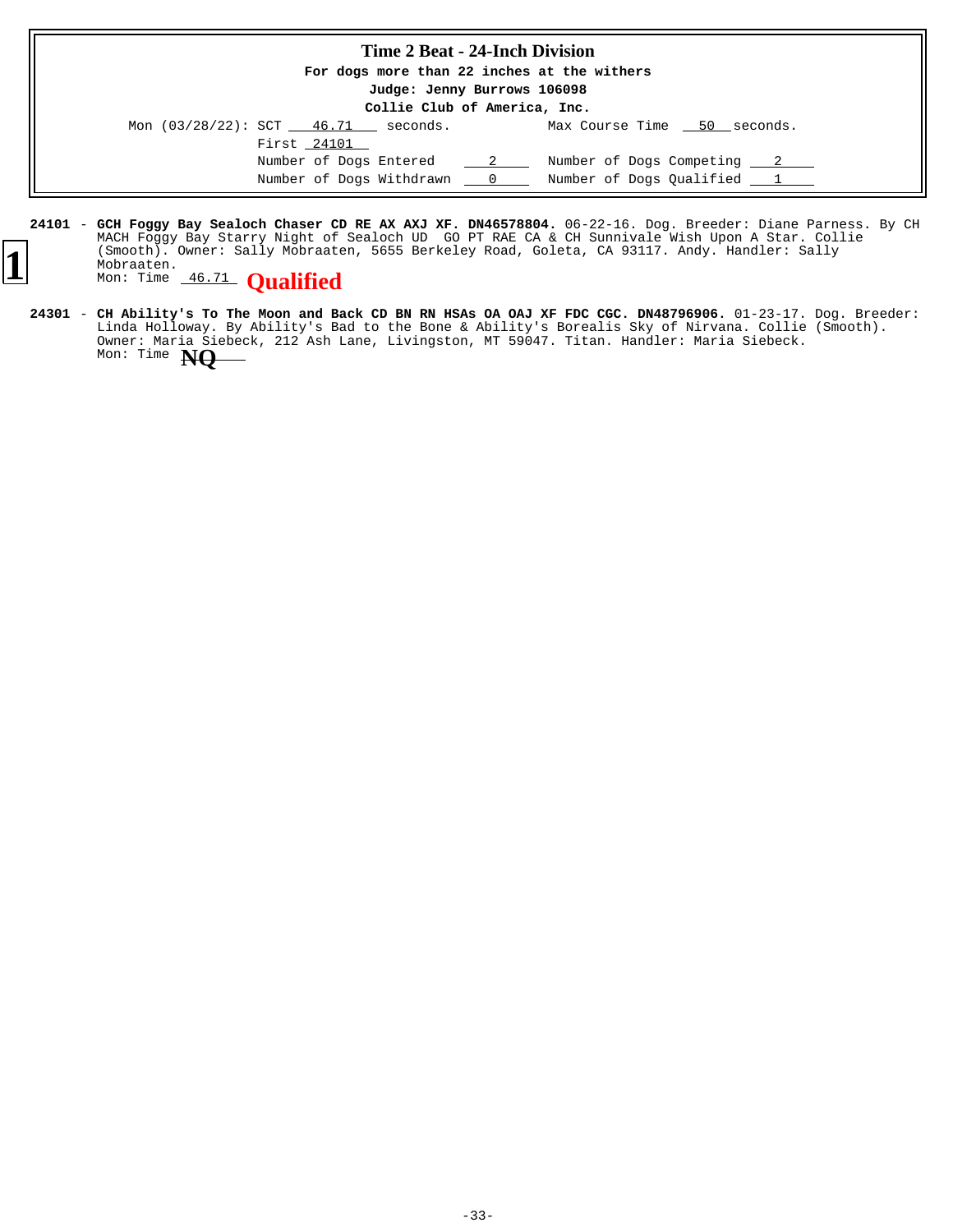### **Preferred Time 2 Beat - 16-Inch Division**

**For dogs 22 inches and under at the withers**

**Judge: Jenny Burrows 106098**

|                           |             | Collie Club of America, Inc. |          |                             |  |
|---------------------------|-------------|------------------------------|----------|-----------------------------|--|
| Mon (03/28/22): SCT 45.91 |             | seconds.                     |          | Max Course Time 55 seconds. |  |
|                           | First 16203 |                              |          |                             |  |
|                           |             | Number of Dogs Entered       | $\sim$ 3 | Number of Dogs Competing 3  |  |
|                           |             | Number of Dogs Withdrawn     |          | Number of Dogs Qualified 1  |  |

- **16202 Snovalley Dream A Little Dream MXP MJP MFP T2BP CGC. DN42707001.** 04-21-15. Bitch. Breeder: Mary Cox, Terry Cox, & Alene Evans. By CH Colebrae Roadhouse Blues & SnoValley Belfair Dreams Come True. Collie (Rough). Owner: Kathy Farnsworth, 930 NW 33rd Street, Corvallis, OR 97330. Lindy. Handler: Kathy Farnsworth.
	- Mon: Time **NQ**
- **16203 Forbes. DN43763405.** 06-11-15. Dog. Breeder: Alene Becker & Jennifer Laik. By Blu Ridge Belfair Beyond the Sea & Belfair Colebrae Girls Night Out. Collie (Rough). Owner: Katie Gustafson, 17915 S Strowbridge Road, Oregon City, OR 97045. Forbes. Handler: Katie Gustafson. **Forbes. DN43763405.** Il the sea & Berliard Colebral City,<br>Strowbridge Road, Oregon City,<br>Mon: Time 45.91 **Qualified** 
	- **16801 CH Calibre Unbridled Spirit At Juniper CGCA. DN58239802.** 05-17-19. Bitch. Breeder: Susan Kaelin. By GCH CH Calibre's Money Laundering & GCHB CH Calibre's Filthy Rich. Collie (Smooth). Owner: Tamara Lee Kuntz and Joel Mark Kuntz & Travis John Kuntz, 29955 HIGHWAY 20, BEND, OR 97701-7946. Willow. Handler: Tamara Lee Kuntz. Mon: Time **NQ**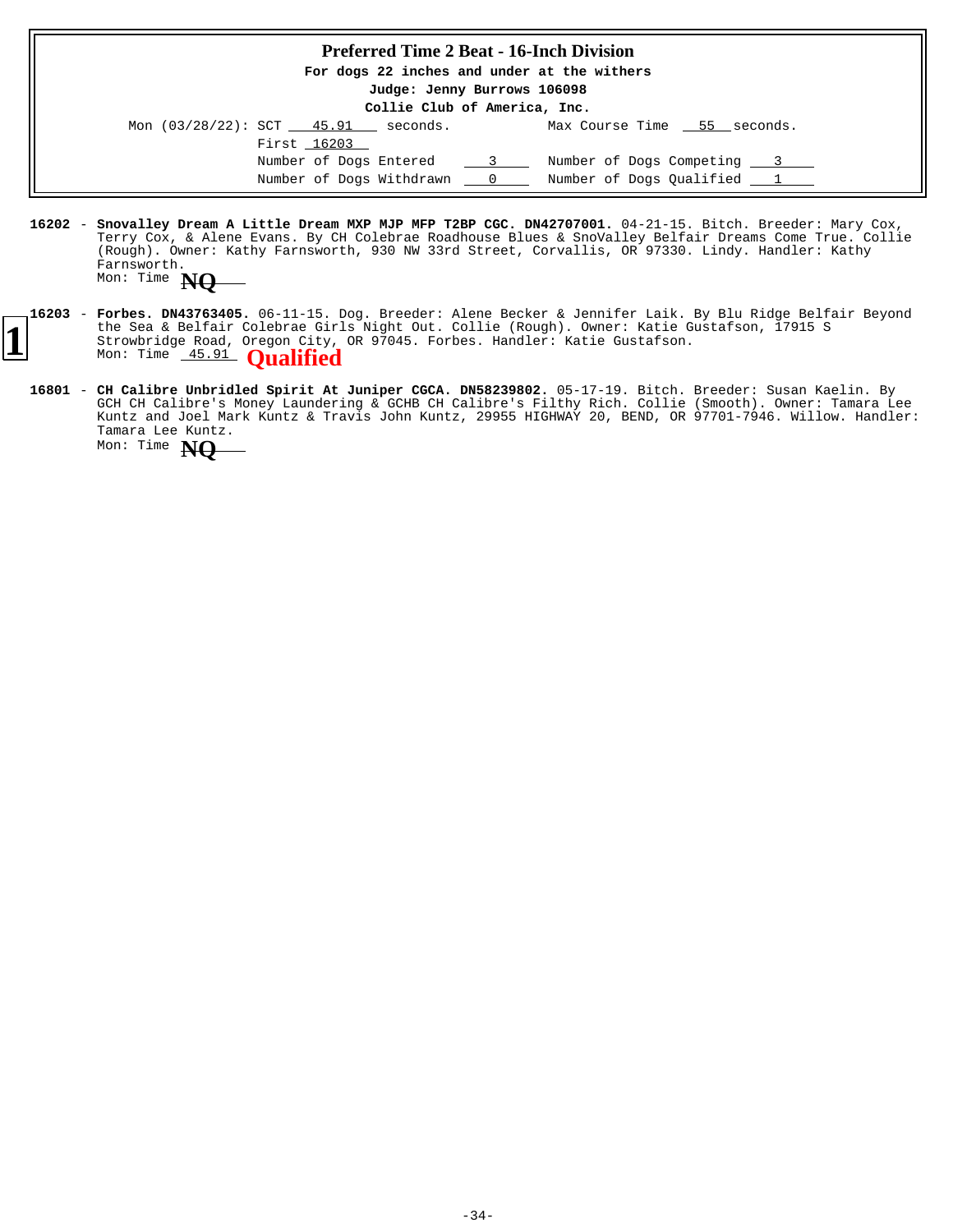| <b>Novice B FAST - 20-Inch Division</b>                                      |
|------------------------------------------------------------------------------|
| For dogs 22 inches and under at the withers                                  |
| Judge: Jenny Burrows 106098                                                  |
| Collie Club of America, Inc.                                                 |
| Mon $(03/28/22)$ : Qualifying Score $-50$ points. Course Time $-32$ seconds. |
| First 20701 Second Third<br>Fourth                                           |
| Number of Dogs Entered 2 1 Number of Dogs Competing 2 2                      |
| Number of Dogs Withdrawn 0 Mumber of Dogs Qualified 1                        |
|                                                                              |

**20303 - Kara Christo Defy The Demon OA AXJ NJP. DN52545605.** 01-05-18. Bitch. Breeder: Sue Wyglendowski. By GCHB CH Karachristo Moon River of Strathmoor & Country Cove Free Wheelin'. Collie (Rough). Owner: Robert Olson and Deanne Olson, 22W 462 Sycamore Drive, Glen Ellyn, IL 60137. Ceri. Handler: Robert Olson.

Mon: Score **NQ** Time -

20701 - **Trinity Bling It On PT SWN. DN54322305.** 06-17-18. Bitch. Breeder: Beth & John Elliott. By GCH Cantera's Jackpot & CT MACH 2 Trinity All That 'N Then Some RN XF T2B SWE SCM SEM. Collie (Rough). Owner: Beth Elliott and John Elliott, 16375 Roller Coaster Road, Colorado Springs, CO 80921. Diamond. Handler: Beth Elliott. **Trinity Bling It On PT SWN. DN54322305. 1** Owner: Beth Elliott and John Elliott, 16375 Roller<br>
Mon: Score 59 Time 27.27 **Qualified**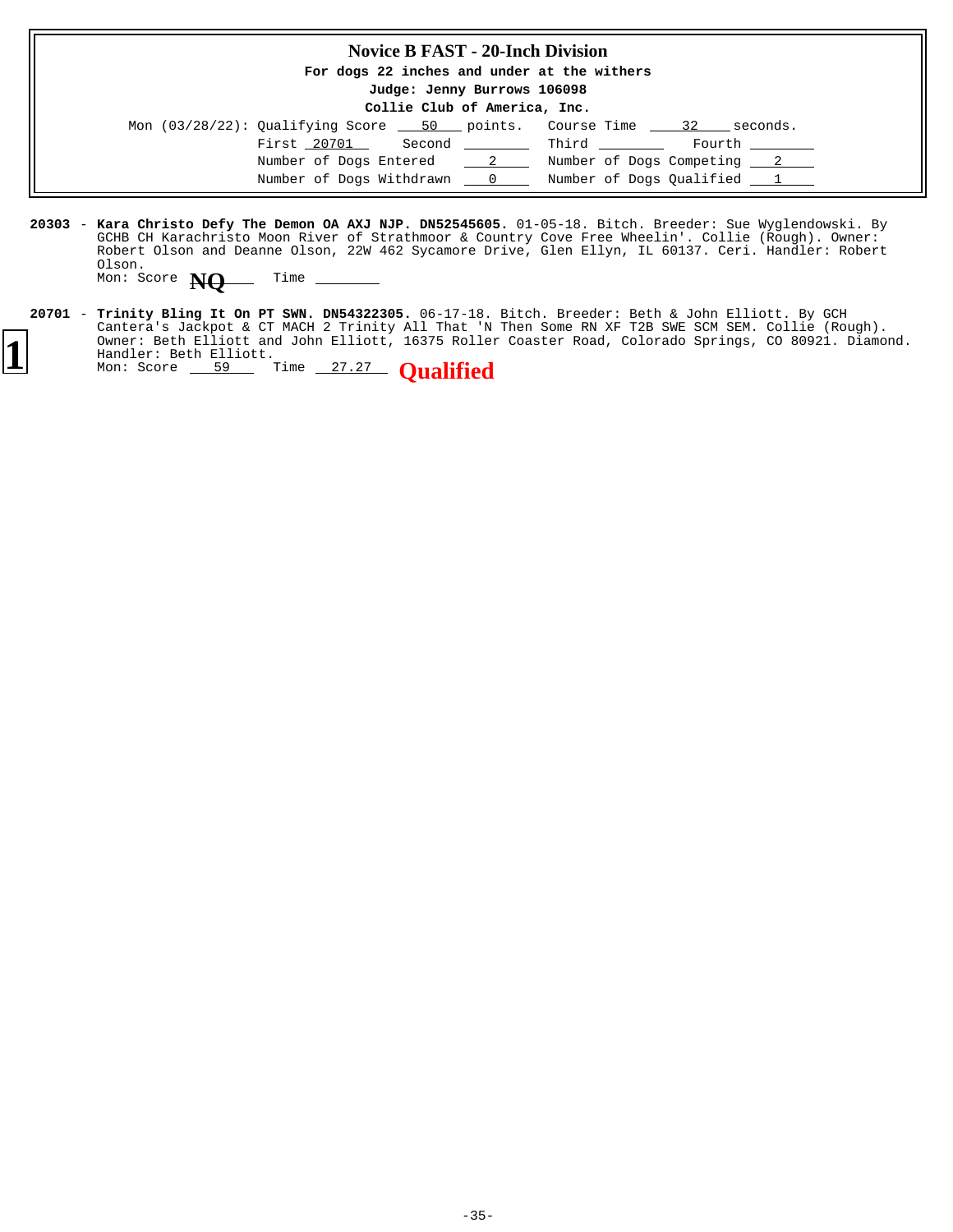### **Novice B FAST - 24-Inch Division**

**For dogs more than 22 inches at the withers**

**Judge: Jenny Burrows 106098**

|  |  | Collie Club of America, Inc. |  |
|--|--|------------------------------|--|
|--|--|------------------------------|--|

| Mon $(03/28/22)$ : Qualifying Score $\underline{\hspace{1cm}}$ 50 points. Course Time |                                                                                                                                                                                                                                                                                                  |                              | 32<br>seconds.             |
|---------------------------------------------------------------------------------------|--------------------------------------------------------------------------------------------------------------------------------------------------------------------------------------------------------------------------------------------------------------------------------------------------|------------------------------|----------------------------|
| First 24701                                                                           | Second                                                                                                                                                                                                                                                                                           | <b>Example 1</b> Third Third | Fourth                     |
| Number of Dogs Entered                                                                | $\sim$ 2                                                                                                                                                                                                                                                                                         |                              | Number of Dogs Competing 2 |
| Number of Dogs Withdrawn                                                              | $\mathbf{0}$ and $\mathbf{0}$ and $\mathbf{0}$ and $\mathbf{0}$ and $\mathbf{0}$ and $\mathbf{0}$ and $\mathbf{0}$ and $\mathbf{0}$ and $\mathbf{0}$ and $\mathbf{0}$ and $\mathbf{0}$ and $\mathbf{0}$ and $\mathbf{0}$ and $\mathbf{0}$ and $\mathbf{0}$ and $\mathbf{0}$ and $\mathbf{0}$ and |                              | Number of Dogs Oualified 1 |

**24501 - CH Borealis Heat of the Moment RN HSAs NA NAJ TKN. DN41885502.** 01-18-15. Dog. Breeder: Jeanine Blaner. By TC MACH 2 Ability's Rock Star CD RAE HXdMsM HXBs HXBdM MXS MJG XF & Hollicove Ginger Snap HXAsM OA OAJ. Collie (Smooth). Owner: Jeanine Blaner, 1350 College Place Road, Helena, MT 59602. Asia. Handler: Jeanine Blaner. Mon: Score **NQ** Time \_

**24701 - Borealis Trouble and Desire RN HSAds HSBd NAJ TKN. DN41885504.** 01-18-15. Dog. Breeder: Jeanine Blaner. By TC Ability's Rock Star & Hollicave Ginger Snap. Collie (Smooth). Owner: Jeanine Blaner, 1350 College Place Road, Helena, MT 59602. Mircea. Handler: Jeanine Blaner. **Borealis Trouble and Desire RN HSAds HSBd NAJ TKN. DN41885504.** College Place Road, neither, n. 33331.<br>Mon: Score 61 Time 20.63 **Qualified**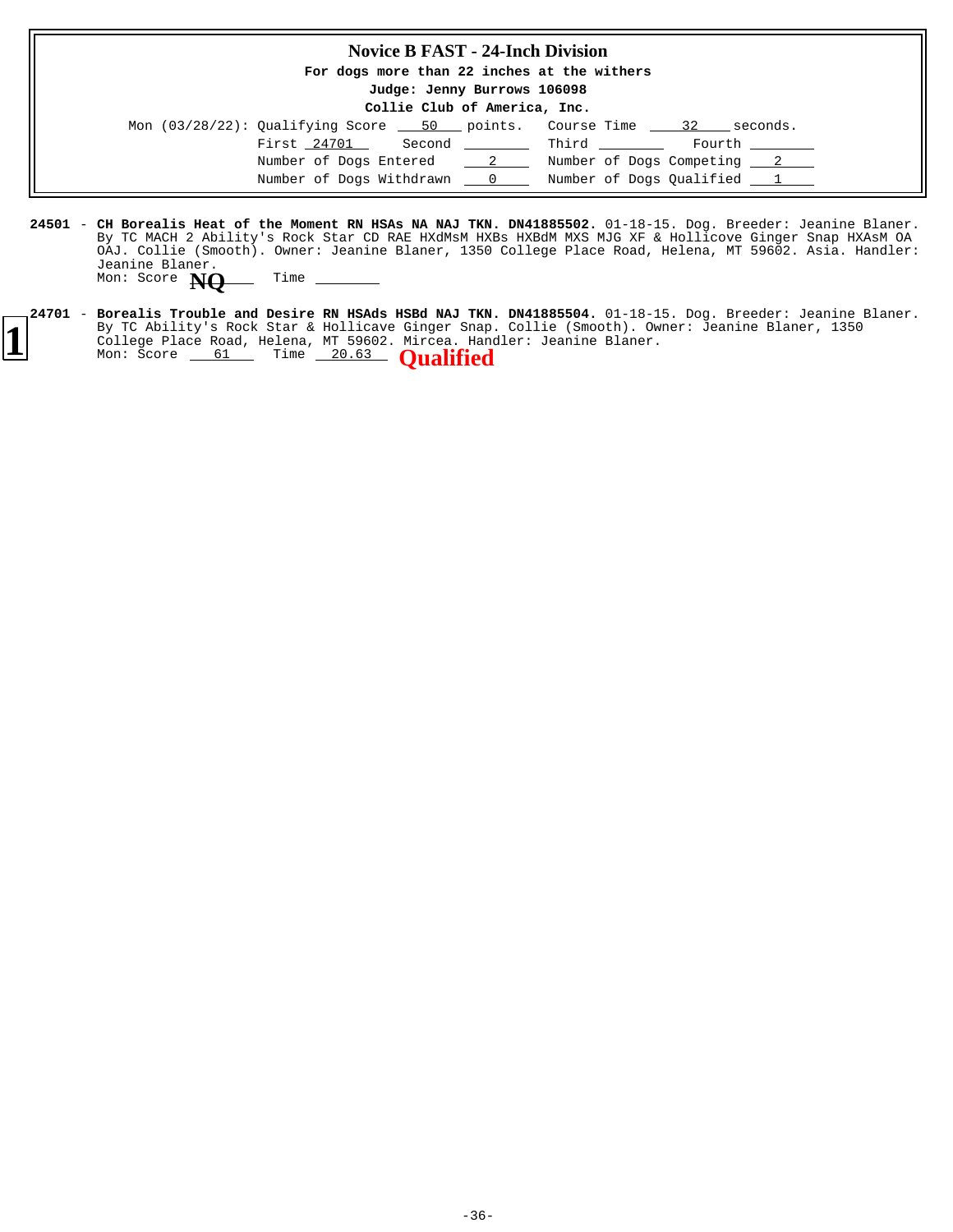| <b>Open FAST - 20-Inch Division</b>                                          |                              |
|------------------------------------------------------------------------------|------------------------------|
| For dogs 22 inches and under at the withers                                  |                              |
| Judge: Jenny Burrows 106098                                                  |                              |
| Collie Club of America, Inc.                                                 |                              |
| Mon $(03/28/22)$ : Qualifying Score $-55$ points. Course Time $-32$ seconds. |                              |
| First 20301 Second 20501 Third 20302 Fourth                                  |                              |
| Number of Dogs Entered                                                       | 3 Number of Dogs Competing 3 |
| Number of Dogs Withdrawn 0                                                   | Number of Dogs Oualified 3   |

**20301** - 04-25-17. Bitch. Breeder: **Karachristo Absolute Brilliance At Trinity TD PT OA AXJ NF SWA. DN49615703.** Sue Wyglendowski. By GCH Karachristo Moon River of Strathmoor & CH Dea Haven's Keeping the Memory. Collie (Rough). Owner: Beth Elliott and John Elliott, 16375 Roller Coaster Road, Colorado Springs, CO 80921. Dazzle. Handler: Beth Elliott. **1** Collie (Rough). Owner: Beth Elliott and John Elliot<br>
80921. Dazzle. Handler: Beth Elliott.<br>
Mon: Score 66 Time 26.85 **Qualified** 

- 20302 Ch Wild Wind Sweetheart of Sealoch CD RN OA OAJ CGC SWN. DN55448704. 08-30-18. Bitch. Breeder: Michelle & Laura Bergstraser. By CH Kara Christo Nightstar All In & DC Wild Wind Deuce's Are Wild UD GO RE HSAds AX. Collie (Smooth). Owner: Sally Mobraaten, 5655 Berkeley Road, Goleta, CA 93117. Ginny. Handler: Sally Mobraaten. **3** GO RE HSAds AX. Collie (Smooth). Owner: Sally Mobr<br>
Mon: Score 59 Time 26.12 **Qualified**
- **20501 Swan's Tour Jete' En Pointe PT NA NAJ NF. DN53565801.** 05-07-18. Bitch. Breeder: Susanne King-Hardie. By Kara Christo Nightstar All In & CH Swan's Flight of the Bumblebee CGC BN IT HIC. Collie (Rough). Owner: Sally M Wells and Susanne King-Hardie, 23025 NE Mountaintop Road, Newberg, OR 97132. Ballerina. Handler: Sally M Wells. **Swan's Tour Jete' En Pointe PT NA NAJ NF. DN53565801.** Owner: Sally M Wells and Susanne King-Hardie, 2302<br>
Handler: Sally M Wells.<br>
Mon: Score 61 Time 33.85 **Qualified**

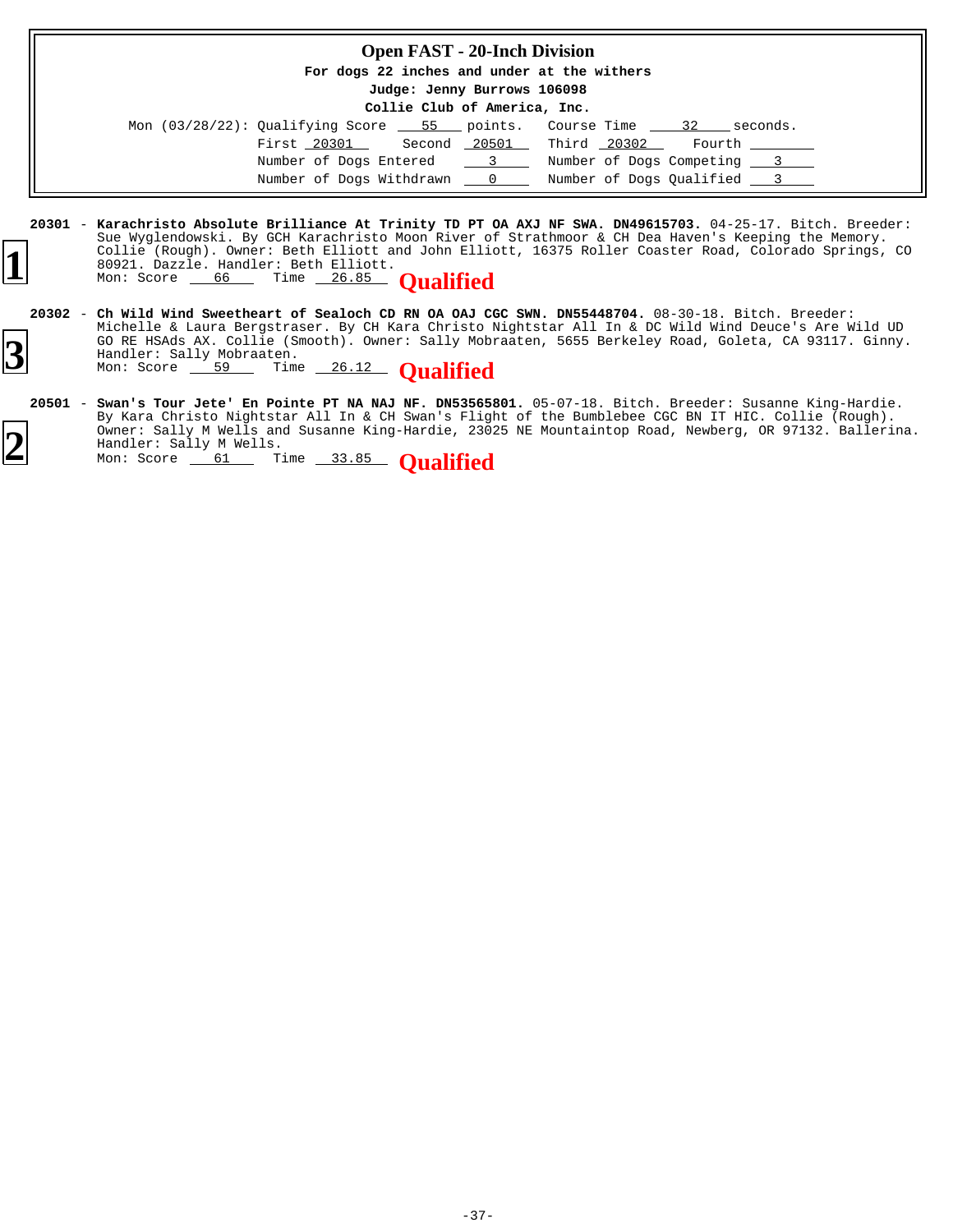## **Open FAST - 24-Inch Division**

**For dogs more than 22 inches at the withers**

**Judge: Jenny Burrows 106098 Collie Club of America, Inc.**

| COILLE CIUD OI AMEIICA, INC.                                                 |                                  |              |                                  |  |  |  |
|------------------------------------------------------------------------------|----------------------------------|--------------|----------------------------------|--|--|--|
| Mon $(03/28/22)$ : Qualifying Score $-55$ points. Course Time $-32$ seconds. |                                  |              |                                  |  |  |  |
| First 24702                                                                  |                                  | Second Third | Fourth ________                  |  |  |  |
| Number of Dogs Entered                                                       | $\frac{1}{\sqrt{1-\frac{1}{2}}}$ |              | Number of Dogs Competing 1       |  |  |  |
| Number of Dogs Withdrawn 0                                                   |                                  |              | Number of Dogs Qualified _______ |  |  |  |

**<sup>24702 -</sup> Belfair Colebrae Storm Chaser RN HT NF CA DCAT RATO TKN. DN56175101.** 10-22-18. Dog. Breeder: Chelsea Bloomberg & Alene Evans & Jennifer Laik. By CH Countryview In High Regard & Belfair Colebrae Perpetual Motion CD BN RM RAE PT MX MXJ MJB OF BCAT SEN TKI. Collie (Rough). Owner: Jaclyn Rudebeck and Chelsea Bloomberg, 590 W 29TH AVE, EUGENE, OR 97405-2731. Twister. Handler: Jaclyn Rudebeck. **Belfair Colebrae Storm Chaser RN HT NF CA DCAT RATO TKN. DN56175101.** Motion CD BN RM RAE PT MX MXJ MJB OF BCAT SEN TKI.<br>Bloomberg, 590 W 29TH AVE, EUGENE, OR 97405-2731.<br>Mon: Score 61 Time 26.60 **Qualified** 

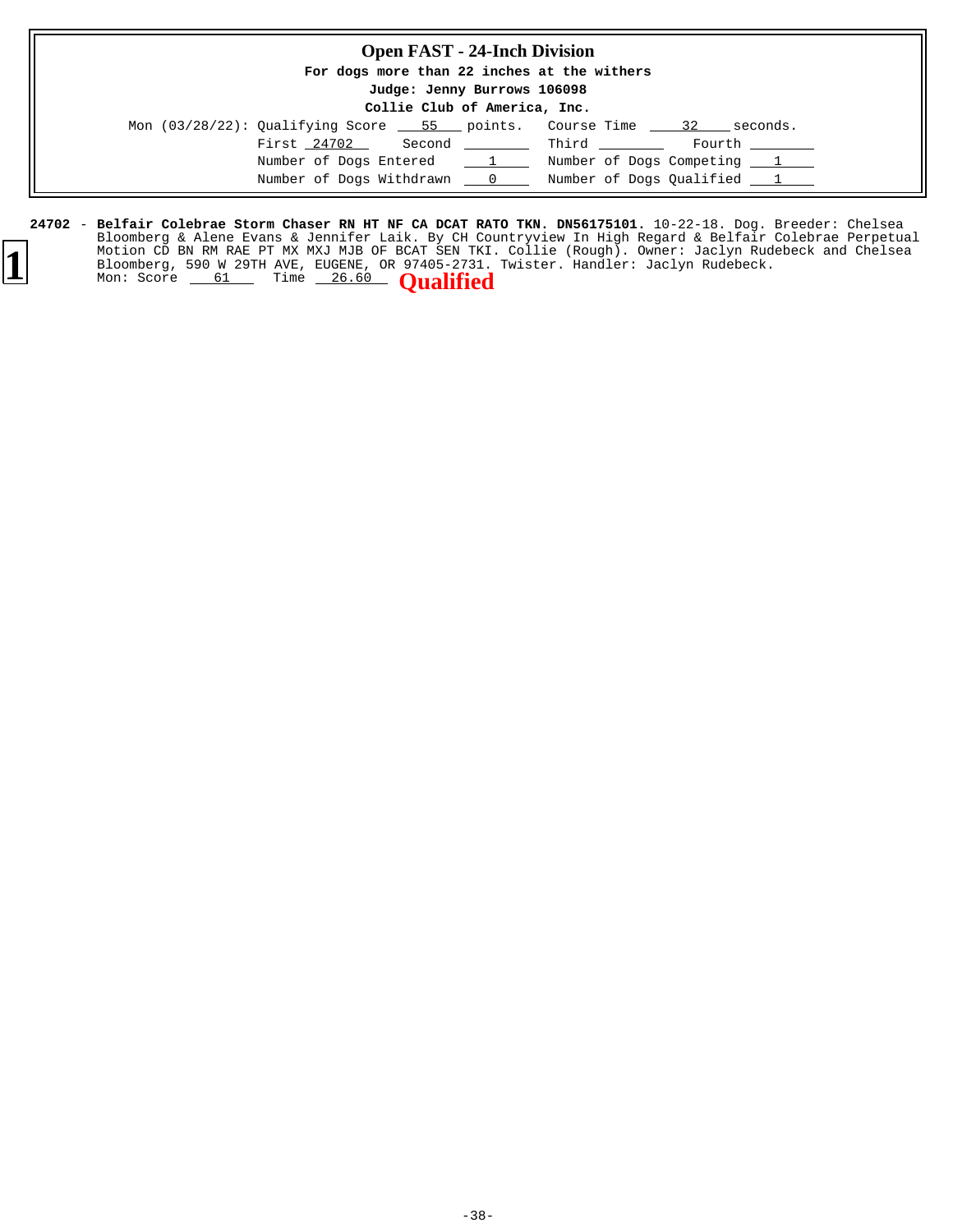### **Excellent FAST - 20-Inch Division**

**For dogs 22 inches and under at the withers**

**Judge: Jenny Burrows 106098**

**Collie Club of America, Inc.**

| Mon $(03/28/22)$ : Qualifying Score 60 points. Course Time | 32<br>seconds.             |
|------------------------------------------------------------|----------------------------|
| First ________<br>Second ________                          | Third<br>Fourth            |
| Number of Dogs Entered<br>1                                | Number of Dogs Competing 1 |
| Number of Dogs Withdrawn 0                                 | Number of Dogs Oualified 0 |

20104 – Belfair Colebrae Perpetual Motion CD BN RA RAE PT MX MXJ MJJB OF BCAT SEN TK1. DN43763401. 06-11-15. Bitch. Breeder: Alene Evans & Jennifer Laik. By Blue Ridge Belfair Beyond The Sea & Belfair Colebrae Girls Night Out. Collie (Rough). Owner: Chelsea Bloomberg and Alene Evans & Jennifer Laik, 14120 NE 183rd Street Unit 205, Woodinville, WA 98072. Tempest. Handler: Chelsea Bloomberg. Mon: Score **NO** Time \_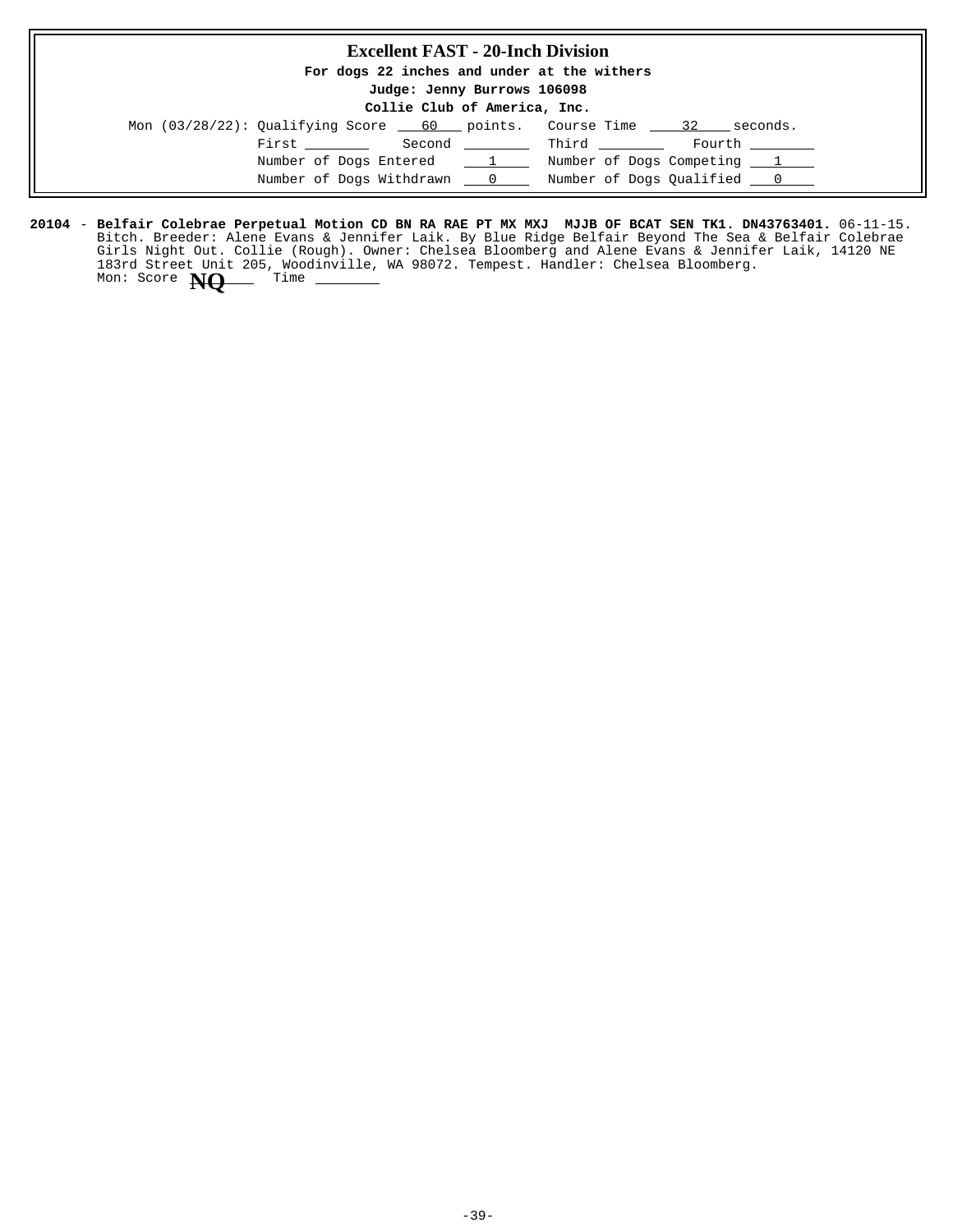#### **Master FAST - 20-Inch Division**

**For dogs 22 inches and under at the withers**

**Judge: Jenny Burrows 106098**

| Mon $(03/28/22)$ : Qualifying Score 60 points. Course Time 32 |                 |       | seconds.                   |
|---------------------------------------------------------------|-----------------|-------|----------------------------|
| First 20101<br>Second                                         |                 | Third | Fourth _______             |
| Number of Dogs Entered                                        | $\frac{2}{2}$   |       | Number of Dogs Competing 2 |
| Number of Dogs Withdrawn                                      | $\sim$ 0 $\sim$ |       | Number of Dogs Qualified 1 |

- **20101** 06-30-11. Bitch. **MACH2 Trinity's I Know What You're Thinkin' BN RE TD MXS MJG XF T2B CGC. DN31282802.** Breeder: Beth & John Elliott. By GCH Alaric Bound by the Heart & Fury's Wild Night at Trinity CD RA MX MXJ NJP OF. Collie (Rough). Owner: Robert Olson and Deanne Olson, 22W 462 Sycamore Drive, Glen Ellyn, IL 60137. Sookie. Handler: Robert Olson. MAJ NJP OF. Collie (Rough). Owner: Robert Olson and IL 60137. Sookie. Handler: Robert Olson.<br>Mon: Score 65 Time 30.91 **Qualified** 
	- **20103** 06-24-15. Bitch. Breeder: Lisa Mahoney. By GCHS CH Susitna Royal Strider Of Tara Dells & Towsie's Necessary Roughness MX MXJ MFB T2B CGC TKN. Collie (Rough). Owner: Lisa Mahoney, 7852 MONUMENT DR, GRANTS PASS, OR 97526-9786. Radisson. Handler: Lisa Mahoney. **MACH2 Towsie's Radisson Blu Hotel MXG PAD MJG MFG TQX T2B7 CGC TKN. DN43012401.** Mon: Score **NQ** Time -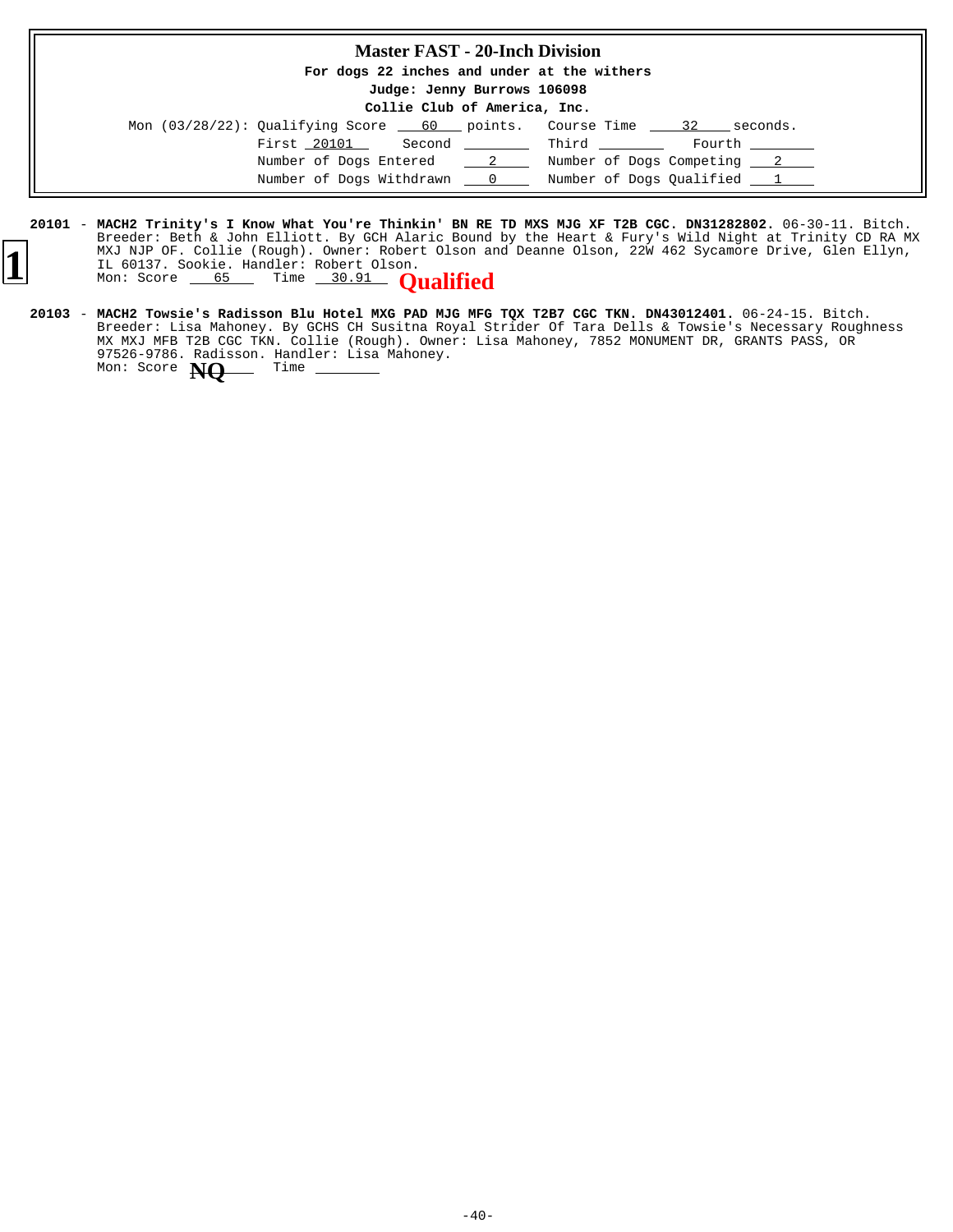### **Master FAST - 24-Inch Division**

**For dogs more than 22 inches at the withers**

**Judge: Jenny Burrows 106098**

### **Collie Club of America, Inc.**

| Mon (03/28/22): Qualifying Score 60 points. Course Time 32 |                             | seconds.                               |
|------------------------------------------------------------|-----------------------------|----------------------------------------|
| First 24301<br>Second                                      |                             | Fourth<br><b>Example 1</b> Third Third |
| Number of Dogs Entered                                     | $\sim$ $\sim$ $\sim$ $\sim$ | Number of Dogs Competing 1             |
| Number of Dogs Withdrawn                                   | $\overline{0}$              | Number of Dogs Qualified 1             |

#### 24301 – **CH Ability's To The Moon and Back CD BN RN HSAs OA OAJ XF FDC CGC. DN48796906.** 01-23-17. Dog. Breeder: Linda Holloway. By Ability's Bad to the Bone & Ability's Borealis Sky of Nirvana. Collie (Smooth). Owner: Maria Siebeck, 212 Ash Lane, Livingston, MT 59047. Titan. Handler: Maria Siebeck. **CH Ability's To The Moon and Back CD BN RN HSAs OA OAJ XF FDC CGC. DN48796906. 1** Elinda Holloway. By Ability's Bad to the Bone & Ab<br>
Owner: Maria Siebeck, 212 Ash Lane, Livingston, M<br>
Mon: Score 62 Time 31.73 **Qualified**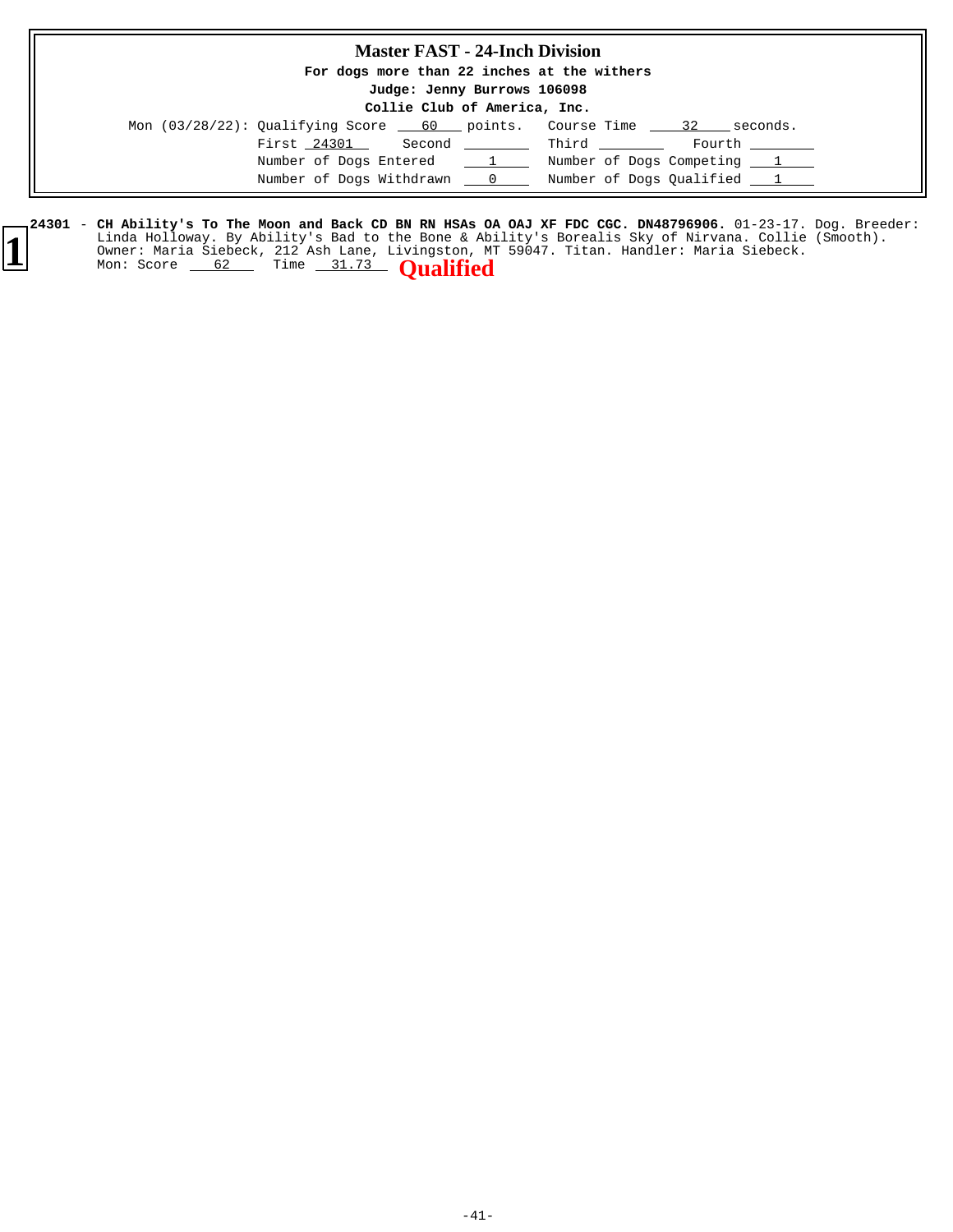### **Novice Preferred FAST - 16-Inch Division**

**For dogs 22 inches and under at the withers**

#### **Judge: Jenny Burrows 106098 Collie Club of America, Inc.**

| $\frac{1}{2}$                         |                                                                                 |  |  |
|---------------------------------------|---------------------------------------------------------------------------------|--|--|
|                                       | Mon $(03/28/22)$ : Qualifying Score 50 points. Course Time $\_\_\_$ 35 seconds. |  |  |
| First 16802 Second Third              | Fourth                                                                          |  |  |
| Number of Dogs Entered<br>$1 \quad 1$ | Number of Dogs Competing 1                                                      |  |  |
| Number of Dogs Withdrawn 0            | Number of Dogs Qualified 1                                                      |  |  |

16802 - GCHS CH Mello-D's Shadows And Light HT NFP ACT1J. DN54322103. 06-15-18. Bitch. Breeder: Babbi Dilbeck & Gayle Guthman. By GCHS CH Windkist 's Ain'T No Rest For The Wicked RAE2 PT NA NAJ OAP OJP OF XFP C & GCHB CH Millknock's Firework At Mello-D RN HT NAJ NF NFP CA. Collie (Smooth). Owner: Babbi B. Dilbeck, 370 Dilbeck Lane, Caryville, TN 37714. Chynna. Handler: Babbi B. Dilbeck. **1** GCHB CH Millknock's Firework At Mello-D RN HT NAJ<br>370 Dilbeck Lane, Caryville, TN 37714. Chynna. Hal<br>Mon: Score 60 Time 21.39 **Qualified**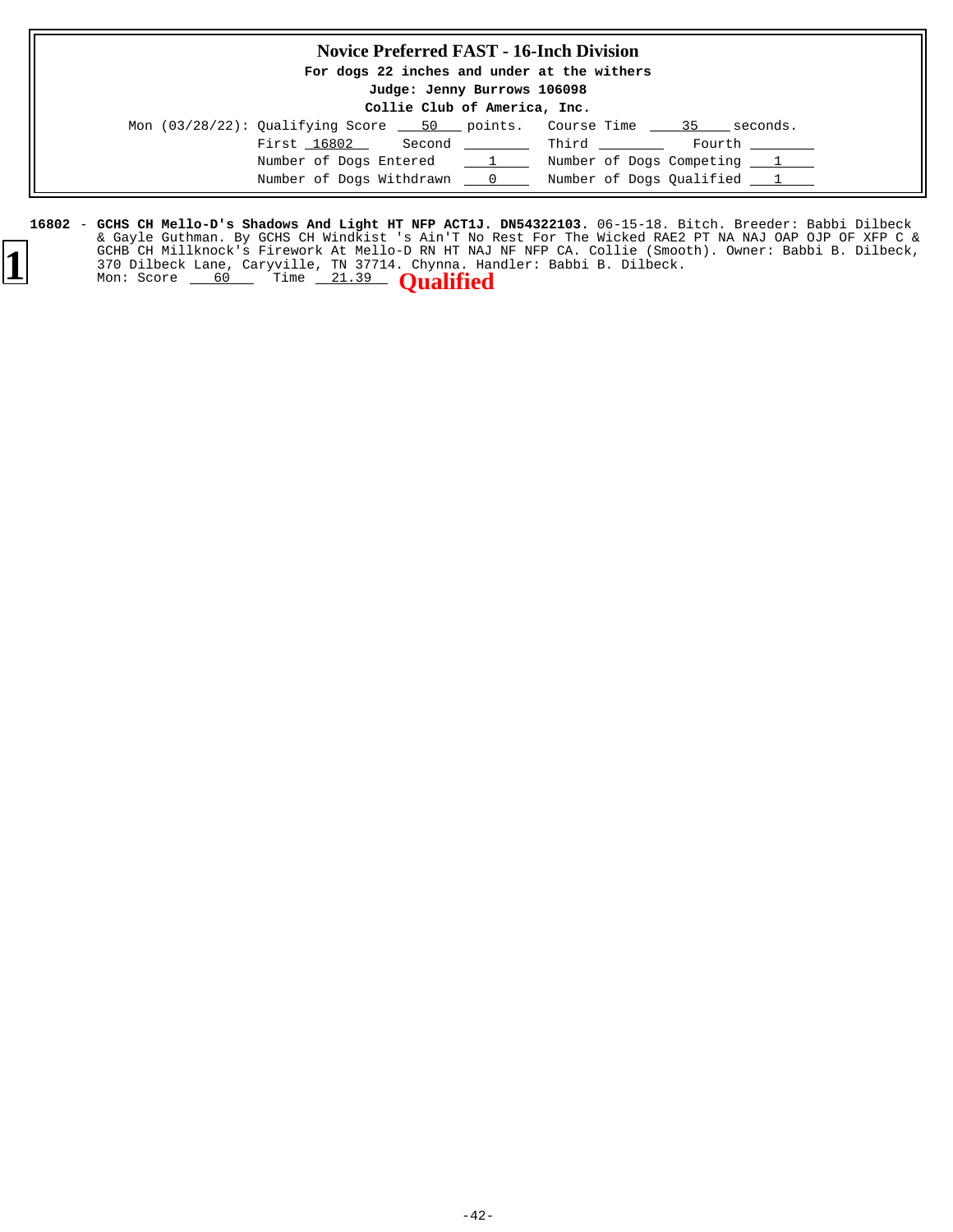## **Novice Preferred FAST - 20-Inch Division**

**For dogs more than 22 inches at the withers**

**Judge: Jenny Burrows 106098 Collie Club of America, Inc.**

| COILLE CILD OF AMELICA, INC. |                                                                                                                     |               |                                                                                                                |                            |
|------------------------------|---------------------------------------------------------------------------------------------------------------------|---------------|----------------------------------------------------------------------------------------------------------------|----------------------------|
|                              | Mon $(03/28/22)$ : Qualifying Score $\underline{\hspace{1cm}}$ 50 points. Course Time $\underline{\hspace{1cm}}$ 35 |               |                                                                                                                | seconds.                   |
|                              | First 20403<br>Second                                                                                               |               | and the state of the state of the state of the state of the state of the state of the state of the state of th | Fourth                     |
|                              | Number of Dogs Entered                                                                                              | $\frac{2}{2}$ |                                                                                                                | Number of Dogs Competing 2 |
|                              | Number of Dogs Withdrawn                                                                                            |               |                                                                                                                | Number of Dogs Qualified 1 |

- **20403** 08-01-18. Dog. Breeder: Theresa **CH Headline's Golden Marquis CD BN RN PT OAP AJP ACT2 CGC. DN55206502.** Sutter. By GCHP CH Calibre's Key To The Fortune & GCHS CH Headline's Flair For The Dramatic ACT1. Collie (Smooth). Owner: Connie Sutter & Theresa Sutter and Theresa Sutter, 723 S Hooper St, Caro, MI<br>18723. cHARLIE. Handler: Connie Sutter & Theresa Sutter.<br>1887 Mon: Score <u>57 Time 31.21</u> Qualified
	- **20802 Sunnivale Midnight Liason. DN42351201.** 04-03-15. Dog. Breeder: Sunnivale Collies. By Ch Kings Valley Stand By Me & Ch Sunnivale Leave Me Breathless. Collie (Smooth). Owner: Gretchen Morrison and Kathryn Morrison, 5036 Knoll Court, La Mesa, CA 91941. Aaron. Handler: Gretchen Morrison.<br>Mon: Score **New** Time \_\_\_\_\_\_\_ **Sunnivale Midnight Liason. DN42351201.** Mon: Score **NQ**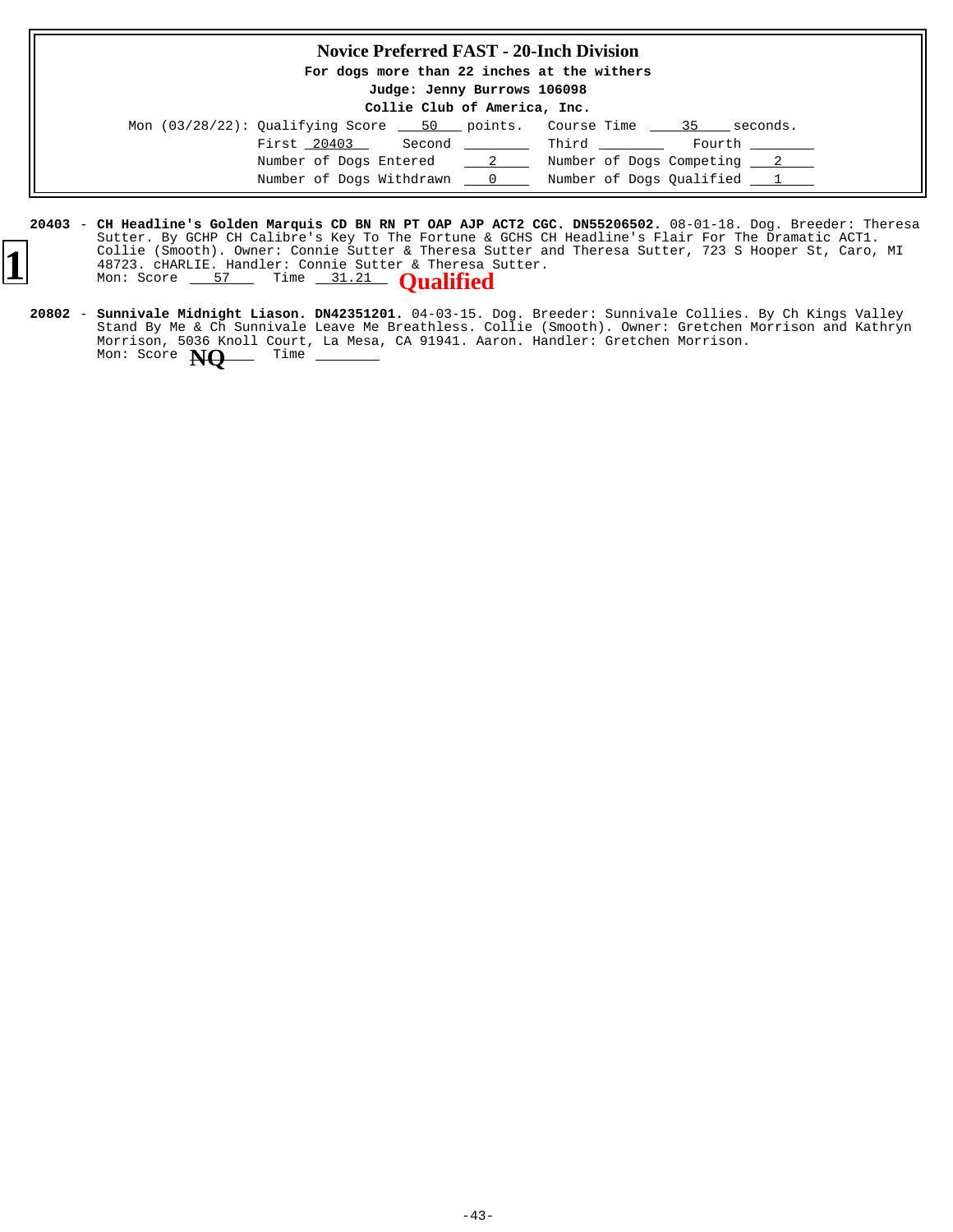#### **Open Preferred FAST - 20-Inch Division**

**For dogs more than 22 inches at the withers**

**Judge: Jenny Burrows 106098 Collie Club of America, Inc.**

| COILLE CIUD OI AMEIICA, INC. |                                                                                                                              |              |             |                            |
|------------------------------|------------------------------------------------------------------------------------------------------------------------------|--------------|-------------|----------------------------|
|                              | Mon $(03/28/22)$ : Qualifying Score $\underline{\hspace{1cm}}$ 55 points. Course Time $\underline{\hspace{1cm}}$ 35 seconds. |              |             |                            |
|                              | First 20401                                                                                                                  | Second 20601 | Third 20202 | Fourth                     |
|                              | Number of Dogs Entered 3                                                                                                     |              |             | Number of Dogs Competing 3 |
|                              | Number of Dogs Withdrawn 0                                                                                                   |              |             | Number of Dogs Oualified 3 |

**<sup>20202</sup>** - 11-05-15. Dog. **CH Headline's Afterhours Patriot Soldier CD BN RA PT FDC MXP2 MJP2 NFP CGC. DN44352801.** Breeder: Carole Stanley & Amy Buboltz. By GCH CH Headline's Soldier Of Light & CH Afterhours Sands Of Time. Collie (Smooth). Owner: Connie Sutter & Theresa Sutter and Theresa Sutter, 723 S Hooper St, Caro, MI 48723. Brady. Handler: Connie Sutter & Theresa Sutter. **3** Time. Collie (Smooth). Owner: Connie Sutter & The<br>Caro, MI 48723. Brady. Handler: Connie Sutter & Ti<br>Mon: Score 58 Time 24.05 **Qualified** 

#### **20601** - 01-28-17. Dog. Breeder: Cody Campbell & Casey Campbell. By GCHS CH Qualteri Lazurite Island Tryst FDC & CH Wild Wind Wyoming Blue Jade BN RN CGC. Collie (Smooth). Owner: Cynthia A. Casby, PO BOX 4346, BURBANK, CA 91503-4346. MacGyver. Handler: Cynthia Casby. **Meadowlark's I Can Do Anything At Fireside RA PT FDC NAP OJP NFP CA BCAT RATN CG. DN49026901. 2** WE WE WALLET ME ARE STATED TO ME THE MONEY OF THE MONEY OF MELTIMORY OF MELTIMORY OF MELTIMORY SCOTE: Cynthis<br>
Mon: Score <u>61</u> Time 40.21 **Qualified**



**<sup>20401</sup>** - 04-03-14. **CH Wild Wind Magical Mischief Maker At Fireside VCD1 BN RI HT FDC OA OJP NFP CA. DN39533002.** Bitch. Breeder: Laura Bergstraser & Michelle Bergstraser. By CH Jereco's Wild Wind Shoot To Thrill CD RA PT NA CGC & GCHG CH Wild Wind's Don'T Stop Believing CD RN PT NAJ. Collie (Smooth). Owner: Cynthia A. Casby, PO BOX 4346, BURBANK, CA 91503-4346. Potter. Handler: Cynthia Casby.<br>
Mon: Score 65 Time 37.19 **Qualified**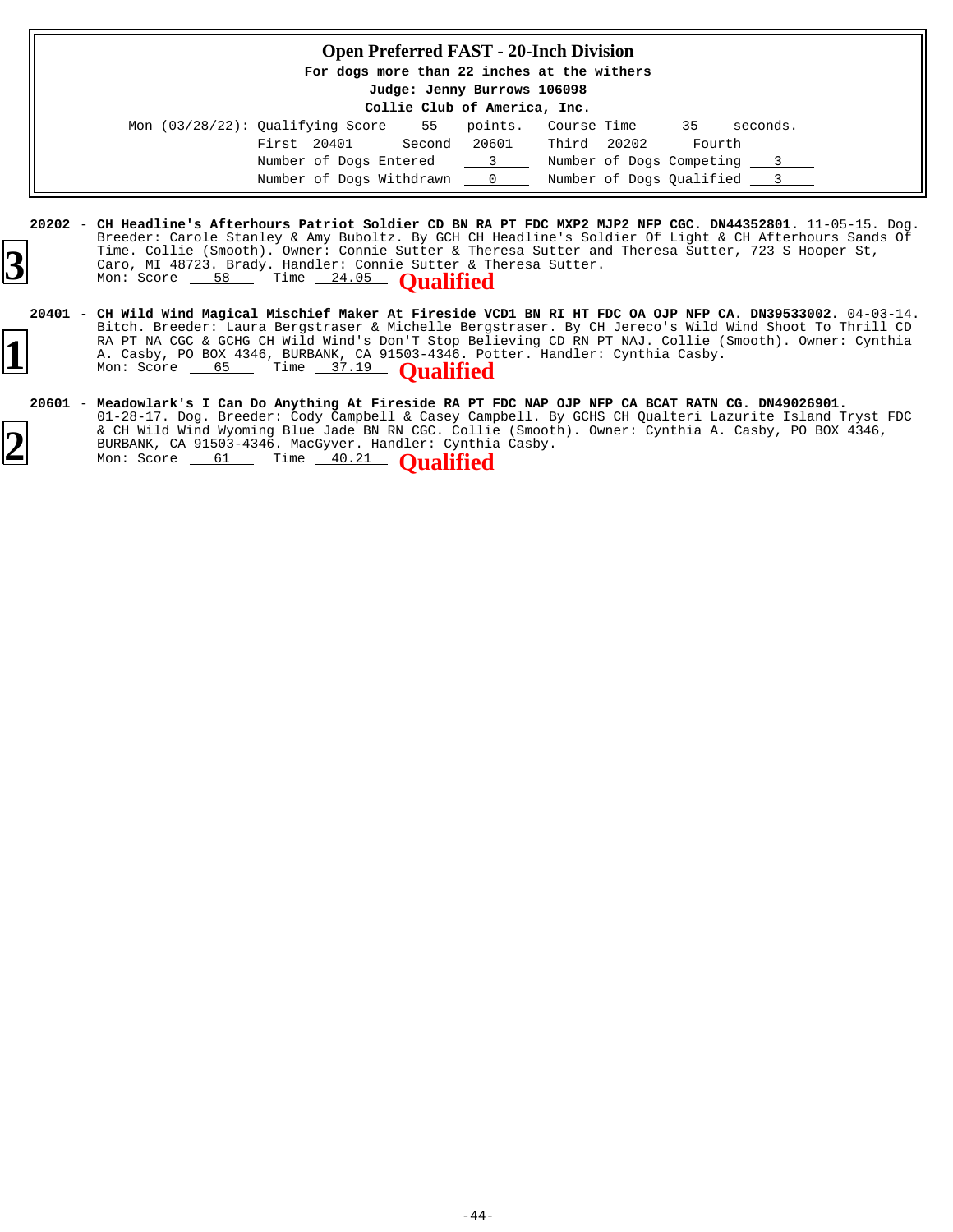## **Excellent Preferred FAST - 20-Inch Division For dogs more than 22 inches at the withers Judge: Jenny Burrows 106098 Collie Club of America, Inc.** Mon  $(03/28/22)$ : Qualifying Score 60 points. Course Time  $\frac{35}{100}$  seconds.  $\begin{tabular}{llllll} \multicolumn{2}{l}{{\bf First}} & \multicolumn{2}{l}{\bf Second} & \multicolumn{2}{l}{\bf{Third}} & \multicolumn{2}{l}{\bf Fourth} \\ \multicolumn{2}{l}{\bf First} & \multicolumn{2}{l}{\bf Second} & \multicolumn{2}{l}{\bf Third} & \multicolumn{2}{l}{\bf更} \\ \multicolumn{2}{l}{\bf First} & \multicolumn{2}{l}{\bf Sound} & \multicolumn{2}{l}{\bf Third} & \multicolumn{2}{l}{\bf Fourth} \\ \multicolumn{2}{l}{\bf (i)} & \multicolumn{2}{l}{\bf (ii)} & \multicolumn{2}{l}{\$ Number of Dogs Entered  $1 \t$  Number of Dogs Competing  $1 \t$ Number of Dogs Withdrawn  $\qquad 0$  Number of Dogs Qualified  $\qquad 0$

**20402 - Wicklow's If Dreams Come True. DN38861005.** 02-18-14. Bitch. Breeder: Erin Matthews & Rich Ballows. By GCHS Gambit's Riddle Me This & GCHS Sunnland's Bright Lights Big City. Collie (Smooth). Owner: Kathryn Morrison and Gretchen Morrison, 5036 Knoll Court, La Mesa, CA 91941. Billie. Handler: Kathryn Morrison.

Mon: Score **NO** Time \_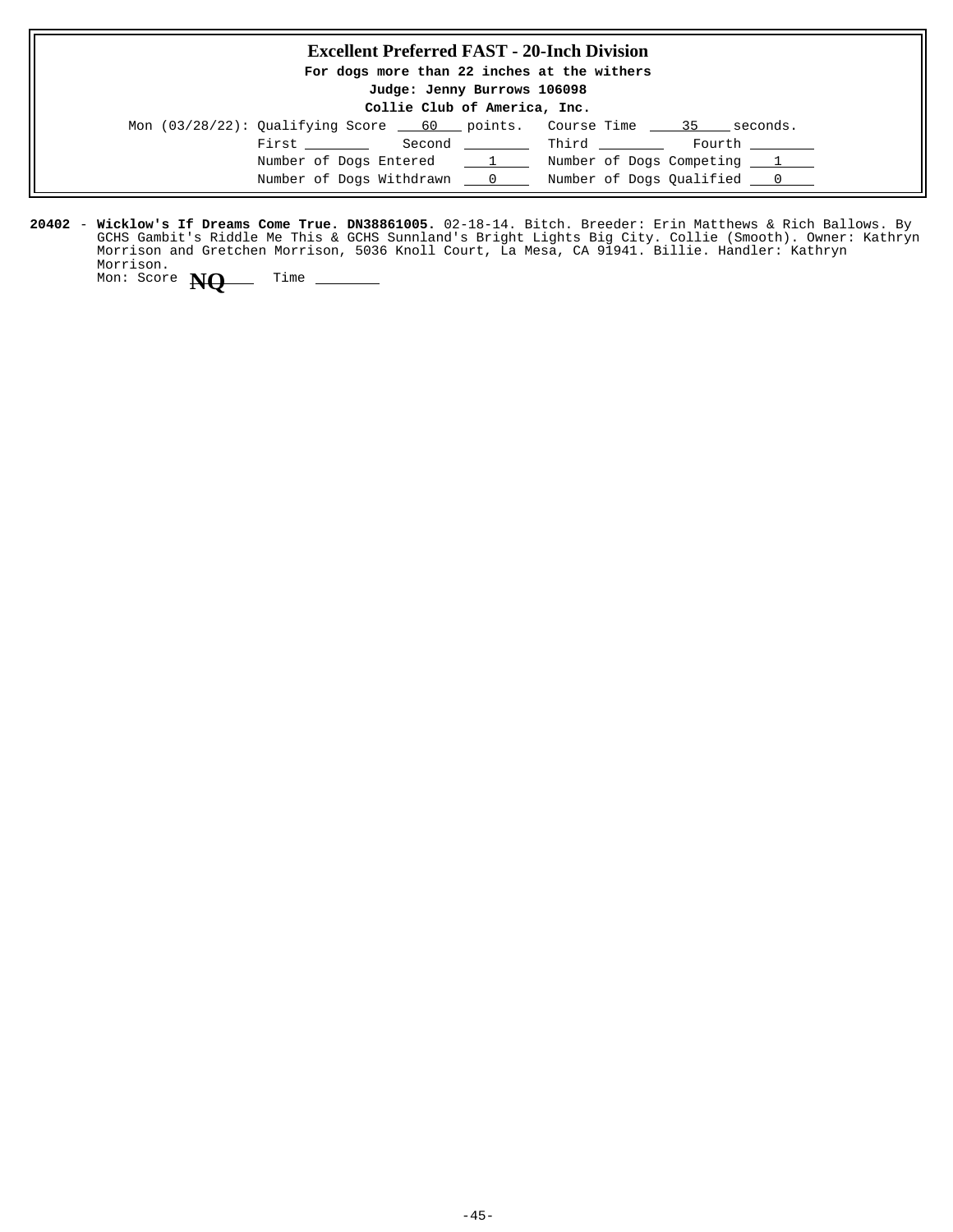### **Master Preferred FAST - 16-Inch Division**

**For dogs 22 inches and under at the withers**

**Judge: Jenny Burrows 106098 Collie Club of America, Inc.**

| COITTE CIUD OF AMERICA, INC. |                                                                     |                                                                                                                                                                                                                                 |       |                            |  |
|------------------------------|---------------------------------------------------------------------|---------------------------------------------------------------------------------------------------------------------------------------------------------------------------------------------------------------------------------|-------|----------------------------|--|
|                              | Mon (03/28/22): Qualifying Score 60 points. Course Time 35 seconds. |                                                                                                                                                                                                                                 |       |                            |  |
|                              | First 16202                                                         | Second and the second second second second second second second second second second second second second second second second second second second second second second second second second second second second second secon | Third | Fourth                     |  |
|                              | Number of Dogs Entered 1                                            |                                                                                                                                                                                                                                 |       | Number of Dogs Competing 1 |  |
|                              | Number of Dogs Withdrawn                                            | $\mathbf{r} = \mathbf{0}$                                                                                                                                                                                                       |       | Number of Dogs Qualified 1 |  |

16202 - Snovalley Dream A Little Dream MXP MJP MFP T2BP CGC. DN42707001. 04-21-15. Bitch. Breeder: Mary Cox, Terry Cox, & Alene Evans. By CH Colebrae Roadhouse Blues & SnoValley Belfair Dreams Come True. Collie (Rough). Owner: Kathy Farnsworth, 930 NW 33rd Street, Corvallis, OR 97330. Lindy. Handler: Kathy Farnsworth. **Snovalley Dream A Little Dream MXP MJP MFP T2BP CGC. DN42707001. 1** (Rough). Owner: Kathy Farnsworth, 930 NW 33rd Stre<br>
Farnsworth.<br>
Mon: Score 69 Time 24.68 **Qualified**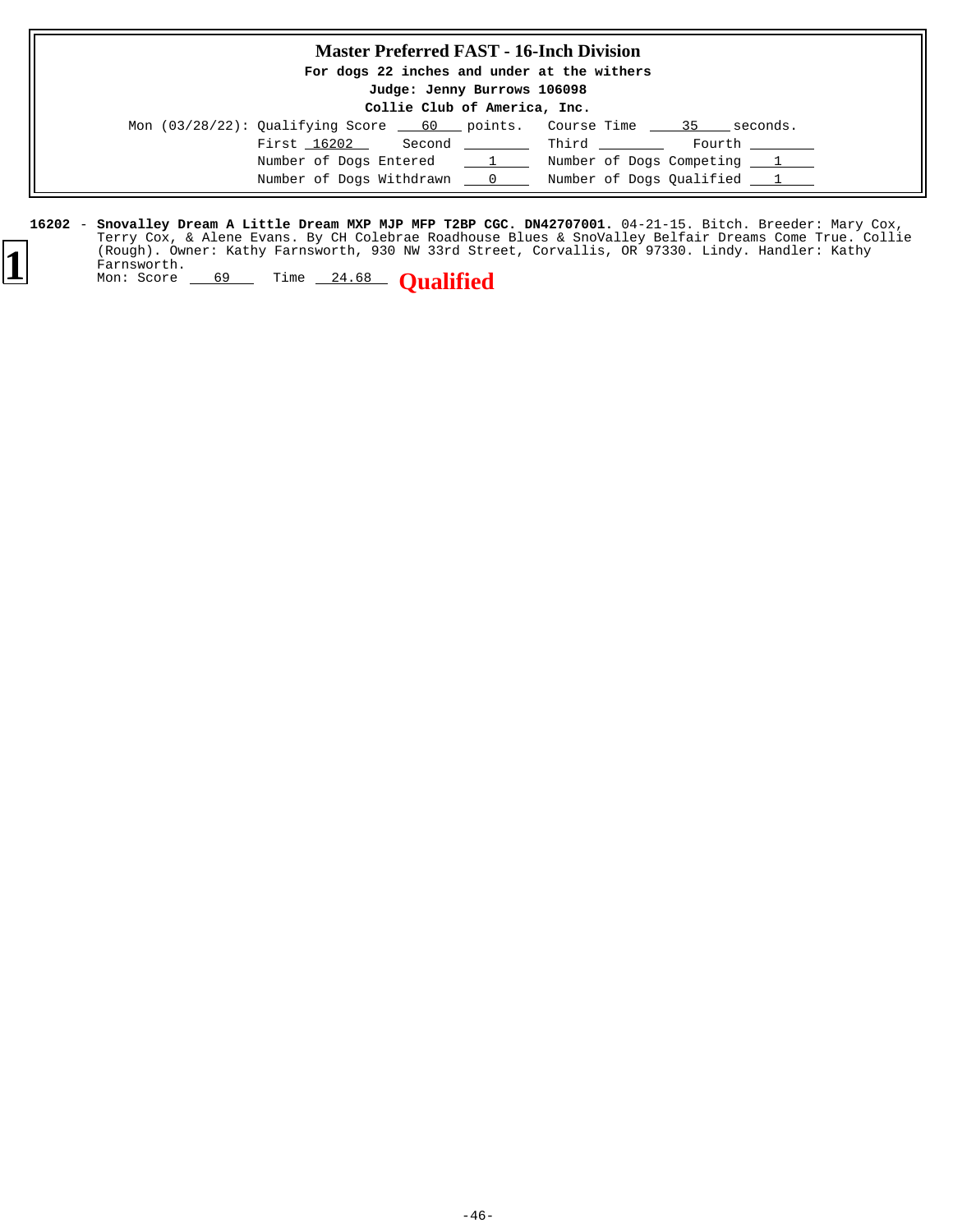## **Master Preferred FAST - 20-Inch Division**

**For dogs more than 22 inches at the withers**

**Judge: Jenny Burrows 106098**

|  |  |  | Collie Club of America, Inc. |  |
|--|--|--|------------------------------|--|
|--|--|--|------------------------------|--|

| Mon $(03/28/22)$ : Qualifying Score $\_\_60$ points. |                                  | Course Time<br>seconds.<br>- 35 |
|------------------------------------------------------|----------------------------------|---------------------------------|
| First 20201<br>Second                                |                                  | Third<br>Fourth                 |
| Number of Dogs Entered                               | $\frac{1}{\sqrt{1-\frac{1}{2}}}$ | Number of Dogs Competing 1      |
| Number of Dogs Withdrawn                             | $\overline{0}$                   | Number of Dogs Qualified 1      |

**20201 - PACH Belair Colebrae Continuous Quilt. DN43763404.** 06-11-15. Dog. Breeder: Alene Evans & Jennifer Laik. By Blu Ridge Belfair Beyond The Sea & Belfair Colebrae Girls Night Out. Collie (Rough). Owner: Laik. By Blu Ridge Belfair Beyond The Sea & Belfair Colebrae Girls Night Out. Collie (Rough Kathy McDaniel, 19870 S Ridge Road, Oregon City, OR 97045. Quilt. Handler: Kathy McDaniel.<br>Mon: Score 61 Time 35.44 **Qualified**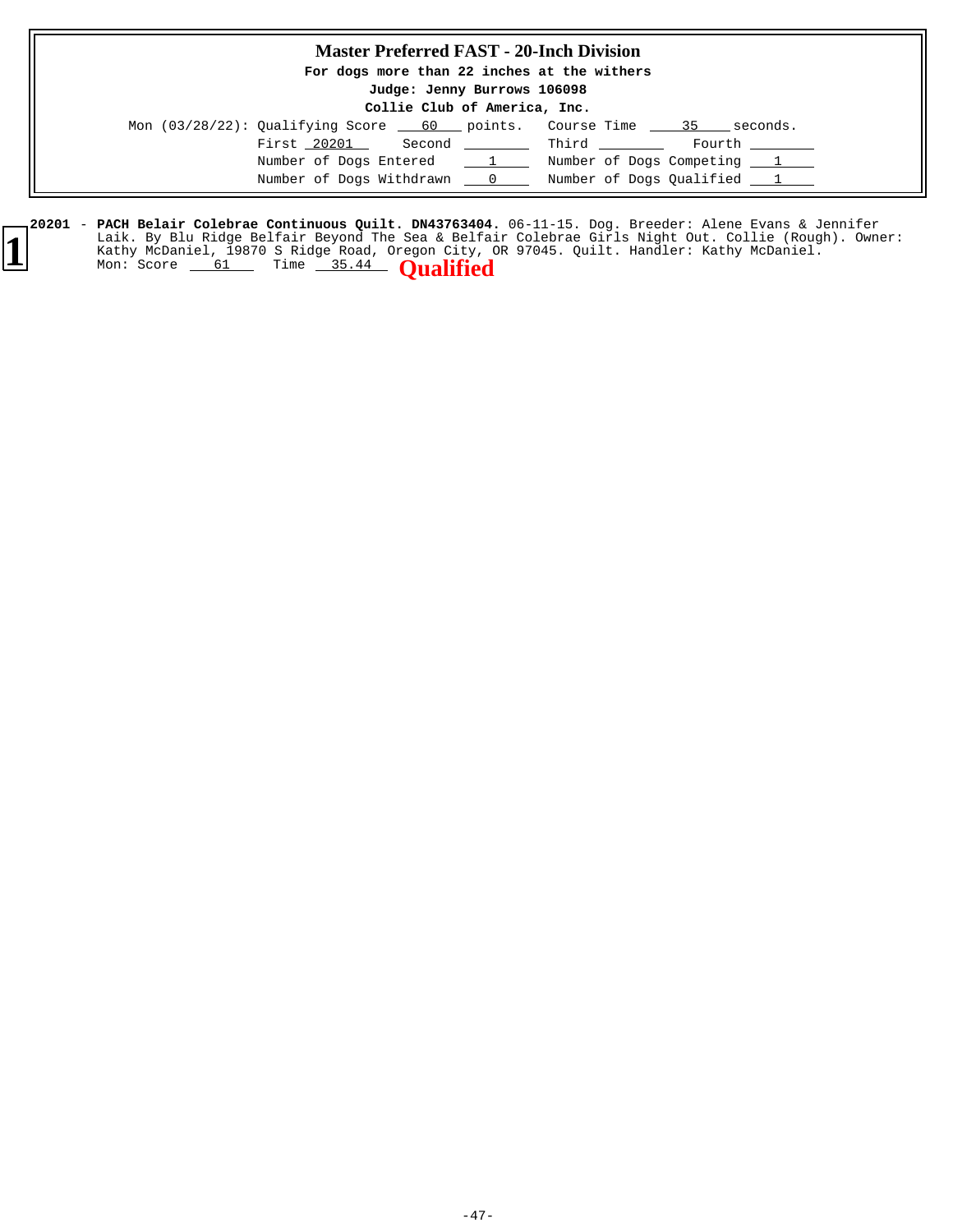# **Contestant Names & Addresses**

|                                                        | Bergstraser, Michelle, 2530 S Meridian Road, Colorado Springs, CO 80929   |            |                                   |                 |  |
|--------------------------------------------------------|---------------------------------------------------------------------------|------------|-----------------------------------|-----------------|--|
|                                                        | 20702                                                                     | DN46421106 | Ellie                             | Collie (Smooth) |  |
|                                                        | 20703                                                                     | DN55448701 | Tryst                             | Collie (Smooth) |  |
|                                                        | 20704                                                                     | DN45287401 | Cassidy                           | Collie (Rough)  |  |
|                                                        | Blaner, Jeanine, 1350 College Place Road, Helena, MT 59602                |            |                                   |                 |  |
|                                                        | 24501                                                                     | DN41885502 | Asia                              | Collie (Smooth) |  |
|                                                        | 24701                                                                     | DN41885504 | Mircea                            | Collie (Smooth) |  |
|                                                        | Bloomberg, Chelsea, 14120 NE 183rd Street Unit 205, Woodinville, WA 98072 |            |                                   |                 |  |
|                                                        | 20104                                                                     |            | DN43763401 Tempest Collie (Rough) |                 |  |
|                                                        | Casby, Cynthia, 237 S GRIFFITH PARK DR, BURBANK, CA 91506-2401            |            |                                   |                 |  |
|                                                        | 20401                                                                     | DN39533002 | Potter                            | Collie (Smooth) |  |
|                                                        | 20601                                                                     | DN49026901 | MacGyver                          | Collie (Smooth) |  |
|                                                        | 20801                                                                     | DN57150401 | Gryffindor (Gryff) Collie (Rough) |                 |  |
|                                                        | Dilbeck, Babbi B., 370 Dilbeck Lane, Caryville, TN 37714                  |            |                                   |                 |  |
|                                                        | 16802                                                                     | DN54322103 | Chynna                            | Collie (Smooth) |  |
|                                                        | Elliott, Beth, 16375 Roller Coaster Road, Colorado Springs, CO 80921      |            |                                   |                 |  |
|                                                        | 20301                                                                     | DN49615703 | Dazzle                            | Collie (Rough)  |  |
|                                                        | 20701                                                                     | DN54322305 | Diamond                           | Collie (Rough)  |  |
|                                                        | Farnsworth, Kathy, 930 NW 33rd Street, Corvallis, OR 97330                |            |                                   |                 |  |
|                                                        | 16202                                                                     | DN42707001 | Lindy                             | Collie (Rough)  |  |
|                                                        | Flaherty, Barbara A., 1900-32nd St South, Great Falls, MT 59405           |            |                                   |                 |  |
|                                                        | 16601                                                                     | DN40033405 | Louie                             | Collie (Smooth) |  |
|                                                        | Gustafson, Katie, 17915 S Strowbridge Road, Oregon City, OR 97045         |            |                                   |                 |  |
|                                                        | 16203                                                                     | DN43763405 | Forbes                            | Collie (Rough)  |  |
|                                                        | Justice, Dean and Jeanne, 16911 NE 19th Place, Bellevue, WA 98008         |            |                                   |                 |  |
|                                                        | 20803                                                                     | DN53657402 | Daegan                            | Collie (Smooth) |  |
|                                                        | 20804                                                                     | DN53657404 | Isla                              | Collie (Smooth) |  |
|                                                        | Kuntz, Tamara Lee, 29955 HIGHWAY 20, BEND, OR 97701-7946                  |            |                                   |                 |  |
|                                                        | 16801 200                                                                 |            | DN58239802 Willow                 | Collie (Smooth) |  |
|                                                        | Mahoney, Lisa, 7852 MONUMENT DR, GRANTS PASS, OR 97526-9786               |            |                                   |                 |  |
|                                                        | 20103                                                                     | DN43012401 | Radisson                          | Collie (Rough)  |  |
|                                                        | McDaniel, Kathy, 19870 S Ridge Road, Oregon City, OR 97045                |            |                                   |                 |  |
|                                                        | 20201                                                                     | DN43763404 | Quilt                             | Collie (Rough)  |  |
| Mobraaten, Sally, 5655 Berkeley Road, Goleta, CA 93117 |                                                                           |            |                                   |                 |  |
|                                                        | 24101                                                                     | DN46578804 | Andy                              | Collie (Smooth) |  |
|                                                        | 20302                                                                     | DN55448704 | Ginny                             | Collie (Smooth) |  |
|                                                        | Morrison, Gretchen and Kathryn, 5036 Knoll Court, La Mesa, CA 91941       |            |                                   |                 |  |
|                                                        | 20802                                                                     | DN42351201 | Aaron                             | Collie (Smooth) |  |
|                                                        | 20402                                                                     | DN38861005 | Billie                            | Collie (Smooth) |  |
|                                                        | Olson, Robert, 22W 462 Sycamore Drive, Glen Ellyn, IL 60137               |            |                                   |                 |  |
|                                                        | 20101                                                                     | DN31282802 | Sookie                            | Collie (Rough)  |  |
|                                                        | 20303                                                                     | DN52545605 | Ceri                              | Collie (Rough)  |  |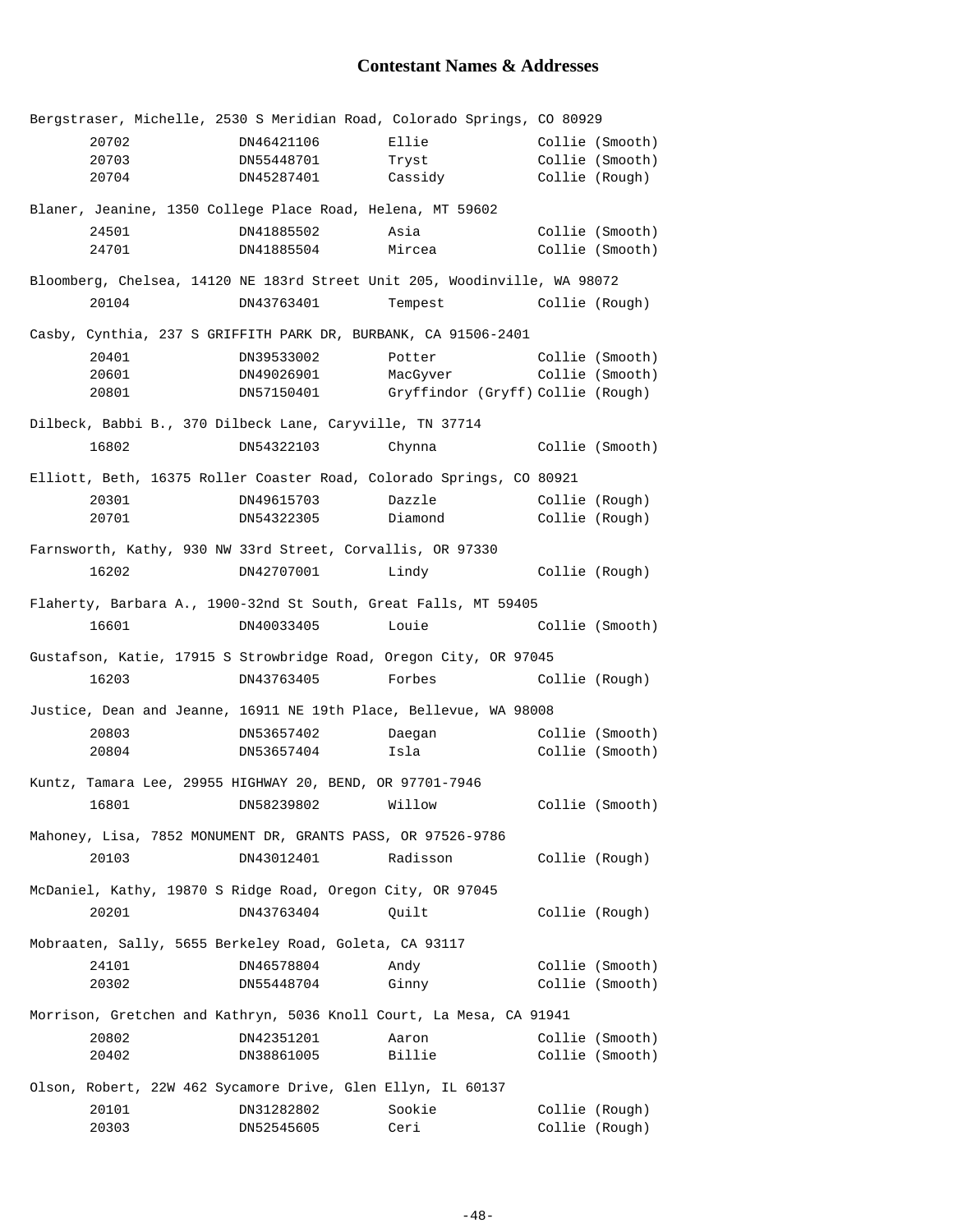# **Contestant Names & Addresses (cont.)**

|                                                             | Parma, Kristin Brooke, PO BOX 626, ADKINS, TX 78101-0626         |                                  |                                                                                                     |                 |  |
|-------------------------------------------------------------|------------------------------------------------------------------|----------------------------------|-----------------------------------------------------------------------------------------------------|-----------------|--|
|                                                             |                                                                  | 20102 DN39040904                 | Jane                                                                                                | Collie (Rough)  |  |
|                                                             | Rudebeck, Jaclyn, 590 W 29TH AVE, EUGENE, OR 97405-2731          |                                  |                                                                                                     |                 |  |
|                                                             |                                                                  | 24702 DN56175101 Twister         |                                                                                                     | Collie (Rough)  |  |
|                                                             | Siebeck, Maria, 212 Ash Lane, Livingston, MT 59047               |                                  |                                                                                                     |                 |  |
|                                                             | 24301                                                            | DN48796906 Titan Collie (Smooth) |                                                                                                     |                 |  |
|                                                             | Sutter, Connie Sutter & Theresa, 723 S Hooper St, Caro, MI 48723 |                                  |                                                                                                     |                 |  |
|                                                             | 20403                                                            |                                  |                                                                                                     |                 |  |
|                                                             | 20202                                                            | DN44352801                       | Brady and the state of the state of the state of the state of the state of the state of the state o | Collie (Smooth) |  |
|                                                             | Wang, Dina, 43361 46TH ST W, LANCASTER, CA 93536-5546            |                                  |                                                                                                     |                 |  |
|                                                             | 20602                                                            | DN50198707 Finley                |                                                                                                     | Collie (Rough)  |  |
| Ward, Linda Marie, PO BOX 848, OTIS ORCHARDS, WA 99027-0848 |                                                                  |                                  |                                                                                                     |                 |  |
|                                                             | 16201                                                            | DN40033406 Elsa                  |                                                                                                     | Collie (Smooth) |  |
|                                                             | Wells, Sally M, 23025 NE Mountaintop Road, Newberg, OR 97132     |                                  |                                                                                                     |                 |  |
|                                                             |                                                                  | 20501 DN53565801 Ballerina       |                                                                                                     | Collie (Rough)  |  |